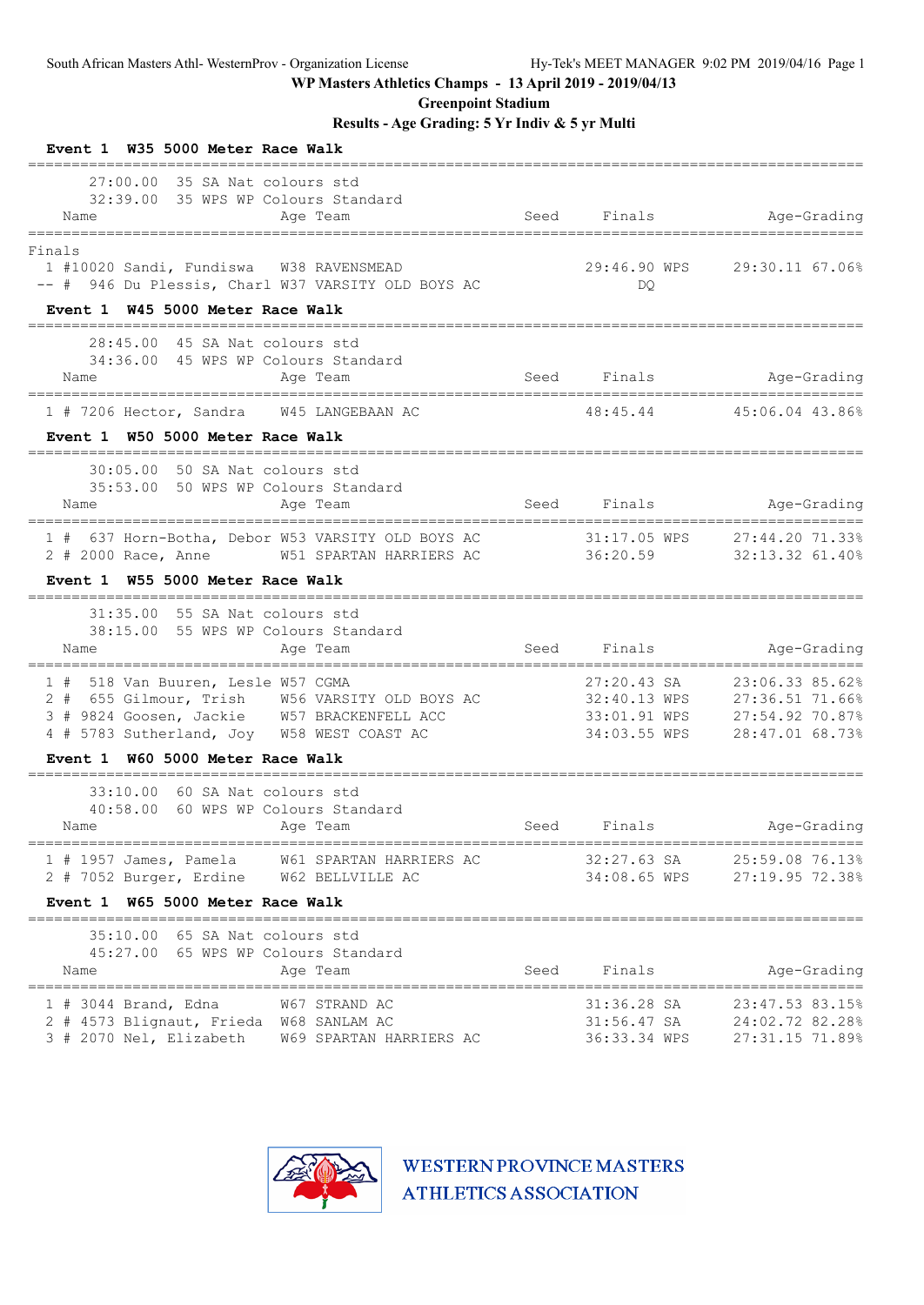**Greenpoint Stadium**

## **Results - Age Grading: 5 Yr Indiv & 5 yr Multi**

| Event 1 W65 5000 Meter Race Walk<br>4 # 7051 Roux, Isabel W66 BELLVILLE AC                                                                                                                                                                                                             |      |                          | 37:58.11 WPS 28:34.97 69.21%                                                                                  |
|----------------------------------------------------------------------------------------------------------------------------------------------------------------------------------------------------------------------------------------------------------------------------------------|------|--------------------------|---------------------------------------------------------------------------------------------------------------|
| Event 1 W70 5000 Meter Race Walk                                                                                                                                                                                                                                                       |      |                          |                                                                                                               |
| 37:25.00 70 SA Nat colours std<br>48:00.00 70 WPS WP Colours Standard<br>Name<br>Age Team                                                                                                                                                                                              |      |                          | Seed Finals Mge-Grading                                                                                       |
| ======================================<br>1 # 1607 Pearson, Birdie W70 SPARTAN HARRIERS AC<br>2 #10940 Josephs, Wendy W70 RUNWALK FOR LIFE AC<br>3 #10045 Aver, Carol-Ann W73 RUNWALK FOR LIFE AC<br>4 # 1778 Botes, Helen W72 SPARTAN HARRIERS AC<br>Event 1 W75 5000 Meter Race Walk |      | 35:23.56 SA              | 24:50.74 79.62%<br>35:47.80 SA 25:07.76 78.73%<br>35:58.54 SA 25:15.30 78.33%<br>43:28.68 WPS 30:31.30 64.82% |
| 40:00.00 75 SA Nat colours std                                                                                                                                                                                                                                                         |      |                          |                                                                                                               |
| 51:02.00 75 WPS WP Colours Standard<br>Age Team<br>Name                                                                                                                                                                                                                                |      | Seed Finals              | Age-Grading                                                                                                   |
| 1 # 7196 Kidson, Cecile W77 LANGEBAAN AC<br>2 # 1658 Brennan, Megan W75 SPARTAN HARRIERS AC 42:36.40 WPS 27:37.06 71.63%                                                                                                                                                               |      |                          | 38:05.19 SA 24:41.27 80.13%                                                                                   |
| Event 1 W80 5000 Meter Race Walk                                                                                                                                                                                                                                                       |      |                          |                                                                                                               |
| 44:40.00 80 SA Nat colours std<br>Age Team<br>Name                                                                                                                                                                                                                                     | Seed | Finals                   | Age-Grading                                                                                                   |
| 1 # 1937 Reid, Peggy M82 SPARTAN HARRIERS AC                 42:03.93 SA                                                                                                                                                                                                               |      |                          | 24:52.15 79.55%                                                                                               |
| Event 2 M30 5000 Meter Race Walk                                                                                                                                                                                                                                                       |      |                          |                                                                                                               |
| 25:39.00 30 WPS WP Colours Standard<br>Age Team<br>Name                                                                                                                                                                                                                                |      | Seed Finals              | Age-Grading                                                                                                   |
| 1 #11110 Ismail, Tawfeeq M32 TITANS                                                                                                                                                                                                                                                    |      |                          | 34:30.55 34:30.56 52.04%                                                                                      |
| Event 2 M40 5000 Meter Race Walk                                                                                                                                                                                                                                                       |      |                          |                                                                                                               |
| 24:45.00 40 SA Nat colours std<br>27:35.00 40 WPS WP Colours Standard<br>Age Team<br>Name                                                                                                                                                                                              |      | Seed Finals              | Age-Grading                                                                                                   |
| 1 # 1286 Nel, Jacob M41 BOLMA<br>$--$ # 2997 Smit, Aldrin<br>M44 STRAND AC                                                                                                                                                                                                             |      | 29:39.38<br>DQ           | 28:09.88 63.77%                                                                                               |
| Event 2 M45 5000 Meter Race Walk                                                                                                                                                                                                                                                       |      |                          |                                                                                                               |
| 25:45.00 45 SA Nat colours std<br>28:42.00 45 WPS WP Colours Standard<br>Age Team<br>Name                                                                                                                                                                                              | Seed | Finals                   | Age-Grading                                                                                                   |
| 776 Mc Donald, Ross M46 VARSITY OLD BOYS AC<br>1#<br>2 # 3122 Dippenaar, Andrie M47 STRAND AC                                                                                                                                                                                          |      | 27:41.13 WPS<br>39:28.46 | 25:16.28 71.07%<br>36:01.94 49.84%                                                                            |

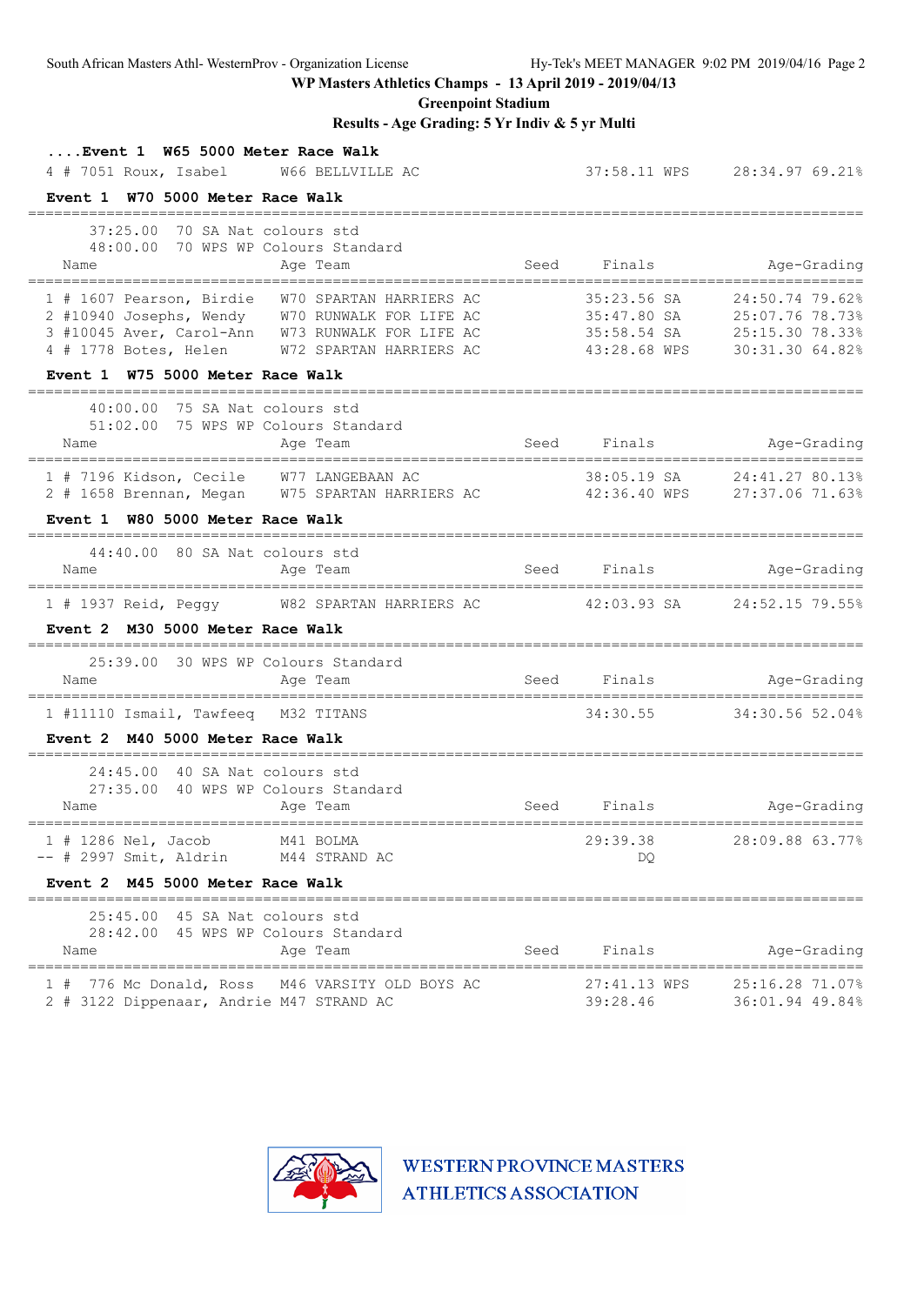**Greenpoint Stadium**

**Results - Age Grading: 5 Yr Indiv & 5 yr Multi**

| Event 2 M50 5000 Meter Race Walk                                                                                                                                         |      |                                                      |                                                                          |
|--------------------------------------------------------------------------------------------------------------------------------------------------------------------------|------|------------------------------------------------------|--------------------------------------------------------------------------|
| 26:45.00 50 SA Nat colours std<br>30:00.00 50 WPS WP Colours Standard<br>Age Team<br>Name                                                                                | Seed | Finals                                               | Age-Grading                                                              |
| 1 # 1717 Cupido, Clive M53 BOLMA<br>2 #10712 Fisher, Ebrahima M52 ARD ATHLETIC CLUB<br>3 # 3067 Hines, Dennis M51 STRAND AC<br>4 # 8804 Jefra, Nicholas M50 EASTERNS AC  |      | 28:51.05 WPS<br>29:25.40 WPS<br>30:02.94<br>31:59.20 | 25:16.23 71.07%<br>25:46.32 69.69%<br>26:19.20 68.24%<br>28:01.03 64.10% |
| Event 2 M55 5000 Meter Race Walk                                                                                                                                         |      |                                                      |                                                                          |
| 55 SA Nat colours std<br>27:55.00<br>31:42.00 55 WPS WP Colours Standard<br>Age Team<br>Name                                                                             | Seed | Finals                                               | Age-Grading                                                              |
| 1 # 9761 Papier, Adam M56 BRACKENFELL ACC<br>2 # 7199 Hector, Douglas M59 LANGEBAAN AC                                                                                   |      | 29:35.44 WPS                                         | 24:49.60 72.34%<br>31:17.02 WPS 26:14.83 68.43%                          |
| Event 2 M60 5000 Meter Race Walk                                                                                                                                         |      |                                                      |                                                                          |
| 60 SA Nat colours std<br>29:15.00<br>60 WPS WP Colours Standard<br>33:00.00<br>Age Team<br>Name<br>===================================<br>============================== |      | Seed Finals                                          | Age-Grading<br>========================                                  |
| 1 # 5073 Bosman, Marius M62 BELLVILLE AC<br>2 # 1150 Fuller, Raymond M61 VARSITY OLD BOYS AC                                                                             |      | 30:24.43 WPS                                         | 24:20.64 73.78%<br>30:42.43 WPS 24:35.05 73.05%                          |
| Event 2 M65 5000 Meter Race Walk                                                                                                                                         |      |                                                      |                                                                          |
| 30:50.00 65 SA Nat colours std<br>35:45.00 65 WPS WP Colours Standard<br>Name<br>Age Team                                                                                | Seed | Finals                                               | Age-Grading                                                              |
| -- # 2838 Spiers, John M69 STRAND AC                                                                                                                                     |      | DQ                                                   |                                                                          |
| Event 2 M70 5000 Meter Race Walk                                                                                                                                         |      |                                                      |                                                                          |
| 70 SA Nat colours std<br>33:05.00<br>70 WPS WP Colours Standard<br>38:00.00<br>Name<br>Age Team                                                                          | Seed | Finals                                               | Age-Grading                                                              |
| $1$ # 4647 Van Zyl, Johan<br>M70 SANLAM AC<br>2 # 7546 Diedericks, Len M74 CAPE MULTI-SPORT                                                                              |      | 30:15.32 SA<br>32:36.85 SA                           | 21:41.59 82.79%<br>23:23.07 76.80%                                       |
| Event 2 M75 5000 Meter Race Walk                                                                                                                                         |      |                                                      |                                                                          |
| 35:15.00 75 SA Nat colours std<br>41:36.00 75 WPS WP Colours Standard<br>Age Team<br>Name                                                                                | Seed | Finals                                               | Age-Grading                                                              |
| ---------------------------------<br>M78 BELLVILLE AC<br>1 # 7054 Spencer, Jurgen                                                                                        |      | 32:32.17 SA                                          | ======================<br>21:51.47 82.17%                                |

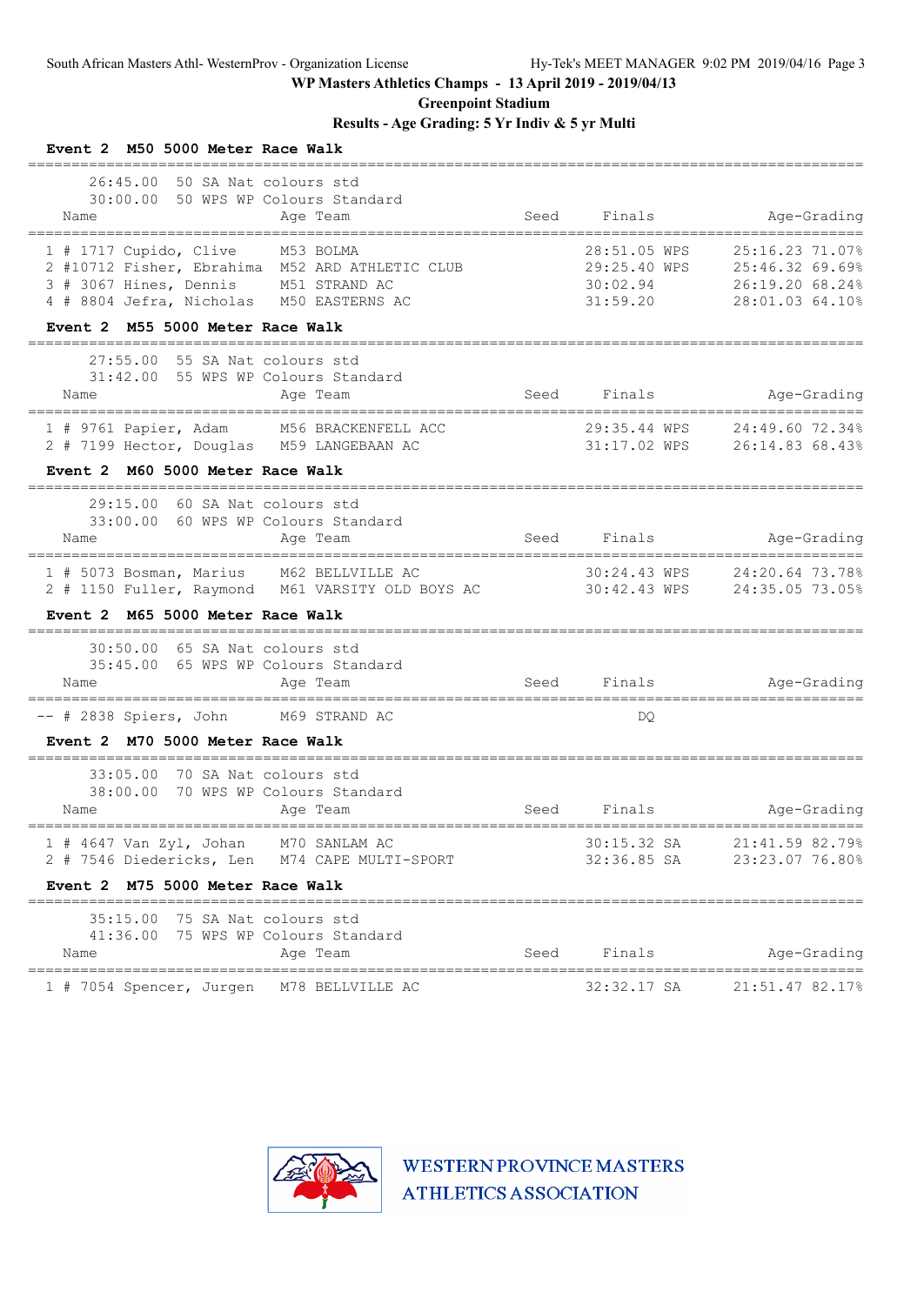**Greenpoint Stadium**

**Results - Age Grading: 5 Yr Indiv & 5 yr Multi**

| Event 2 M80 5000 Meter Race Walk                                                                                                        |                    |                      |                 |
|-----------------------------------------------------------------------------------------------------------------------------------------|--------------------|----------------------|-----------------|
| 37:25.00<br>80 SA Nat colours std<br>47:12.00 80 WPS WP Colours Standard<br>Age Team<br>Name                                            | Seed               | Finals               | Age-Grading     |
| 1 # 7110 Morgan-Smith, Dav M81 SWD                                                                                                      |                    | 35:20.30 SA          | 22:03.92 81.39% |
| Event 3A W30 5000 Meter Run                                                                                                             |                    |                      |                 |
| 19:44.00 30 WPS WP Colours Standard<br>Age Team<br>Name                                                                                 | Seed               | Finals               | Age-Grading     |
| 1 # 7404 Wessels, Twane W33 CAPE MULTI-SPORT                                                                                            |                    | 21:31.65             | 21:31.66 66.94% |
| Event 3A W45 5000 Meter Run                                                                                                             |                    |                      |                 |
| 19:45.00 45 SA Nat colours std<br>22:30.00 45 WPS WP Colours Standard<br>Age Team<br>Name                                               |                    | Seed Finals          | Age-Grading     |
| 1 # 2110 De Villiers, Cori W47 NEDBANK WP<br>2 # 2804 Brink, Elizabeth W45 DURBANVILLE AC                                               |                    | 21:06.52 WPS         | 19:18.87 74.61% |
| Event 3A W50 5000 Meter Run<br>======================================                                                                   |                    |                      |                 |
| 20:39.00 50 SA Nat colours std<br>24:30.00 50 WPS WP Colours Standard<br>Name<br>Age Team                                               |                    | Seed Finals          | Age-Grading     |
| 1 # 3572 Zarraga, Aleida W50 ITHEKO AC                                                                                                  | ================== | 25:15.47             | 22:02.25 65.39% |
| Event 3A W55 5000 Meter Run                                                                                                             |                    |                      |                 |
| 21:28.00 55 SA Nat colours std<br>26:00.00 55 WPS WP Colours Standard<br>Name<br>Age Team                                               |                    | Seed Finals and Seed | Age-Grading     |
| 1 # 9937 Du Bruyn, Linda W55 TYGERBERG AC                                                                                               |                    |                      |                 |
| Event 3B M30 5000 Meter Run                                                                                                             |                    |                      |                 |
| 17:12.00<br>30 WPS WP Colours Standard<br>Name<br>Age Team                                                                              | Seed               | Finals               | Age-Grading     |
| 1 #10134 Wildschut, Riaan M32 ATHLANTIC TRIATH                                                                                          |                    | 16:17.10 WPS         | 16:17.11 77.47% |
| Event 3B M35 5000 Meter Run                                                                                                             |                    |                      |                 |
| 15:10.00 35 SA Nat colours std<br>17:15.00 35 WPS WP Colours Standard<br>Age Team<br>Name                                               | Seed               | Finals               | Age-Grading     |
| =================================<br>$1$ # 7533 Broers, Neil<br>M38 CAPE MULTI-SPORT<br>-- #11546 Blaauw, Ricardo M37 BOXER WP ATH CLUB |                    | 16:42.58 WPS<br>DQ   | 16:42.59 75.51% |

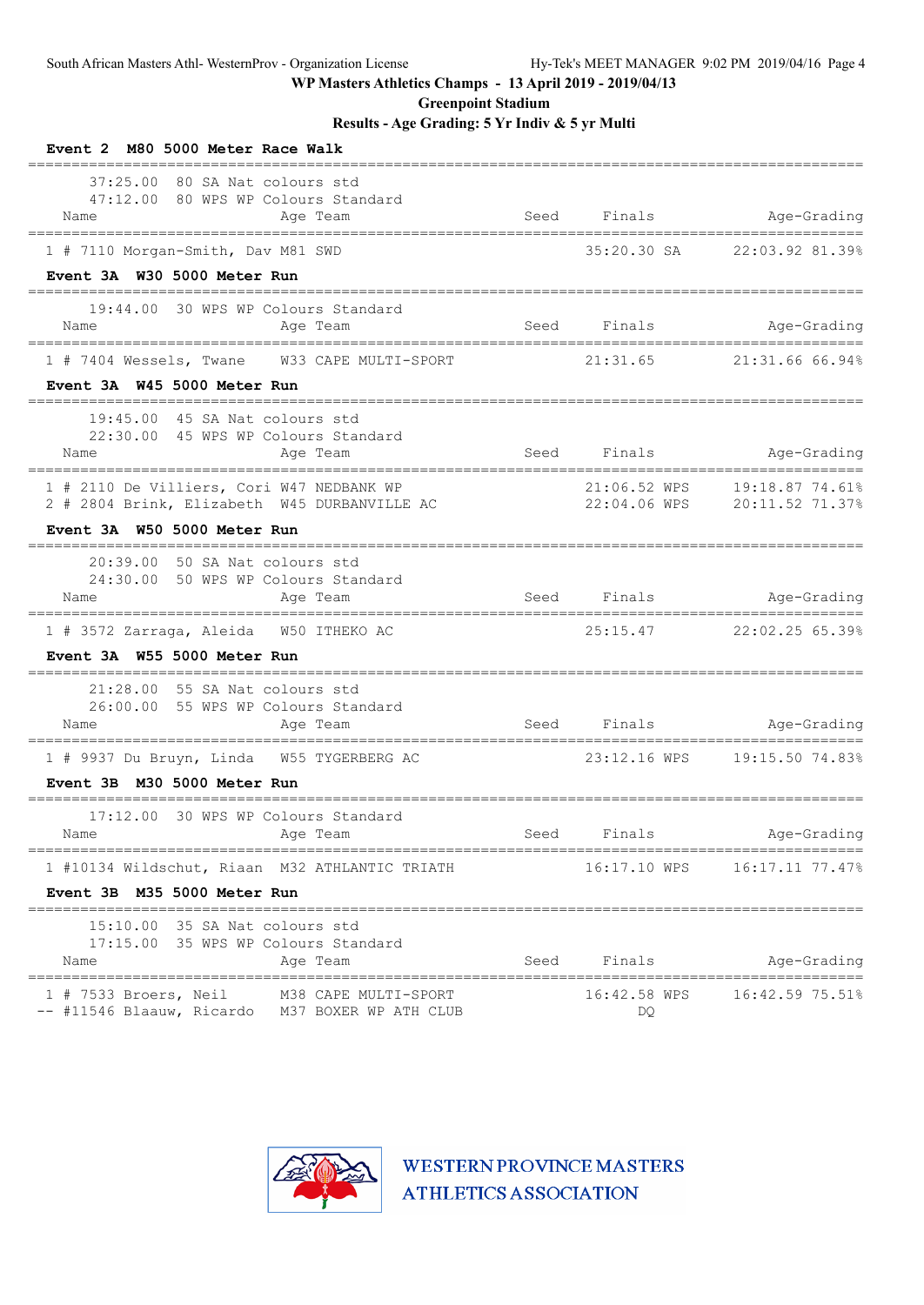**Greenpoint Stadium**

**Results - Age Grading: 5 Yr Indiv & 5 yr Multi**

| Event 3B M40 5000 Meter Run                             |                                                                                                                                                |      |                        |                    |                                              |                                                                          |
|---------------------------------------------------------|------------------------------------------------------------------------------------------------------------------------------------------------|------|------------------------|--------------------|----------------------------------------------|--------------------------------------------------------------------------|
| Name                                                    | 15:22.00 40 SA Nat colours std<br>18:00.00 40 WPS WP Colours Standard<br>Age Team                                                              |      | Seed                   | Finals             |                                              | Age-Grading                                                              |
| 3 #11117 Swartz, Quinton M44 TITANS                     | 1 #11977 Van Rooyen, Chris M42 BOXER WP ATH CLUB<br>2 # 7522 Van Der Walt, Tja M41 CAPE MULTI-SPORT<br>4 #13375 Juries, Chubasco M43 ITHEKO AC |      |                        | 19:21.36           | 16:25.60 WPS<br>16:54.41 WPS<br>17:31.88 WPS | 15:51.21 79.58%<br>16:19.01 77.32%<br>16:55.17 74.57%<br>18:40.83 67.54% |
| Event 3B M50 5000 Meter Run                             |                                                                                                                                                |      |                        |                    |                                              |                                                                          |
| Name                                                    | 16:31.00 50 SA Nat colours std<br>19:00.00 50 WPS WP Colours Standard<br>Age Team                                                              |      |                        | Seed Finals        |                                              | Age-Grading                                                              |
| 2 # 1881 Cleophas, Tony M53 SWD                         | 1 #10224 Swart, Dries M54 ATHLANTIC TRIATH                                                                                                     |      |                        | 20:24.77           |                                              | 18:16.54 69.04%                                                          |
| Event 3B M55 5000 Meter Run                             |                                                                                                                                                |      |                        |                    |                                              |                                                                          |
| Name                                                    | $17:33.00$ 55 SA Nat colours std<br>20:00.00 55 WPS WP Colours Standard<br>Age Team                                                            |      |                        |                    |                                              | Seed Finals Age-Grading                                                  |
|                                                         | 1 # 3003 Ruppert, Max M58 STRAND AC                                                                                                            |      |                        |                    |                                              |                                                                          |
| Event 3B M60 5000 Meter Run                             |                                                                                                                                                |      |                        |                    |                                              |                                                                          |
| Name                                                    | 18:21.00 60 SA Nat colours std<br>22:30.00 60 WPS WP Colours Standard<br>Age Team                                                              |      | Seed                   |                    | Finals                                       | Age-Grading                                                              |
|                                                         | 1 #12100 Wrensch, Peter M60 WP CRICKET CLUB                                                                                                    |      |                        |                    |                                              |                                                                          |
| Event 3B M65 5000 Meter Run                             | -----------------------------------                                                                                                            |      |                        |                    |                                              |                                                                          |
| Name                                                    | 20:03.00 65 SA Nat colours std<br>23:30.00 65 WPS WP Colours Standard<br>Age Team                                                              |      | Seed                   | Finals             |                                              | Age-Grading                                                              |
|                                                         | ================<br>1 # 3110 Naude, Alan M69 STRAND AC                                                                                         |      |                        | ======<br>24:16.92 | =====                                        | ;===============<br>19:09.81 65.84%                                      |
| Event 4A W30 200 Meter Dash                             |                                                                                                                                                |      |                        |                    |                                              |                                                                          |
| 28.14 30 WPS WP Colours Standard<br>Name                | Age Team                                                                                                                                       | Seed | Finals                 | Wind               | Age-Grading H#                               |                                                                          |
| 1 # 6880 Walters, Marike<br>404 Malan, Liandri<br>$2 +$ | W32 CAPE PEN UNIVERS<br>W34 BOLMA                                                                                                              |      | 26.31 WPS<br>27.72 WPS | $-0.3$<br>$-0.3$   | 26.32 81.11% 3<br>27.73 76.98% 3             |                                                                          |

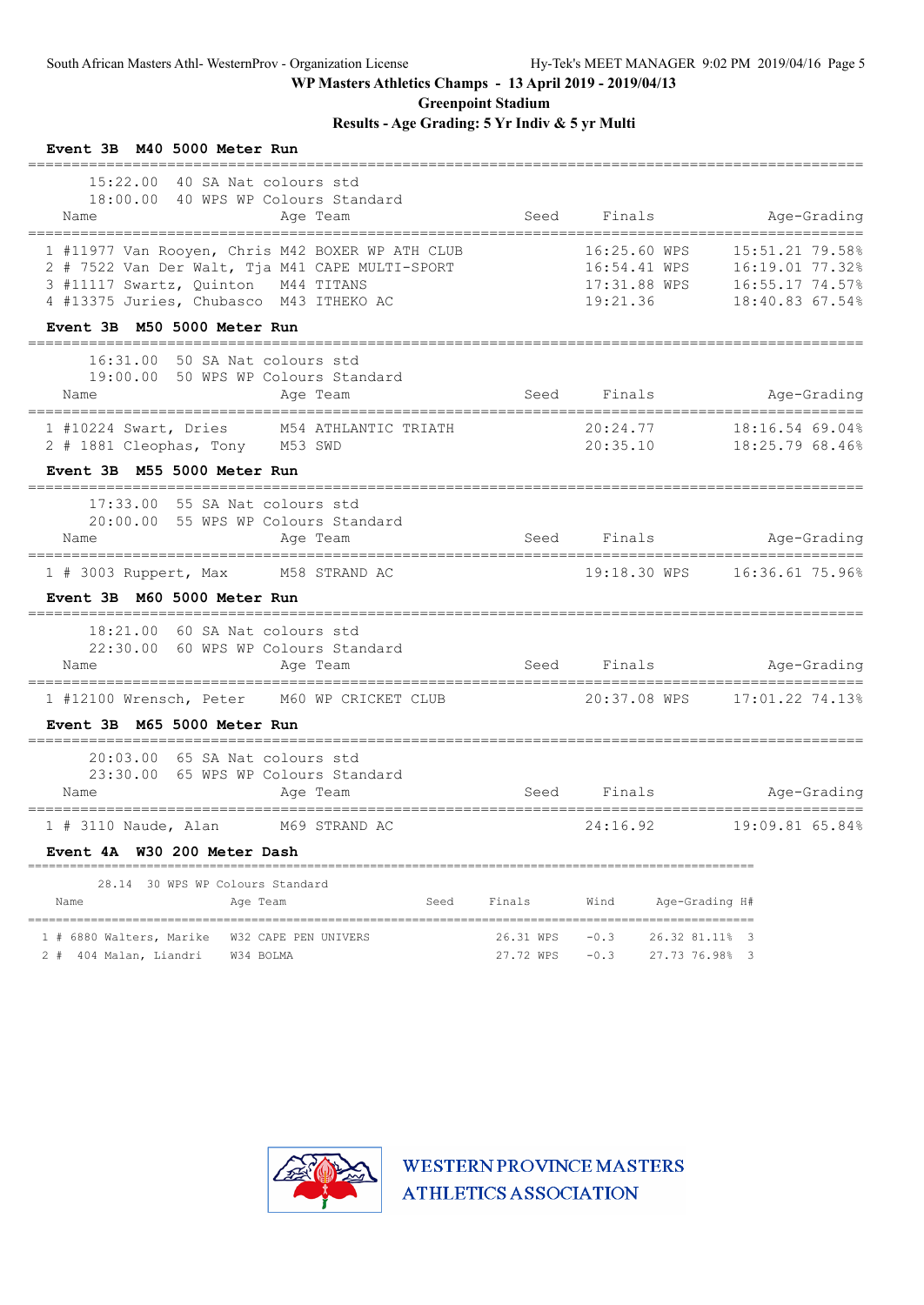**Greenpoint Stadium**

**Results - Age Grading: 5 Yr Indiv & 5 yr Multi**

| W35 200 Meter Dash<br><b>Event 4A</b>            |      |                                    |        |                              |    |
|--------------------------------------------------|------|------------------------------------|--------|------------------------------|----|
| 35 SA Nat colours std<br>27.38                   |      |                                    |        |                              |    |
| 28.74 35 WPS WP Colours Standard                 |      |                                    |        |                              |    |
| Name<br>Age Team                                 | Seed | Finals                             | Wind   | Age-Grading H#               |    |
| 1 #13011 Kotze, Retha<br>W39 BELLVILLE AC        |      | 28.55 WPS                          | $-0.3$ | 27.70 77.06%                 | 3  |
| 2 # 9940 Miske, Mirjam W39 TYGERBERG AC          |      | 31.38                              | $-0.3$ | 30.45 70.11% 3               |    |
| Event 4A W40 200 Meter Dash                      |      |                                    |        |                              |    |
| 27.72<br>40 SA Nat colours std                   |      |                                    |        |                              |    |
| 30.24 40 WPS WP Colours Standard                 |      |                                    |        |                              |    |
| Name<br>Age Team                                 | Seed | Finals                             | Wind   | Age-Grading H#               |    |
| 1 # 765 Robertson, Moira W41 STELLENBOSCH UNI AC |      | 27.78 WPS                          | $-0.3$ | 25.96 82.22% 3               |    |
| 2 # 8062 Tregonning, Rushd W44 HEWAT ATH CLUB    |      | 30.47                              | 0.5    | 28.47 74.96% 2               |    |
| Event 4A W45 200 Meter Dash                      |      |                                    |        |                              |    |
| 28.84 45 SA Nat colours std                      |      |                                    |        |                              |    |
| 32.74 45 WPS WP Colours Standard                 |      |                                    |        |                              |    |
| Name<br>Age Team                                 | Seed | Finals<br>======================== | Wind   | Age-Grading H#               |    |
| 1 # 7222 Figland, Beverley W48 UNIVERSITY WESTE  |      | 29.63 WPS                          | 0.5    | 26.62 80.19% 2               |    |
| Event 4A W55 200 Meter Dash                      |      |                                    |        |                              |    |
| 31.32 55 SA Nat colours std                      |      |                                    |        |                              |    |
| 36.24 55 WPS WP Colours Standard                 |      |                                    |        |                              |    |
| Name<br>Age Team<br>----------------             | Seed | Finals                             | Wind   | Age-Grading H#               |    |
| 1 # 7214 Beukes, Ronel W59 LANGEBAAN AC          |      | 29.57 SA                           | 0.5    | 24.44 87.35% 2               |    |
| 2 # 3004 Ruppert, Annette W55 STRAND AC          |      | 31.24 SA                           | 0.5    | 25.82 82.68%                 | 2  |
| 3 # 1377 Van Tonder, Dalee W56 BOLMA             |      | 32.52 WPS                          | 0.5    | 26.87 79.43%                 | -2 |
| Event 4A W60 200 Meter Dash                      |      |                                    |        |                              |    |
| 33.36<br>60 SA Nat colours std                   |      |                                    |        |                              |    |
| 38.24 60 WPS WP Colours Standard                 |      |                                    |        |                              |    |
| Age Team<br>Name                                 | Seed | Finals                             | Wind   | Age-Grading                  |    |
| 1 # 1660 Riviera, Joy W64 SPARTAN HARRIERS AC    |      | 42.87                              |        | $0.1$ 33.88 63.00%           |    |
| Event 4A W65 200 Meter Dash                      |      |                                    |        |                              |    |
| 36.91 65 SA Nat colours std                      |      |                                    |        |                              |    |
| 40.24 65 WPS WP Colours Standard                 |      |                                    |        |                              |    |
| Name<br>Age Team                                 |      |                                    |        | Seed Finals Wind Age-Grading |    |
| 1 #14619 Jonkers, Margaret W69 NANTES ATH CLUB   |      | 42.10                              |        | $0.1$ 31.76 67.20%           |    |

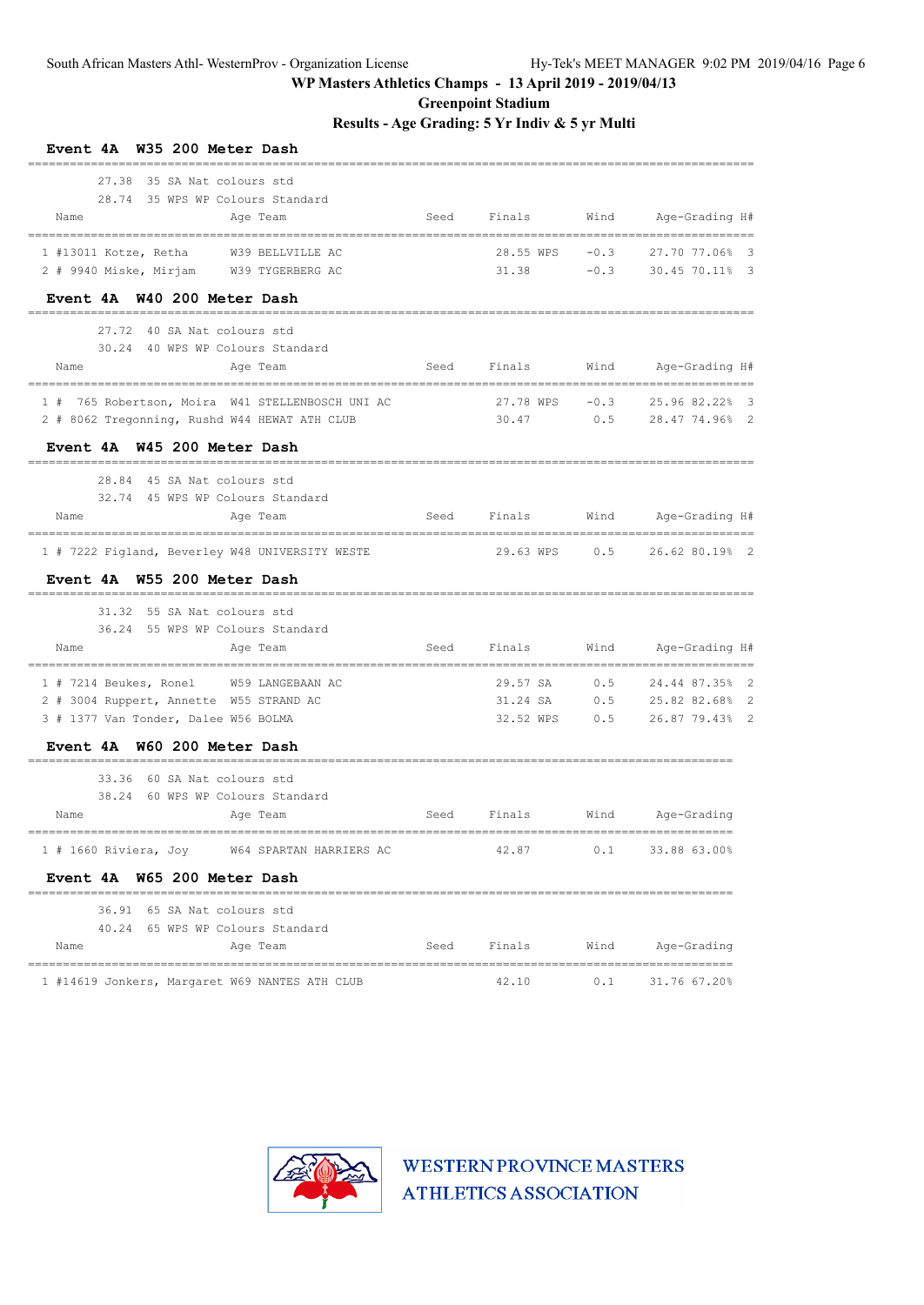**Greenpoint Stadium**

**Results - Age Grading: 5 Yr Indiv & 5 yr Multi**

| W80 200 Meter Dash<br><b>Event 4A</b>                              |      |               |      |                                        |
|--------------------------------------------------------------------|------|---------------|------|----------------------------------------|
| 50.00 80 SA Nat colours std                                        |      |               |      |                                        |
| Name<br>Age Team                                                   | Seed | Finals        | Wind | Age-Grading<br>--------------          |
| 1 #13729 Johnson, Maggie W82 TYGERBERG AC                          |      | 50.55         | 0.1  | 29.61 72.09%                           |
| Event 4B M30 200 Meter Dash                                        |      |               |      |                                        |
| 24.24 30 WPS WP Colours Standard                                   |      |               |      |                                        |
| Name<br>Age Team                                                   | Seed | Finals        | Wind | Age-Grading H#                         |
| --------------------<br>$1$ # 9958 Udu, Pascal<br>M30 TYGERBERG AC |      | 23.62 WPS     | 0.9  | --------------------<br>23.63 81.80% 5 |
| 2 #15573 Hiebner, Gareth M32 INDIVIDUAL ENTRY                      |      | 24.07 WPS     | 0.9  | 24.08 80.27% 5                         |
| Event 4B M35 200 Meter Dash                                        |      |               |      |                                        |
| 35 SA Nat colours std<br>22.90                                     |      |               |      |                                        |
| 24.44 35 WPS WP Colours Standard                                   |      |               |      |                                        |
| Name<br>Age Team                                                   | Seed | Finals        | Wind | Age-Grading H#                         |
| 1 #13348 Dreyer, Jonathan M37 ITHEKO AC                            |      | 22.40 SA      | 0.9  | 22.04 87.68% 5                         |
| 2 # 7055 Le Grange, Jacobu M39 BELLVILLE AC                        |      | 25.26         | 0.9  | 24.85 77.75% 5                         |
| Event 4B M40 200 Meter Dash                                        |      |               |      |                                        |
| 23.42<br>40 SA Nat colours std                                     |      |               |      | ========================               |
| 25.44 40 WPS WP Colours Standard                                   |      |               |      |                                        |
| Name<br>Age Team                                                   | Seed | Finals        | Wind | Age-Grading H#                         |
| 1 #13003 Mentoor, Ricardo M41 BELLVILLE AC                         |      | 23.57 WPS     | 1.7  | 22.48 85.96%<br>$\overline{4}$         |
| 3 #15410 Bothma, Rupert M44 BELLVILLE AC                           |      | 25.59         | 1.7  | 24.41 79.17%<br>$\overline{4}$         |
| 4 #12589 Williams, Dominiq M44 BELLVILLE AC                        |      | 25.60         | 1.7  | 24.42 79.14%<br>$\overline{4}$         |
| 5 #16127 Louw, Pieter M44 CAPE MULTI-SPORT                         |      | 29.13         | 1.7  | 27.78 69.55%                           |
| 6 #13375 Juries, Chubasco M43 ITHEKO AC                            |      | 29.78         | 1.7  | 28.40 68.03% 4                         |
| Event 4B M45 200 Meter Dash                                        |      |               |      |                                        |
| 45 SA Nat colours std<br>24.22                                     |      |               |      |                                        |
| 26.44 45 WPS WP Colours Standard                                   |      |               |      |                                        |
| Name<br>Age Team                                                   | Seed | Finals        | Wind | Age-Grading H#                         |
| 1 #13836 Basson, Marius M46 ORANJERIVIER AK                        |      | 24.48 WPS     | 1.3  | 22.61 85.46% 3                         |
| 2 #15571 Cloete, John M47 BELLVILLE AC                             |      | 25.00 WPS     | 1.3  | 23.09 83.68% 3                         |
| 2 #16058 Gravel, Xola M45 SA POLICE SER AC                         |      | 25.57 WPS 1.7 |      | 24.39 79.23% 4                         |
| 3 # 1247 Solomons, Anthony M48 BOLMA                               |      |               |      | 25.26 WPS 1.3 23.33 82.82% 3           |
| 4 # 6871 Cottee, Alistair M49 CAPE PEN UNIVERS                     |      | 26.92 1.3     |      | 24.87 77.71% 3                         |
| Event 4B M50 200 Meter Dash                                        |      |               |      |                                        |
| 25.00 50 SA Nat colours std                                        |      |               |      |                                        |
| 27.54 50 WPS WP Colours Standard                                   |      |               |      |                                        |
| Name<br>Age Team                                                   |      |               |      | Seed Finals Wind Age-Grading H#        |
| 1 # 7882 Christians, Alwyn M52 SA DEFENCE FORCE AC                 |      |               |      | 25.71 WPS 1.3 22.97 84.13% 3           |
| 2 # 3314 Toll, Michael M54 ITHEKO AC                               |      | 26.74 WPS 0.1 |      | 23.89 80.89% 2                         |
|                                                                    |      |               |      |                                        |

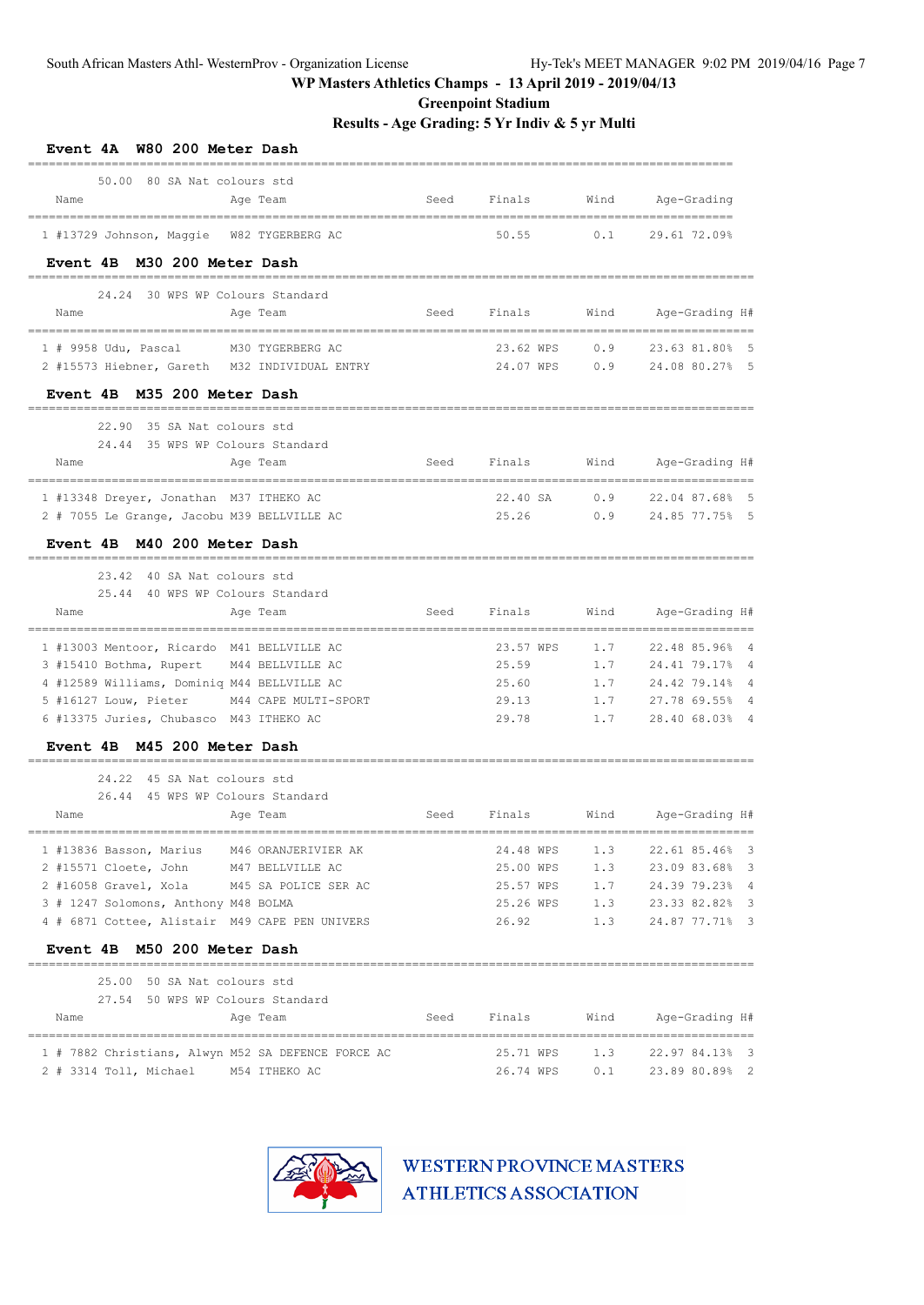**Greenpoint Stadium**

**Results - Age Grading: 5 Yr Indiv & 5 yr Multi**

| Event 4B M50 200 Meter Dash                                                 |                |             |        |                                                              |                            |
|-----------------------------------------------------------------------------|----------------|-------------|--------|--------------------------------------------------------------|----------------------------|
| 3 # 9938 Moors, Reinhard M50 TYGERBERG AC                                   |                | 31.34       |        | 1.3 28.00 69.02% 3                                           |                            |
| 4 # 2142 Isaacs, Duncan                                                     | M51 NEDBANK WP | 31.47       |        | $0.1$ 28.12 68.73% 2                                         |                            |
| -- #10563 Swan, Arthur M50 UNIVERSITY OF CA                                 |                | DNF         | 0.1    |                                                              | 2                          |
| Event 4B M55 200 Meter Dash                                                 |                |             |        |                                                              |                            |
| 25.83 55 SA Nat colours std                                                 |                |             |        |                                                              |                            |
| 28.54 55 WPS WP Colours Standard                                            |                |             |        |                                                              |                            |
| Name<br>Age Team                                                            |                | Seed Finals |        | Wind Age-Grading H#                                          |                            |
| 1 # 7047 Myburgh, Johan M57 BELLVILLE AC                                    |                |             |        | 26.12 WPS 0.1 22.55 85.68% 2                                 |                            |
| Event 4B M60 200 Meter Dash                                                 |                |             |        |                                                              |                            |
| 26.76 60 SA Nat colours std                                                 |                |             |        |                                                              |                            |
| 30.64 60 WPS WP Colours Standard                                            |                |             |        |                                                              |                            |
| Name<br>Age Team                                                            |                |             |        | Seed Finals – Wind Age-Grading H#                            |                            |
| 1 # 7263 Warries, Joseph M63 UNIVERSITY WESTE                               |                |             |        | 27.88 WPS         0.1         23.23         83.18%         2 |                            |
| Event 4B M65 200 Meter Dash                                                 |                |             |        |                                                              |                            |
| 28.40 65 SA Nat colours std                                                 |                |             |        |                                                              |                            |
| 32.74 65 WPS WP Colours Standard<br>Name<br>Age Team                        |                |             |        | Seed Finals Wind Age-Grading H#                              |                            |
|                                                                             |                |             |        |                                                              |                            |
| 1 # 617 Deetlefs, Pietie M66 BOLMA                                          |                |             |        | 28.66 WPS   0.1   22.95 84.19%   2                           |                            |
| Event 4B M80 200 Meter Dash                                                 |                |             |        |                                                              |                            |
| 38.00 80 SA Nat colours std                                                 |                |             |        |                                                              |                            |
| 40.24 80 WPS WP Colours Standard                                            |                |             |        |                                                              |                            |
| Name<br>Age Team                                                            |                |             |        | Seed Finals Wind Age-Grading                                 |                            |
| 1 # 851 Van Zyl, Jakobus M81 VARSITY OLD BOYS AC 36.88 SA -0.4 24.70 78.23% |                |             |        |                                                              |                            |
| Event 4B M85 200 Meter Dash                                                 |                |             |        |                                                              |                            |
| 44.00 85 SA Nat colours std                                                 |                |             |        |                                                              |                            |
| 46.65 85 WPS WP Colours Standard                                            |                |             |        |                                                              |                            |
| Name<br>Age Team                                                            |                | Seed Finals |        | Wind Age-Grading                                             |                            |
| 1 # 6872 Ridge, Arthur M88 CAPE PEN UNIVERS                                 |                |             |        | 41.95 SA    -0.4    25.39 76.11%                             |                            |
| Event 5A W30 800 Meter Run                                                  |                |             |        |                                                              |                            |
| 2:39.00 30 WPS WP Colours Standard                                          |                |             |        |                                                              |                            |
| Name                                                                        | Age Team       | Seed        | Finals |                                                              | Age-Grading                |
| 1 # 2234 Griffiths, Kobie W34 NEDBANK WP                                    |                |             |        | 2:18.79 WPS                                                  | 2:18.80 81.62%             |
| 2 # 2292 Jacobs, Mandy-Lee W30 NEDBANK WP                                   |                |             |        |                                                              | 2:26.18 WPS 2:26.19 77.49% |

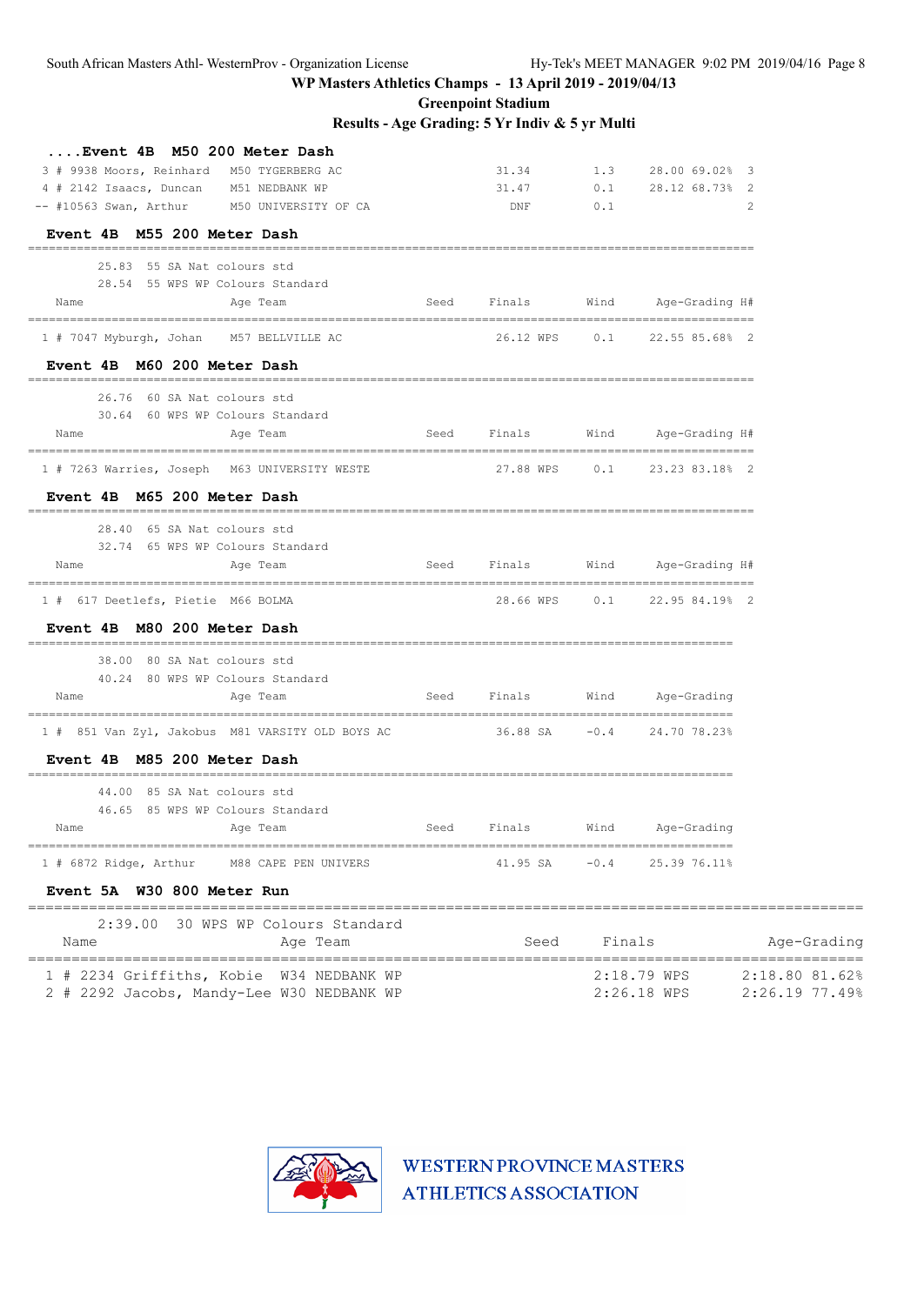**Greenpoint Stadium**

**Results - Age Grading: 5 Yr Indiv & 5 yr Multi**

|                                                                                         | Event 5A W35 800 Meter Run                     |             |                    |                                      |                  |
|-----------------------------------------------------------------------------------------|------------------------------------------------|-------------|--------------------|--------------------------------------|------------------|
| $2:29.00$ 35 SA Nat colours std<br>Name                                                 | 2:44.00 35 WPS WP Colours Standard<br>Age Team |             |                    | Seed Finals Mge-Grading              |                  |
| 1 # 6866 Loock-Bezuidenhou W36 CAPE PEN UNIVERS                                         |                                                |             |                    | 2:34.52 WPS 2:33.77 73.67%           |                  |
| Event 5A W45 800 Meter Run                                                              |                                                |             |                    |                                      |                  |
| 2:33.00 45 SA Nat colours std<br>Name                                                   | 3:00.00 45 WPS WP Colours Standard<br>Age Team |             |                    | Seed Finals                          | Age-Grading      |
| 1 # 2300 Nel-Sunderland, S W46 NEDBANK WP                                               |                                                |             |                    |                                      |                  |
| Event 5A W50 800 Meter Run                                                              |                                                |             |                    |                                      |                  |
| $2:42.00$ 50 SA Nat colours std<br>Name                                                 | 3:10.00 50 WPS WP Colours Standard<br>Age Team |             | Seed Finals        |                                      | Age-Grading      |
| 1 # 764 Theron, Elanza W51 STELLENBOSCH UNI AC                                          |                                                |             |                    | 3:13.24                              | 2:48.30 67.31%   |
| Event 5A W55 800 Meter Run                                                              |                                                |             |                    |                                      |                  |
| $2:53.00$ 55 SA Nat colours std<br>Name                                                 | 3:20.00 55 WPS WP Colours Standard<br>Age Team |             | Seed Finals        |                                      | Age-Grading      |
| 1 #12621 Lemmon, Annie 1958 MULTI-SPORT MANIACS                                         |                                                |             |                    |                                      |                  |
|                                                                                         |                                                |             |                    | 3:39.67                              | $3:02.22$ 62.17% |
| Event 5B M30 800 Meter Run                                                              |                                                |             |                    |                                      |                  |
| 2:02.00 30 WPS WP Colours Standard                                                      |                                                |             |                    |                                      |                  |
| Name                                                                                    | Age Team                                       | Seed Finals |                    | Age-Grading H#                       |                  |
| 1 # 9893 Classens, Ashwyn M32 CAPE MULTI-SPORT                                          |                                                |             | 2:04.08            | 2:04.09 81.49% 2                     |                  |
| 2 # 7264 Moories, Dewayne M31 UNIVERSITY WESTE                                          |                                                |             | 2:04.69            | 2:04.70 81.09% 2                     |                  |
| $3$ # 126 Rix, Andre                                                                    | M32 TITANS                                     |             | 2:29.27            | 2:29.28 67.74% 2                     |                  |
| Event 5B M35 800 Meter Run                                                              |                                                |             |                    |                                      |                  |
| 2:00.00 35 SA Nat colours std                                                           |                                                |             |                    |                                      |                  |
| 2:06.00 35 WPS WP Colours Standard<br>Name                                              | Age Team                                       | Seed        | Finals             | Age-Grading H#                       |                  |
| 1 #11546 Blaauw, Ricardo M37 BOXER WP ATH CLUB                                          |                                                |             | 2:04.31 WPS        | 2:03.28 82.02% 2                     |                  |
| 2 #11283 Basson, Jacques M38 NAMAQUA<br>3 #16060 Sethibang, Kabelo M37 SA POLICE SER AC |                                                |             | 2:12.18<br>2:14.46 | 2:11.09 77.14% 2<br>2:13.35 75.83% 2 |                  |

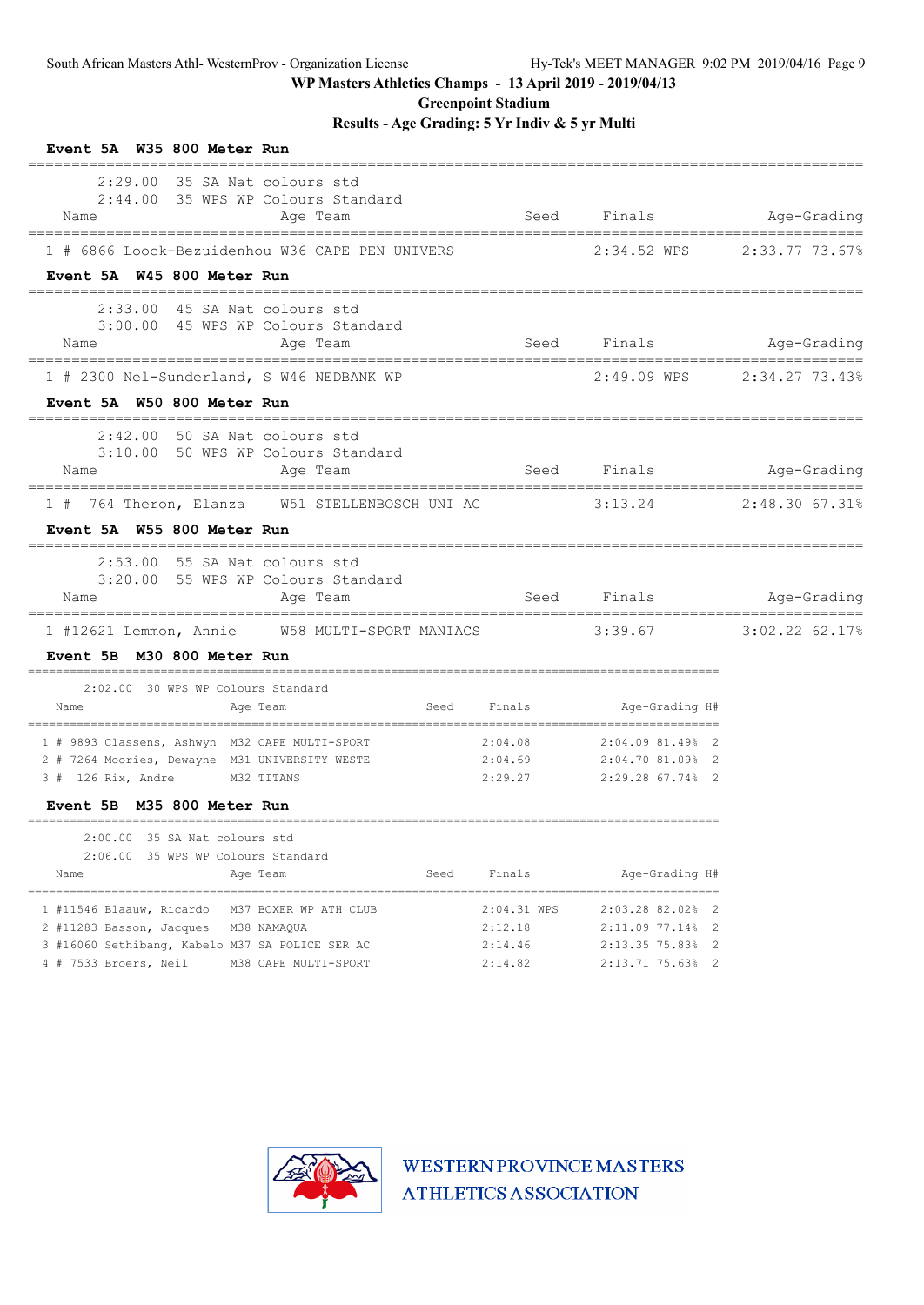**Greenpoint Stadium**

**Results - Age Grading: 5 Yr Indiv & 5 yr Multi**

| Event 5B M40 800 Meter Run                                                                                                                                                 |                                       |                                   |                                                          |                                                                      |
|----------------------------------------------------------------------------------------------------------------------------------------------------------------------------|---------------------------------------|-----------------------------------|----------------------------------------------------------|----------------------------------------------------------------------|
| $2:01.00$ 40 SA Nat colours std<br>2:14.00 40 WPS WP Colours Standard<br>Name<br>Age Team                                                                                  | Seed                                  | Finals                            | Age-Grading H#                                           |                                                                      |
| 1 #11977 Van Rooyen, Chris M42 BOXER WP ATH CLUB<br>2 #11117 Swartz, Quinton M44 TITANS<br>3 #13375 Juries, Chubasco M43 ITHEKO AC                                         |                                       | 2:13.21 WPS<br>2:15.45<br>2:35.37 | 2:07.35 79.39% 2<br>2:09.50 78.08% 2<br>2:28.54 68.07% 2 |                                                                      |
| Event 5B M45 800 Meter Run                                                                                                                                                 |                                       |                                   |                                                          |                                                                      |
| 2:07.00 45 SA Nat colours std<br>2:22.00 45 WPS WP Colours Standard<br>Name<br>Age Team                                                                                    | Seed                                  | Finals                            | Age-Grading H#                                           |                                                                      |
| 1 # 1261 Fortuin, Maurice M48 BOLMA<br>2 #68990 Bezuidenhout, Rog M45 CAPE PEN UNIVERS 2:23.76                                                                             |                                       | 2:17.71 WPS                       | $2:06.74$ 79.78% 2<br>2:12.31 76.43% 2                   |                                                                      |
| Event 5B M50 800 Meter Run<br>2:11.00 50 SA Nat colours std<br>2:26.00 50 WPS WP Colours Standard                                                                          |                                       |                                   |                                                          |                                                                      |
| Name<br>Age Team                                                                                                                                                           |                                       | Seed                              | Finals                                                   | Age-Grading                                                          |
| 1 #10096 Pick, Tony<br>M50 ATHLANTIC TRIATH<br>2 # 1717 Cupido, Clive M53 BOLMA<br>3 # 5880 Nel, Marius M50 WEST COAST AC<br>4 #12622 Lemmon, Mark M53 MULTI-SPORT MANIACS |                                       |                                   | 2:14.92 WPS<br>2:15.50 WPS<br>2:23.74 WPS<br>2:42.75     | 1:59.37 84.71%<br>1:59.88 84.35%<br>2:07.17 79.51%<br>2:23.99 70.22% |
| Event 5B M55 800 Meter Run                                                                                                                                                 |                                       |                                   |                                                          |                                                                      |
| 2:18.00 55 SA Nat colours std<br>2:35.00 55 WPS WP Colours Standard<br>Name<br>Age Team                                                                                    |                                       | Seed                              | Finals                                                   | Age-Grading                                                          |
| 139 Philander, Tobias M55 ITHEKO AC<br>1#<br>2 #15161 Julie, Merlin M58 SOUTH PENINSULA AC                                                                                 |                                       |                                   | 2:15.97 SA<br>2:38.43                                    | 1:55.44 87.59%<br>2:14.51 75.17%                                     |
| Event 5B M60 800 Meter Run<br>_________________                                                                                                                            |                                       |                                   |                                                          |                                                                      |
| 2:26.00<br>60 SA Nat colours std<br>2:50.00<br>60 WPS WP Colours Standard<br>Name<br>Age Team                                                                              |                                       | Seed                              | Finals                                                   | Age-Grading                                                          |
| 1 #12100 Wrensch, Peter<br>M60 WP CRICKET CLUB<br>2 # 1263 Jefthas, Christo M63 BOLMA                                                                                      |                                       |                                   | 2:44.29 WPS<br>2:51.16                                   | $2:13.62$ 75.67%<br>2:19.21 72.63%                                   |
| Event 5B M65 800 Meter Run                                                                                                                                                 |                                       |                                   |                                                          |                                                                      |
| 2:40.00 65 SA Nat colours std<br>2:54.00 65 WPS WP Colours Standard<br>Age Team<br>Name                                                                                    |                                       | Seed                              | Finals                                                   | Age-Grading                                                          |
| $1$ # 3110 Naude, Alan<br>M69 STRAND AC                                                                                                                                    | ------------------------------------- |                                   | 3:08.92                                                  | 2:26.91 68.83%                                                       |

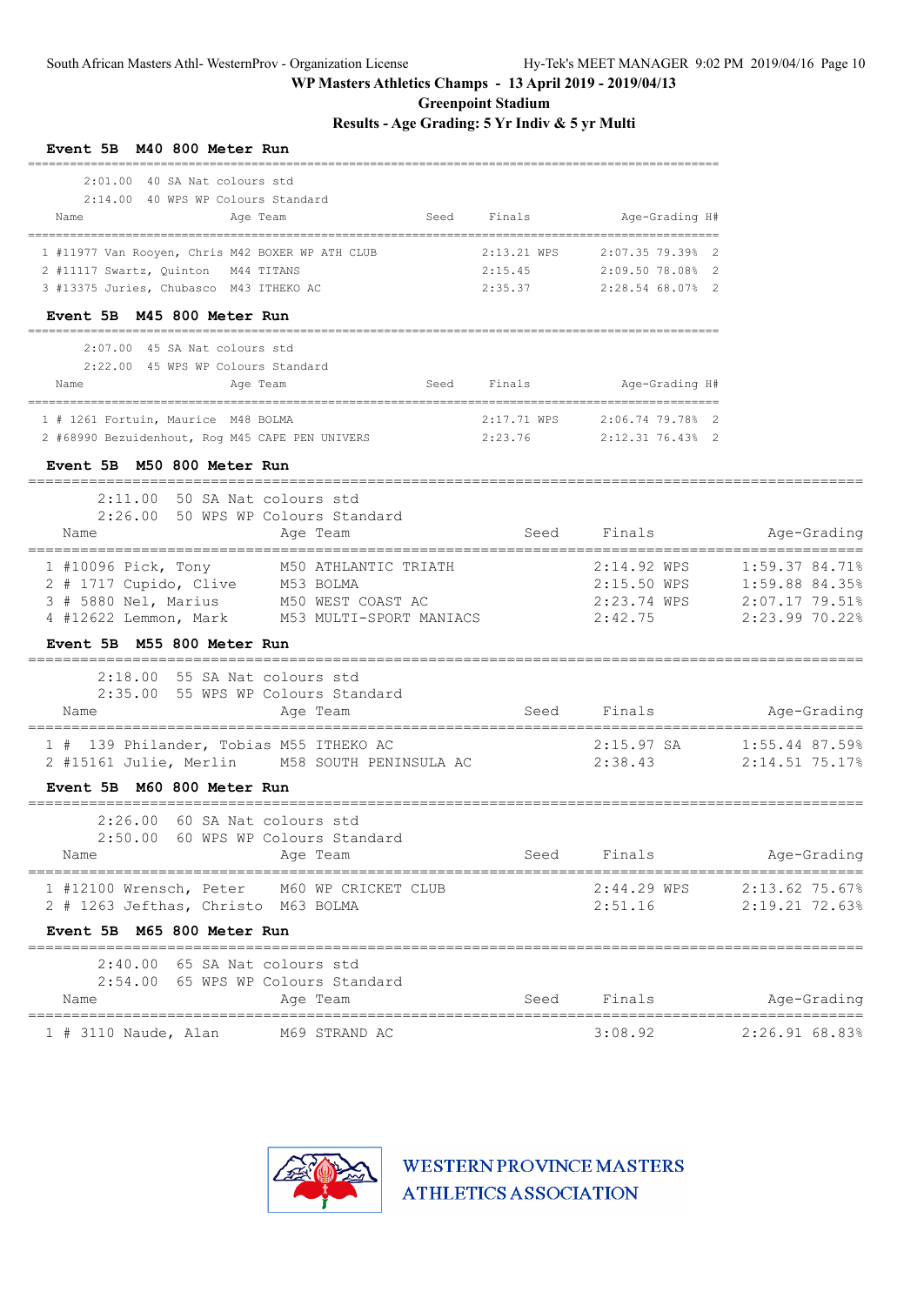**Greenpoint Stadium**

**Results - Age Grading: 5 Yr Indiv & 5 yr Multi**

| Event 5B M75 800 Meter Run<br>---------------- | -----------------------------                                                      |      |             |             |                                     |                            |
|------------------------------------------------|------------------------------------------------------------------------------------|------|-------------|-------------|-------------------------------------|----------------------------|
| Name                                           | $3:20.00$ 75 SA Nat. colours std<br>4:00.00 75 WPS WP Colours Standard<br>Age Team |      |             | Seed Finals |                                     | Age-Grading                |
|                                                | 1 # 4188 Geutner, Manfred M77 PINELANDS AC                                         |      |             |             |                                     | 3:53.94 WPS 2:41.99 62.42% |
| Event 7B M50 100 Short Hurdles                 |                                                                                    |      |             |             |                                     |                            |
| 16.50 50 SA Nat colours std                    |                                                                                    |      |             |             |                                     |                            |
| 21.24 50 WPS WP Colours Standard               |                                                                                    |      |             |             |                                     |                            |
| Name                                           | Age Team                                                                           |      | Seed Finals |             | Wind Age-Grading                    |                            |
| 1 # 6869 Russell, Scott M50 CAPE PEN UNIVERS   |                                                                                    |      |             |             |                                     |                            |
| Event 8 M30 110 Short Hurdles                  |                                                                                    |      |             |             |                                     |                            |
| 16.24 30 WPS WP Colours Standard               |                                                                                    |      |             |             |                                     |                            |
| Name                                           | Age Team                                                                           |      | Seed Finals |             | Wind Age-Grading                    |                            |
| 1 # 450 Deysel, Benjamin ( M31 BOLMA           |                                                                                    |      |             |             | 18.66 -2.2 18.67 69.19%             |                            |
| Event 8 M40 110 Short Hurdles                  |                                                                                    |      |             |             |                                     |                            |
| 16.50 40 SA Nat colours std                    |                                                                                    |      |             |             |                                     |                            |
| 19.74 40 WPS WP Colours Standard               |                                                                                    |      |             |             |                                     |                            |
| Name                                           | Age Team                                                                           |      |             |             | Seed Finals Wind Age-Grading        |                            |
| -- # 2997 Smit, Aldrin M44 STRAND AC           |                                                                                    |      | DO          | $-2.2$      |                                     |                            |
| Event 9A W30 100 Meter Dash                    |                                                                                    |      |             |             |                                     |                            |
| 13.64 30 WPS WP Colours Standard               |                                                                                    |      |             |             |                                     |                            |
| Name                                           | Age Team                                                                           |      | Seed Finals |             | Wind Age-Grading H#                 |                            |
| 1 # 6880 Walters, Marike W32 CAPE PEN UNIVERS  |                                                                                    |      |             |             | $13.19$ WPS $-2.3$ $13.20$ 79.53% 3 |                            |
| 2 # 404 Malan, Liandri W34 BOLMA               |                                                                                    |      |             |             | 13.74 -2.3 13.75 76.35% 3           |                            |
| Event 9A W35 100 Meter Dash                    |                                                                                    |      |             |             |                                     |                            |
| 13.21 35 SA Nat colours std                    |                                                                                    |      |             |             |                                     |                            |
| 13.84 35 WPS WP Colours Standard               |                                                                                    |      |             |             |                                     |                            |
| Name                                           | Age Team                                                                           | Seed | Finals      | Wind        | Age-Grading H#                      |                            |
| 1 #13011 Kotze, Retha                          | W39 BELLVILLE AC                                                                   |      | 14.21       | $-2.3$      | 14.07 74.60% 3                      |                            |
| 2 #10414 Grimwood, Kim W37 UNIVERSITY OF CA    |                                                                                    |      | 15.45       | $-2.3$      | 15.30 68.61% 3                      |                            |
| 3 # 9940 Miske, Mirjam                         | W39 TYGERBERG AC                                                                   |      | 15.56       | $-2.3$      | 15.41 68.12% 3                      |                            |
| 4 #16106 Genis, Tanya                          | W39 TYGERBERG AC                                                                   |      | 16.19       | $-2.3$      | 16.03 65.47% 3                      |                            |
| 5 #15199 Petersen, Fadwah W39 TITANS           |                                                                                    |      | 16.61       | $-2.3$      | 16.45 63.82% 3                      |                            |

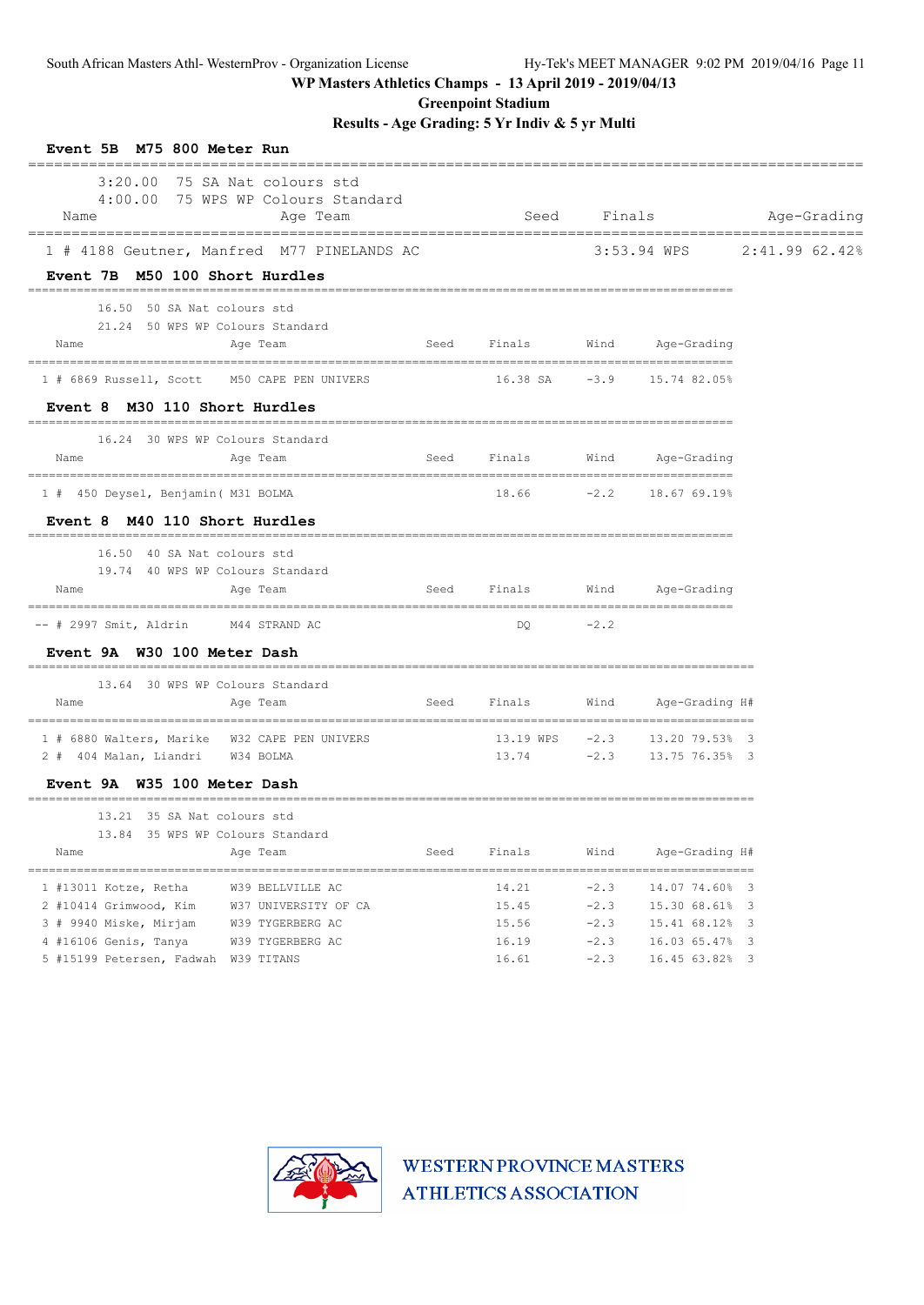**Greenpoint Stadium**

**Results - Age Grading: 5 Yr Indiv & 5 yr Multi**

| W40 100 Meter Dash<br><b>Event 9A</b>            |      |             |        |                                        |
|--------------------------------------------------|------|-------------|--------|----------------------------------------|
| 40 SA Nat colours std<br>13.47                   |      |             |        |                                        |
| 14.74 40 WPS WP Colours Standard                 |      |             |        |                                        |
| Name<br>Age Team                                 | Seed | Finals      | Wind   | Age-Grading H#                         |
| 1 # 765 Robertson, Moira W41 STELLENBOSCH UNI AC |      | 13.20 SA    | 1.1    | 12.61 83.26% 2                         |
| 2 # 8062 Tregonning, Rushd W44 HEWAT ATH CLUB    |      | 14.40 WPS   | 1.1    | 13.75 76.32% 2                         |
| Event 9A W45 100 Meter Dash                      |      |             |        |                                        |
| 13.83 45 SA Nat colours std                      |      |             |        |                                        |
| 15.74 45 WPS WP Colours Standard                 |      |             |        |                                        |
| Name<br>Age Team                                 | Seed | Finals      | Wind   | Age-Grading H#                         |
| 1 # 7222 Figland, Beverley W48 UNIVERSITY WESTE  |      | 13.86 WPS   | 1.1    | 12.75 82.32% 2                         |
| 2 # 6868 Borchardt, Nadine W45 CAPE PEN UNIVERS  |      | 14.31 WPS   | 1.1    | 13.16 79.73% 2                         |
| Event 9A W55 100 Meter Dash                      |      |             |        |                                        |
| 14.89<br>55 SA Nat colours std                   |      |             |        |                                        |
| 17.64 55 WPS WP Colours Standard                 |      |             |        |                                        |
| Name<br>Age Team<br>________                     | Seed | Finals      | Wind   | Age-Grading H#<br>===================  |
| 1 # 7214 Beukes, Ronel W59 LANGEBAAN AC          |      | 14.06 SA    | 1.1    | 11.94 87.84% 2                         |
| 2 # 1377 Van Tonder, Dalee W56 BOLMA             |      | 15.68 WPS   | 1.1    | 13.32 78.76% 2                         |
| Event 9A W60 100 Meter Dash                      |      |             |        |                                        |
| 15.75<br>60 SA Nat colours std                   |      |             |        | ==========================             |
| 18.14 60 WPS WP Colours Standard                 |      |             |        |                                        |
| Name<br>Age Team                                 | Seed | Finals      | Wind   | Age-Grading                            |
| 1 # 1660 Riviera, Joy W64 SPARTAN HARRIERS AC    |      | 20.41 0.3   |        | 16.62 63.16%                           |
| Event 9A W65 100 Meter Dash                      |      |             |        |                                        |
| 16.83<br>65 SA Nat colours std                   |      |             |        |                                        |
| 18.74 65 WPS WP Colours Standard                 |      |             |        |                                        |
| Name<br>Age Team                                 | Seed | Finals      | Wind   | Age-Grading                            |
| 1 #14619 Jonkers, Margaret W69 NANTES ATH CLUB   |      | 19.09       | 0.3    | 14.87 70.56%                           |
| Event 9A W80 100 Meter Dash                      |      |             |        |                                        |
| 23.00 80 SA Nat colours std                      |      |             |        |                                        |
| Name<br>Age Team                                 |      | Seed Finals | Wind   | Age-Grading                            |
| 1 #13729 Johnson, Maggie W82 TYGERBERG AC        |      | 22.14 SA    | 0.3    | 14.22 73.80%                           |
| Event 9B M30 100 Meter Dash                      |      |             |        |                                        |
| 11.84 30 WPS WP Colours Standard                 |      |             |        |                                        |
| Age Team<br>Name                                 | Seed | Finals      | Wind   | Age-Grading H#                         |
| 1 # 9958 Udu, Pascal<br>M30 TYGERBERG AC         |      | 11.74 WPS   | $-2.4$ | ====================<br>11.75 83.39% 5 |

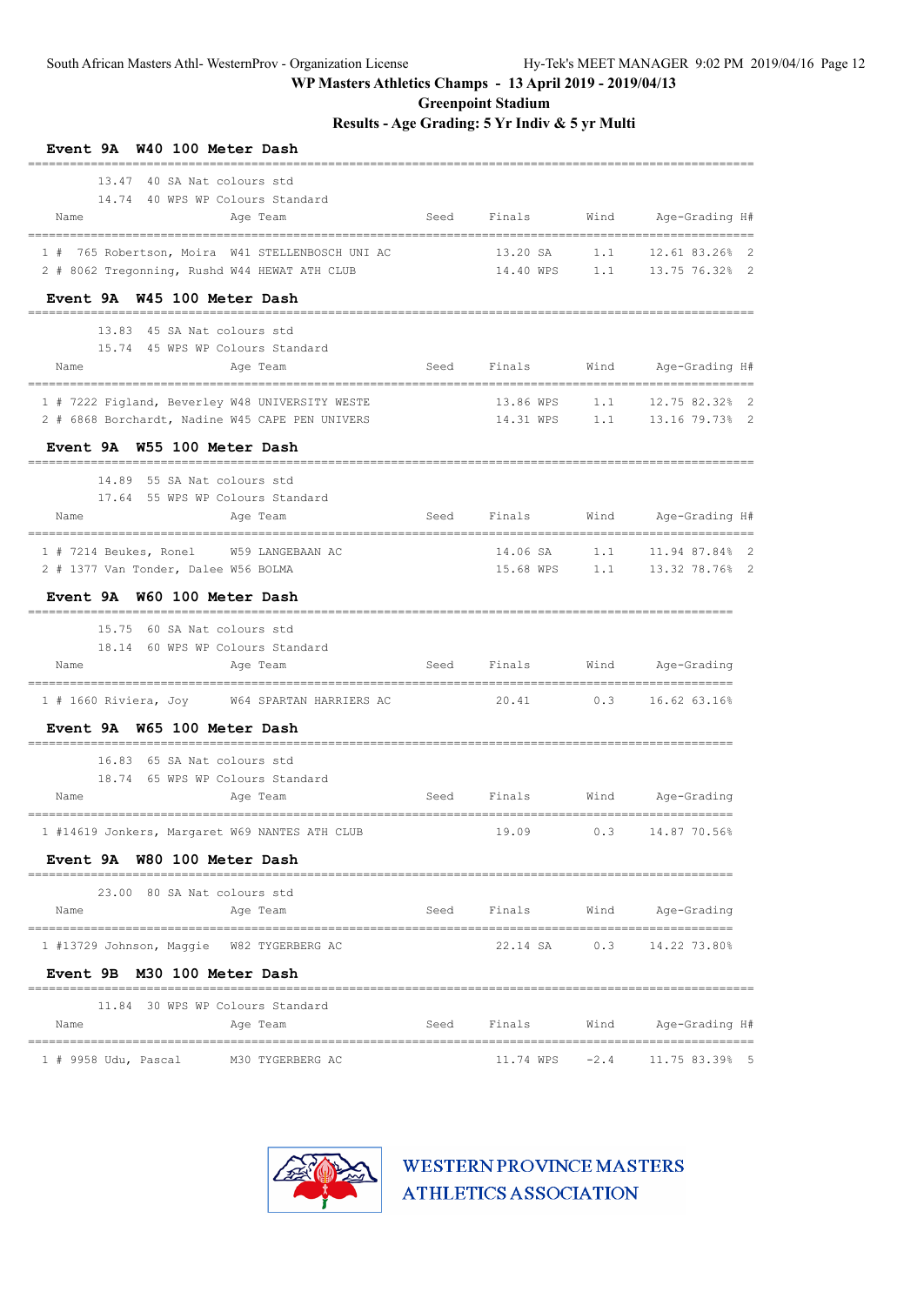**Greenpoint Stadium**

**Results - Age Grading: 5 Yr Indiv & 5 yr Multi**

| M30 100 Meter Dash<br><b>Event 9B</b><br>2 #15573 Hiebner, Gareth M32 INDIVIDUAL ENTRY<br>3 # 9893 Classens, Ashwyn M32 CAPE MULTI-SPORT |      | 11.90<br>12.28             | $-2.4$<br>$-2.4$ | 11.91 82.27% 5<br>12.29 79.72% 5      |
|------------------------------------------------------------------------------------------------------------------------------------------|------|----------------------------|------------------|---------------------------------------|
| Event 9B M35 100 Meter Dash<br>___________________________                                                                               |      |                            |                  |                                       |
| 11.34 35 SA Nat colours std                                                                                                              |      |                            |                  |                                       |
| 11.94 35 WPS WP Colours Standard                                                                                                         |      |                            |                  |                                       |
| Name<br>Age Team                                                                                                                         | Seed | Finals                     | Wind             | Age-Grading H#                        |
| 1 #13348 Dreyer, Jonathan M37 ITHEKO AC                                                                                                  |      | $11.44 \text{ WPS}$ $-2.4$ |                  | 11.30 86.71% 5                        |
| 2 #13292 Venter, Pierre M39 BELLVILLE AC                                                                                                 |      | 12.44                      | $-2.4$           | 12.28 79.74% 5                        |
| Event 9B M40 100 Meter Dash                                                                                                              |      |                            |                  |                                       |
| 11.70 40 SA Nat colours std                                                                                                              |      |                            |                  |                                       |
| 12.24 40 WPS WP Colours Standard                                                                                                         |      |                            |                  |                                       |
| Name<br>Age Team                                                                                                                         | Seed | Finals                     | Wind             | Age-Grading H#<br>=================== |
| 1 #13003 Mentoor, Ricardo M41 BELLVILLE AC                                                                                               |      | 11.93 WPS                  | $-1.3$           | 11.43 85.67% 4                        |
| 2 #12589 Williams, Dominiq M44 BELLVILLE AC                                                                                              |      | 12.71                      | $-1.3$           | 12.18 80.41% 4                        |
| 3 #15410 Bothma, Rupert M44 BELLVILLE AC                                                                                                 |      | 13.14                      | $-1.3$           | 12.59 77.78% 4                        |
| 4 #16127 Louw, Pieter M44 CAPE MULTI-SPORT                                                                                               |      | 14.35                      | $-1.3$           | 13.75 71.22% 4                        |
| <b>Event 9B</b><br>M45 100 Meter Dash                                                                                                    |      |                            |                  |                                       |
| 12.05 45 SA Nat colours std                                                                                                              |      |                            |                  |                                       |
| 13.04 45 WPS WP Colours Standard                                                                                                         |      |                            |                  |                                       |
| Name<br>Age Team                                                                                                                         | Seed | Finals                     | Wind             | Age-Grading H#                        |
| 1 # 7883 Geldenhuys, Andre M47 SA DEFENCE FORCE AC                                                                                       |      | 12.12 WPS                  | $-1.3$           | 11.26 86.96% 4                        |
| 2 #15571 Cloete, John M47 BELLVILLE AC                                                                                                   |      | 12.39 WPS                  | $-1.3$           | 11.51 85.07% 4                        |
| 3 #13836 Basson, Marius M46 ORANJERIVIER AK                                                                                              |      | 12.42 WPS                  | $-1.3$           | 11.54 84.86% 4                        |
| 4 # 1247 Solomons, Anthony M48 BOLMA                                                                                                     |      | 12.54 WPS                  | $-2.5$           | 11.65 84.05% 3                        |
| 5 # 6871 Cottee, Alistair M49 CAPE PEN UNIVERS                                                                                           |      | 13.00 WPS                  | $-2.5$           | 12.08 81.08% 3                        |
| Event 9B M50 100 Meter Dash                                                                                                              |      |                            |                  |                                       |
| 12.17 50 SA Nat colours std                                                                                                              |      |                            |                  |                                       |
| 13.54 50 WPS WP Colours Standard                                                                                                         |      |                            |                  |                                       |
| Age Team<br>Name                                                                                                                         | Seed | Finals                     | Wind             | Age-Grading H#                        |
| 1 # 7882 Christians, Alwyn M52 SA DEFENCE FORCE AC                                                                                       |      | 12.85 WPS                  | $-2.5$           | 11.56 84.67% 3                        |
| 2 # 9939 Van Wyk, Roelof M54 TYGERBERG AC                                                                                                |      | $13.08$ WPS $-2.5$         |                  | 11.77 83.18% 3                        |
| 3 # 3314 Toll, Michael M54 ITHEKO AC                                                                                                     |      | 13.09 WPS -3.5             |                  | 11.78 83.12% 2                        |
| 4 # 6869 Russell, Scott M50 CAPE PEN UNIVERS                                                                                             |      | 13.52 WPS -2.5             |                  | 12.17 80.47% 3                        |
| 5 # 9938 Moors, Reinhard M50 TYGERBERG AC                                                                                                |      | $15.00 -3.5$               |                  | 13.50 72.53% 2                        |
| Event 9B M55 100 Meter Dash                                                                                                              |      |                            |                  |                                       |
| 12.52 55 SA Nat colours std                                                                                                              |      |                            |                  |                                       |
| 14.24 55 WPS WP Colours Standard                                                                                                         |      |                            |                  |                                       |
| Age Team<br>Name                                                                                                                         | Seed | Finals                     | Wind             | Age-Grading H#                        |
| 1 # 7047 Myburgh, Johan M57 BELLVILLE AC                                                                                                 |      | 13.01 WPS                  | $-3.5$           | 11.33 86.47% 2                        |

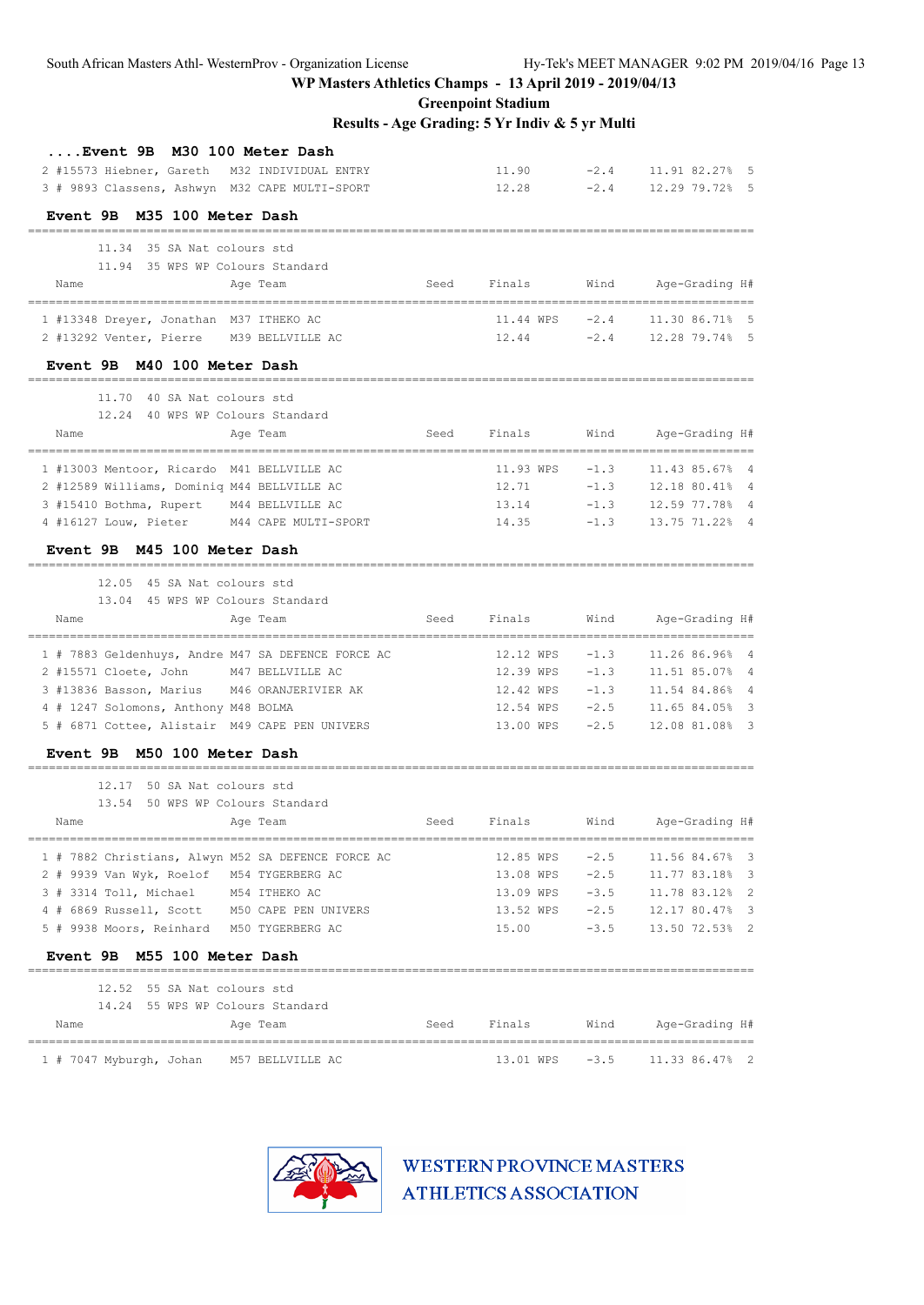**Greenpoint Stadium**

**Results - Age Grading: 5 Yr Indiv & 5 yr Multi**

| Event 9B M60 100 Meter Dash                                                                           |      |        |             |                                                                |                                              |
|-------------------------------------------------------------------------------------------------------|------|--------|-------------|----------------------------------------------------------------|----------------------------------------------|
| 12.92 60 SA Nat colours std<br>14.74 60 WPS WP Colours Standard                                       |      |        |             |                                                                |                                              |
| Name<br>Age Team                                                                                      | Seed | Finals |             | Wind Age-Grading H#                                            |                                              |
| 1 # 7263 Warries, Joseph M63 UNIVERSITY WESTE<br>2 # 1263 Jefthas, Christo M63 BOLMA                  |      |        |             | 13.85 WPS -3.5 11.66 84.04% 2<br>14.44 WPS -3.5 12.15 80.61% 2 |                                              |
| Event 9B M65 100 Meter Dash                                                                           |      |        |             |                                                                |                                              |
| 13.73 65 SA Nat colours std                                                                           |      |        |             |                                                                |                                              |
| 15.54 65 WPS WP Colours Standard                                                                      |      |        |             |                                                                |                                              |
| Age Team<br>Name                                                                                      | Seed | Finals |             | Wind Age-Grading H#                                            |                                              |
| 1 # 617 Deetlefs, Pietie M66 BOLMA                                                                    |      |        |             | 14.25 WPS -3.5 11.56 84.70% 2                                  |                                              |
| Event 9B M70 100 Meter Dash                                                                           |      |        |             |                                                                |                                              |
| 14.43 70 SA Nat colours std                                                                           |      |        |             |                                                                |                                              |
| 17.24 70 WPS WP Colours Standard<br>Name<br>Age Team                                                  | Seed | Finals | Wind        | Age-Grading                                                    |                                              |
| 1 # 7221 Figland, Edgar M72 UNIVERSITY WESTE                                                          |      |        |             | $17.35 + 0.0 + 13.51 72.518$                                   |                                              |
| Event 9B M80 100 Meter Dash                                                                           |      |        |             |                                                                |                                              |
| 17.50 80 SA Nat colours std                                                                           |      |        |             |                                                                |                                              |
| 19.50 80 WPS WP Colours Standard<br>Name<br>Age Team                                                  | Seed | Finals |             | Wind Age-Grading                                               |                                              |
| 1 # 851 Van Zyl, Jakobus M81 VARSITY OLD BOYS AC                  16.91 SA      +0.0     11.79 83.09% |      |        |             |                                                                |                                              |
| Event 10B M40 400 Long Hurdles                                                                        |      |        |             |                                                                |                                              |
| $1:00.91$ 40 SA Nat colours std<br>1:07.14 40 WPS WP Colours Standard                                 |      |        |             |                                                                |                                              |
| Name<br>Age Team                                                                                      |      |        |             | Seed Finals Seed                                               | Age-Grading                                  |
| 1 # 2997 Smit, Aldrin M44 STRAND AC                                                                   |      |        |             |                                                                | $1:13.38$ $1:10.24$ 66.60%                   |
| Event 10B M50 400 Long Hurdles                                                                        |      |        |             |                                                                |                                              |
| 1:06.36 50 SA Nat colours std                                                                         |      |        |             |                                                                |                                              |
| 1:10.54 50 WPS WP Colours Standard<br>Name<br>Age Team                                                |      |        | Seed Finals |                                                                | Age-Grading                                  |
| 1 # 2142 Isaacs, Duncan M51 NEDBANK WP                                                                |      |        | 1:27.88     |                                                                | $1:16.60$ $61.07%$                           |
| Event 13A W30 1500 Meter Run                                                                          |      |        |             |                                                                |                                              |
| 5:16.00 30 WPS WP Colours Standard                                                                    |      |        |             |                                                                |                                              |
| Name<br>Age Team                                                                                      |      | Seed   | Finals      |                                                                | Age-Grading                                  |
| 1 # 2234 Griffiths, Kobie W34 NEDBANK WP<br>2 # 2292 Jacobs, Mandy-Lee W30 NEDBANK WP                 |      |        | 5:16.86     |                                                                | 5:11.19 WPS 5:11.20 74.70%<br>5:16.87 73.37% |

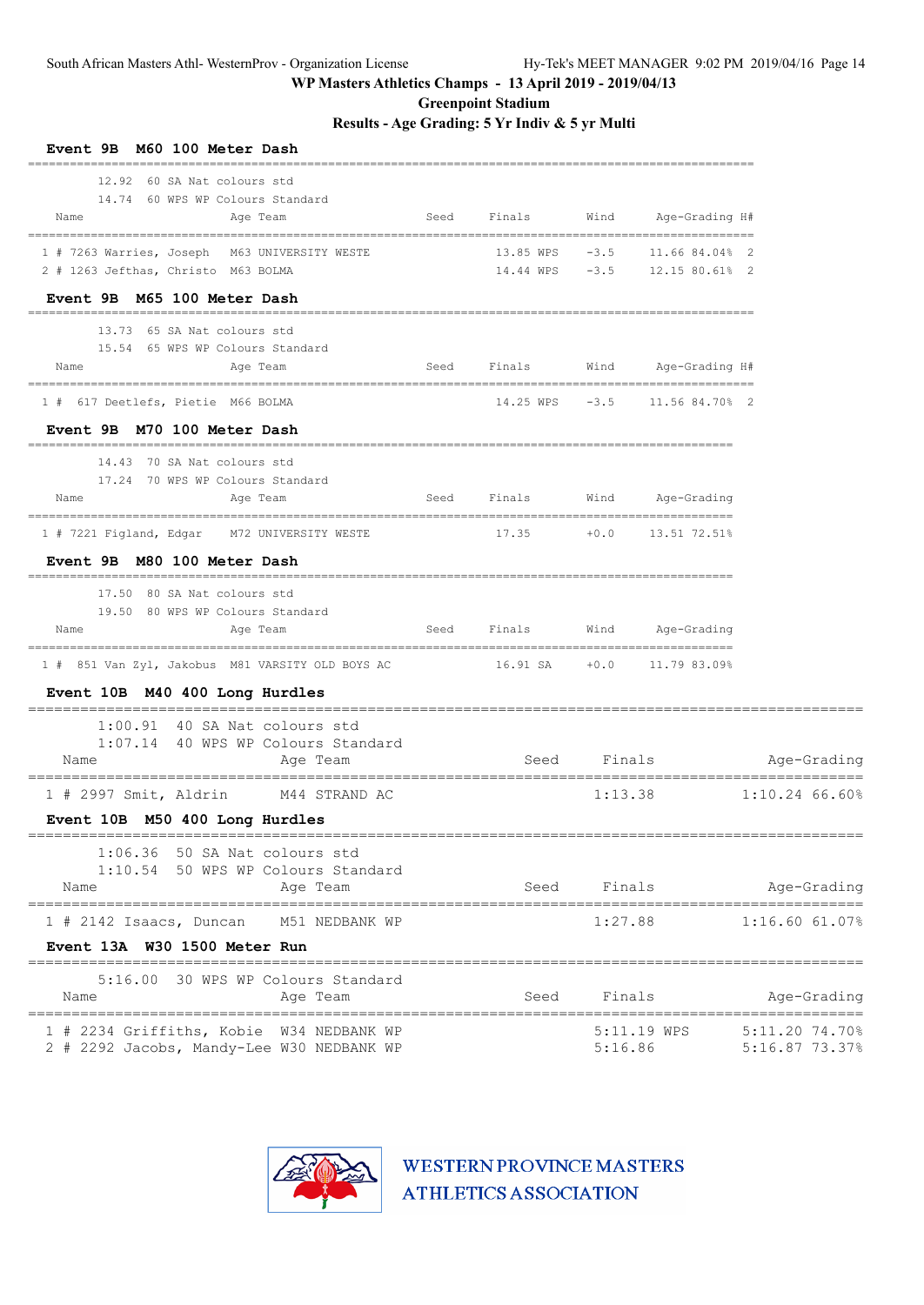**Greenpoint Stadium**

**Results - Age Grading: 5 Yr Indiv & 5 yr Multi**

| Event 13A W45 1500 Meter Run                                                                                                                                      |      |                                                |                                                               |
|-------------------------------------------------------------------------------------------------------------------------------------------------------------------|------|------------------------------------------------|---------------------------------------------------------------|
| 5:13.00 45 SA Nat colours std<br>6:15.00 45 WPS WP Colours Standard<br>Age Team<br>Name                                                                           | Seed | Finals                                         | Age-Grading                                                   |
| 1 # 2300 Nel-Sunderland, S W46 NEDBANK WP<br>2 # 2804 Brink, Elizabeth W45 DURBANVILLE AC<br>Event 13A W50 1500 Meter Run                                         |      | 5:44.70 WPS                                    | 5:11.68 74.59%<br>6:06.71 WPS 5:31.58 70.11%                  |
| 5:29.00 50 SA Nat colours std<br>6:30.00 50 WPS WP Colours Standard<br>Age Team<br>Name                                                                           |      | Seed Finals                                    | Age-Grading                                                   |
| 1 # 3572 Zarraga, Aleida W50 ITHEKO AC<br>Event 13A W55 1500 Meter Run                                                                                            |      | 6:55.69                                        | 5:58.62 64.82%                                                |
| 5:50.00 55 SA Nat colours std<br>6:45.00 55 WPS WP Colours Standard<br>Age Team<br>Name<br>1 #12621 Lemmon, Annie W58 MULTI-SPORT MANIACS                         |      | Seed Finals<br>7:12.78                         | Age-Grading<br>----------------------------<br>5:55.40 65.41% |
| Event 13B M30 1500 Meter Run                                                                                                                                      |      |                                                |                                                               |
| 4:26.00 30 WPS WP Colours Standard<br>Age Team<br>Name                                                                                                            |      | Seed Finals                                    | Age-Grading                                                   |
| 1 # 7264 Moories, Dewayne M31 UNIVERSITY WESTE<br>2 #10134 Wildschut, Riaan M32 ATHLANTIC TRIATH 4:25.44 WPS 4:25.45 77.61%<br>M32 TITANS<br>$3$ # 126 Rix, Andre |      | 5:29.32                                        | 4:24.74 WPS 4:24.75 77.81%<br>5:29.33 62.55%                  |
| Event 13B M35 1500 Meter Run                                                                                                                                      |      |                                                |                                                               |
| 4:00.00 35 SA Nat colours std<br>4:30.00 35 WPS WP Colours Standard<br>Name<br>Age Team                                                                           |      | Seed Finals                                    | Age-Grading                                                   |
| 1 #11546 Blaauw, Ricardo M37 BOXER WP ATH CLUB<br>2 # 7533 Broers, Neil M38 CAPE MULTI-SPORT                                                                      |      | -----------------------------------<br>4:31.50 | 4:16.72 WPS  4:14.49 80.95%<br>4:29.14 76.54%                 |
| Event 13B M40 1500 Meter Run                                                                                                                                      |      |                                                |                                                               |
| 4:06.00 40 SA Nat colours std<br>4:43.00 40 WPS WP Colours Standard<br>Name<br>Age Team                                                                           |      | Seed Finals                                    | Age-Grading                                                   |
| 1 #11977 Van Rooyen, Chris M42 BOXER WP ATH CLUB<br>2 # 7522 Van Der Walt, Tja M41 CAPE MULTI-SPORT<br>3 #11117 Swartz, Quinton M44 TITANS                        |      | 4:30.58 WPS<br>4:41.99 WPS<br>4:46.06          | 4:17.57 79.98%<br>4:28.43 76.74%<br>4:32.31 75.65%            |

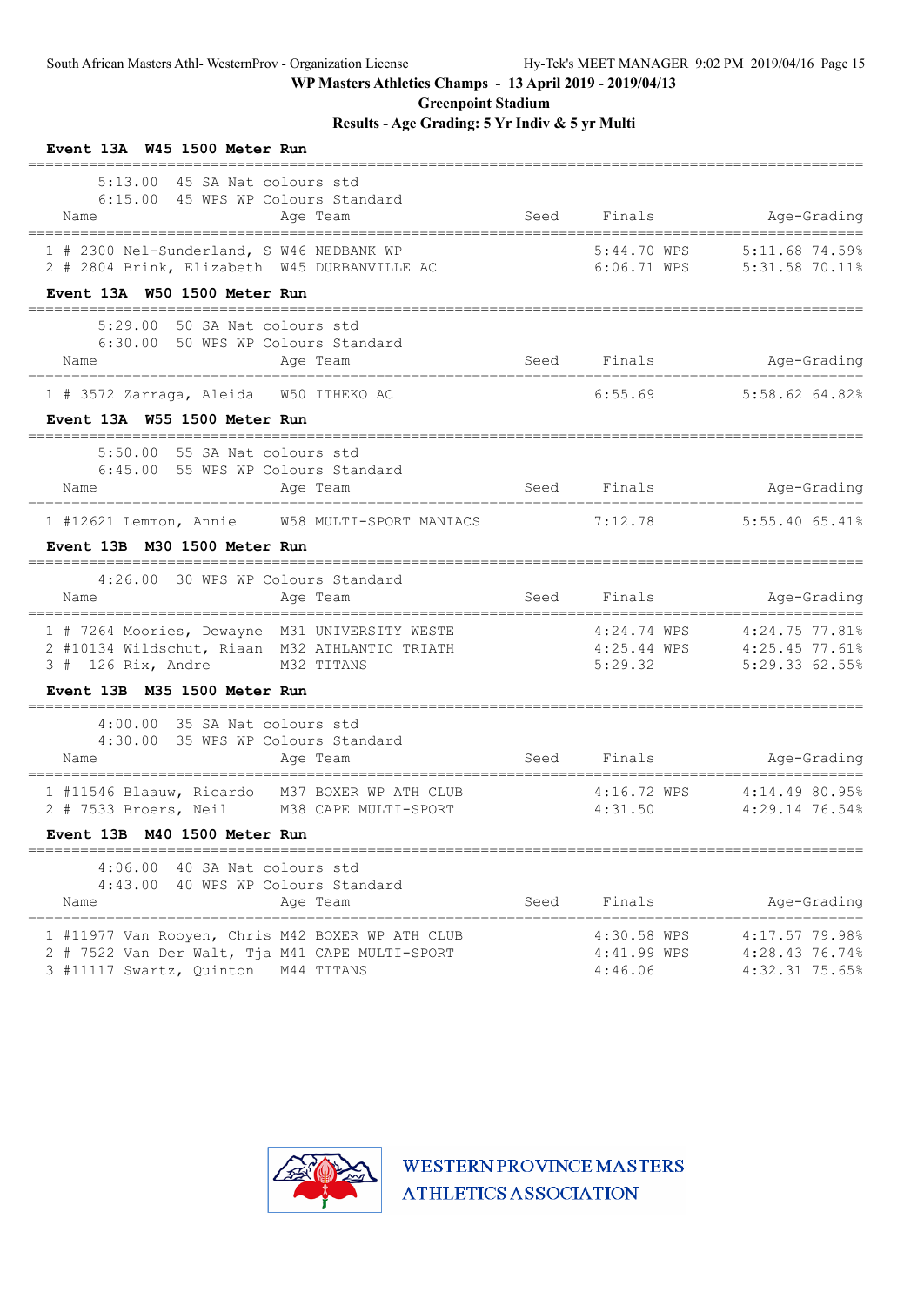**Greenpoint Stadium**

## **Results - Age Grading: 5 Yr Indiv & 5 yr Multi**

| Event 13B M45 1500 Meter Run                                                 |                                                |      |                                   |                                                 |             |
|------------------------------------------------------------------------------|------------------------------------------------|------|-----------------------------------|-------------------------------------------------|-------------|
| 4:15.00 45 SA Nat colours std<br>Name<br>----------------------------------- | 5:00.00 45 WPS WP Colours Standard<br>Age Team |      | Seed<br>========================= | Finals                                          | Age-Grading |
| 1 # 9755 Clark, Adam M47 BRACKENFELL ACC                                     |                                                |      |                                   | 4:53.79 WPS 4:28.09 76.84%                      |             |
| Event 13B M50 1500 Meter Run                                                 |                                                |      |                                   |                                                 |             |
| 4:29.00 50 SA Nat colours std<br>5:12.00 50 WPS WP Colours Standard<br>Name  | Age Team                                       |      | Seed Finals                       | Age-Grading H#                                  |             |
|                                                                              |                                                |      |                                   |                                                 |             |
| 1 # 5880 Nel, Marius M50 WEST COAST AC                                       |                                                |      | 5:15.02                           | 4:35.05 74.90% 2                                |             |
| 2 # 1881 Cleophas, Tony M53 SWD                                              |                                                |      | 5:33.29                           | 4:51.00 70.79% 2                                |             |
| 3 #12622 Lemmon, Mark M53 MULTI-SPORT MANIACS 5:38.85                        |                                                |      |                                   | 4:55.85 69.63% 2                                |             |
| Event 13B M55 1500 Meter Run                                                 |                                                |      |                                   |                                                 |             |
| 4:41.00 55 SA Nat colours std                                                |                                                |      |                                   |                                                 |             |
| 5:30.00 55 WPS WP Colours Standard<br>Name                                   | Age Team                                       |      | Seed Finals                       | Age-Grading H#                                  |             |
| 1 # 139 Philander, Tobias M55 ITHEKO AC                                      |                                                |      |                                   | 4:35.71 SA 3:49.86 89.62% 2                     |             |
| 2 # 3003 Ruppert, Max M58 STRAND AC                                          |                                                |      | 5:18.95 WPS                       | 4:25.91 77.47% 2                                |             |
| Event 13B M60 1500 Meter Run                                                 |                                                |      |                                   |                                                 |             |
| 4:58.00 60 SA Nat colours std                                                |                                                |      |                                   |                                                 |             |
| 5:57.00 60 WPS WP Colours Standard                                           |                                                |      |                                   |                                                 |             |
| Name                                                                         | Age Team                                       | Seed | Finals                            | Age-Grading H#                                  |             |
| 1 #12100 Wrensch, Peter M60 WP CRICKET CLUB                                  | ------------                                   |      | 5:41.37 WPS                       | ___________________________<br>4:31.02 76.01% 2 |             |
| 2 # 1263 Jefthas, Christo M63 BOLMA                                          |                                                |      | 6:20.74                           | $5:02.2768.15%$ 2                               |             |
| Event 13B M65 1500 Meter Run                                                 |                                                |      |                                   |                                                 |             |
| 5:27.00 65 SA Nat colours std                                                |                                                |      |                                   |                                                 |             |
| 6:20.00 65 WPS WP Colours Standard                                           |                                                |      |                                   |                                                 |             |
| Name                                                                         | Age Team                                       | Seed | Finals                            | Age-Grading H#                                  |             |
| 1 # 3110 Naude, Alan M69 STRAND AC                                           |                                                |      | 6:20.74                           | 4:46.66 71.86% 2                                |             |
| Event 14A W30 400 Meter Dash                                                 |                                                |      |                                   |                                                 |             |
| ==========<br>1:02.94 30 WPS WP Colours Standard                             |                                                |      |                                   |                                                 |             |
| Name                                                                         | Age Team                                       | Seed | Finals                            | Age-Grading H#                                  |             |
| 1 # 6880 Walters, Marike W32 CAPE PEN UNIVERS                                |                                                |      | 59.25 WPS                         | 59.26 80.34% 2                                  |             |
| 2 # 2234 Griffiths, Kobie W34 NEDBANK WP                                     |                                                |      | 59.30 WPS                         | 59.31 80.27% 2                                  |             |
| 3 # 6864 Maaike, Eken W30 UNIVERSITY OF CA                                   |                                                |      | 1:03.48                           | 1:03.49 74.98% 2                                |             |

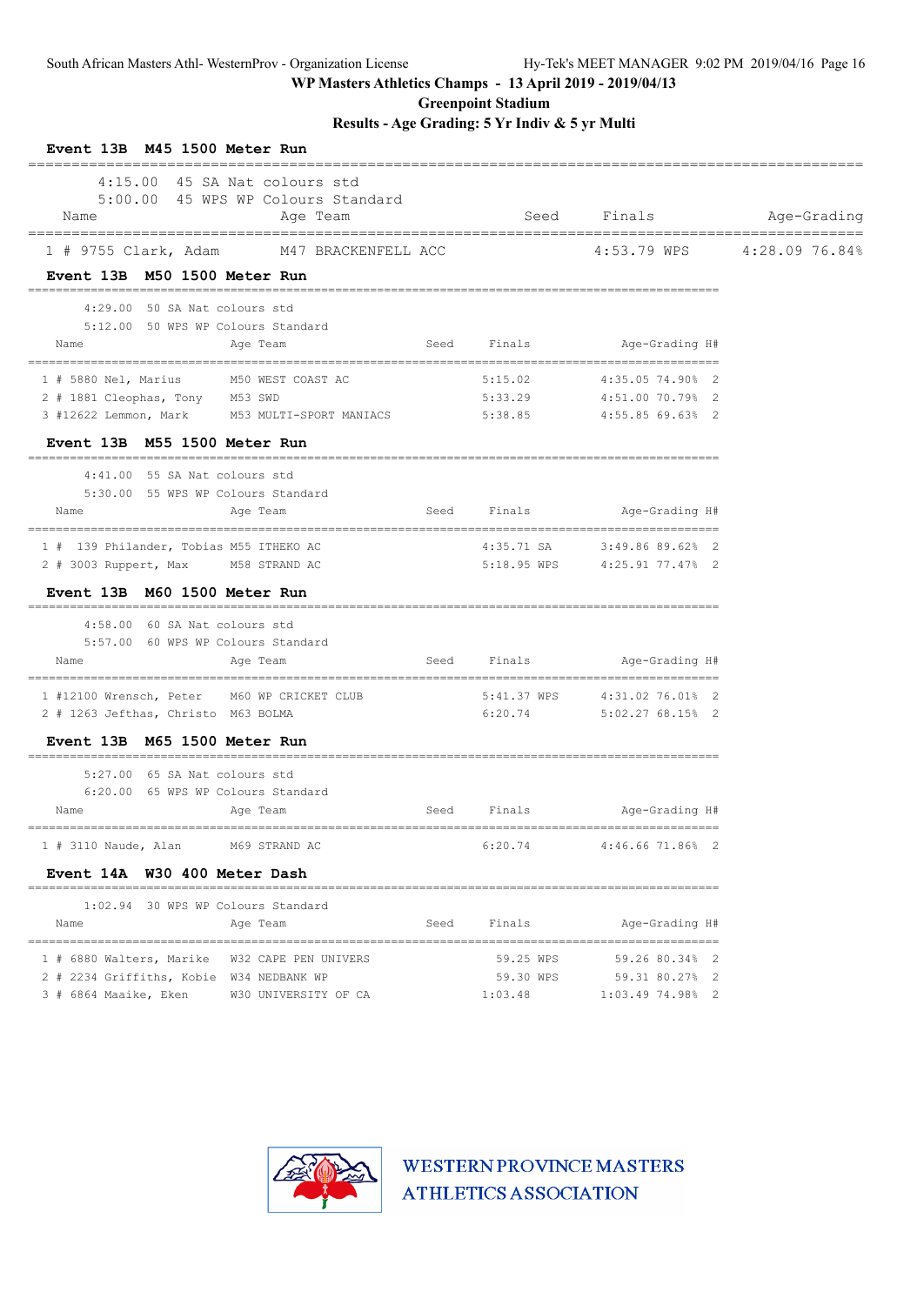**Greenpoint Stadium**

**Results - Age Grading: 5 Yr Indiv & 5 yr Multi**

| W35 400 Meter Dash<br>Event 14A                                                                                                           |        |                              |                                              |
|-------------------------------------------------------------------------------------------------------------------------------------------|--------|------------------------------|----------------------------------------------|
| 1:02.08 35 SA Nat colours std<br>1:07.94 35 WPS WP Colours Standard<br>Seed<br>Name<br>Age Team                                           | Finals | Age-Grading H#               |                                              |
| 1 # 6866 Loock-Bezuidenhou W36 CAPE PEN UNIVERS<br>Event 14A W45 400 Meter Dash                                                           |        |                              |                                              |
| 1:06.50 45 SA Nat colours std<br>1:16.14 45 WPS WP Colours Standard<br>Name<br>Age Team<br>===================================            |        | Seed Finals                  | Age-Grading                                  |
| 1 # 2300 Nel-Sunderland, S W46 NEDBANK WP<br>Event 14A W55 400 Meter Dash                                                                 |        | 1:17.74                      | $1:09.84$ 68.16%                             |
| 1:14.70<br>55 SA Nat colours std<br>1:24.14 55 WPS WP Colours Standard<br>Name<br>Age Team                                                |        | Seed Finals                  | Age-Grading                                  |
| 1 # 3004 Ruppert, Annette W55 STRAND AC<br>2 #15408 Brink, Lucy<br>W56 BELLVILLE AC<br>Event 14B M30 400 Meter Dash                       |        | 1:15.78 WPS<br>$1:23.99$ WPS | 1:01.89 76.91%<br>$1:08.60$ 69.39%           |
| 53.64 30 WPS WP Colours Standard<br>Name<br>Age Team                                                                                      | Seed   | Finals                       | Age-Grading                                  |
| 1 # 9893 Classens, Ashwyn M32 CAPE MULTI-SPORT<br>Event 14B M35 400 Meter Dash                                                            |        | 53.42 WPS                    | 53.43 80.83%                                 |
| 51.00 35 SA Nat colours std<br>54.94 35 WPS WP Colours Standard<br>Name<br>Age Team                                                       | Seed   | Finals                       | Age-Grading                                  |
| 1 # 7055 Le Grange, Jacobu M39 BELLVILLE AC<br>2 #16060 Sethibang, Kabelo M37 SA POLICE SER AC<br>3 #11283 Basson, Jacques<br>M38 NAMAQUA |        | 55.39<br>55.61<br>57.91      | 53.48 80.75%<br>53.69 80.44%<br>55.91 77.24% |
| Event 14B M40 400 Meter Dash                                                                                                              |        |                              |                                              |
| 52.41<br>40 SA Nat colours std<br>56.64 40 WPS WP Colours Standard<br>Name<br>Age Team                                                    |        | Seed Finals                  | Age-Grading                                  |
| 2 #12589 Williams, Dominiq M44 BELLVILLE AC<br>3 #15410 Bothma, Rupert M44 BELLVILLE AC                                                   |        | 1:00.33<br>1:02.31           | 56.44 76.51%<br>58.29 74.08%                 |

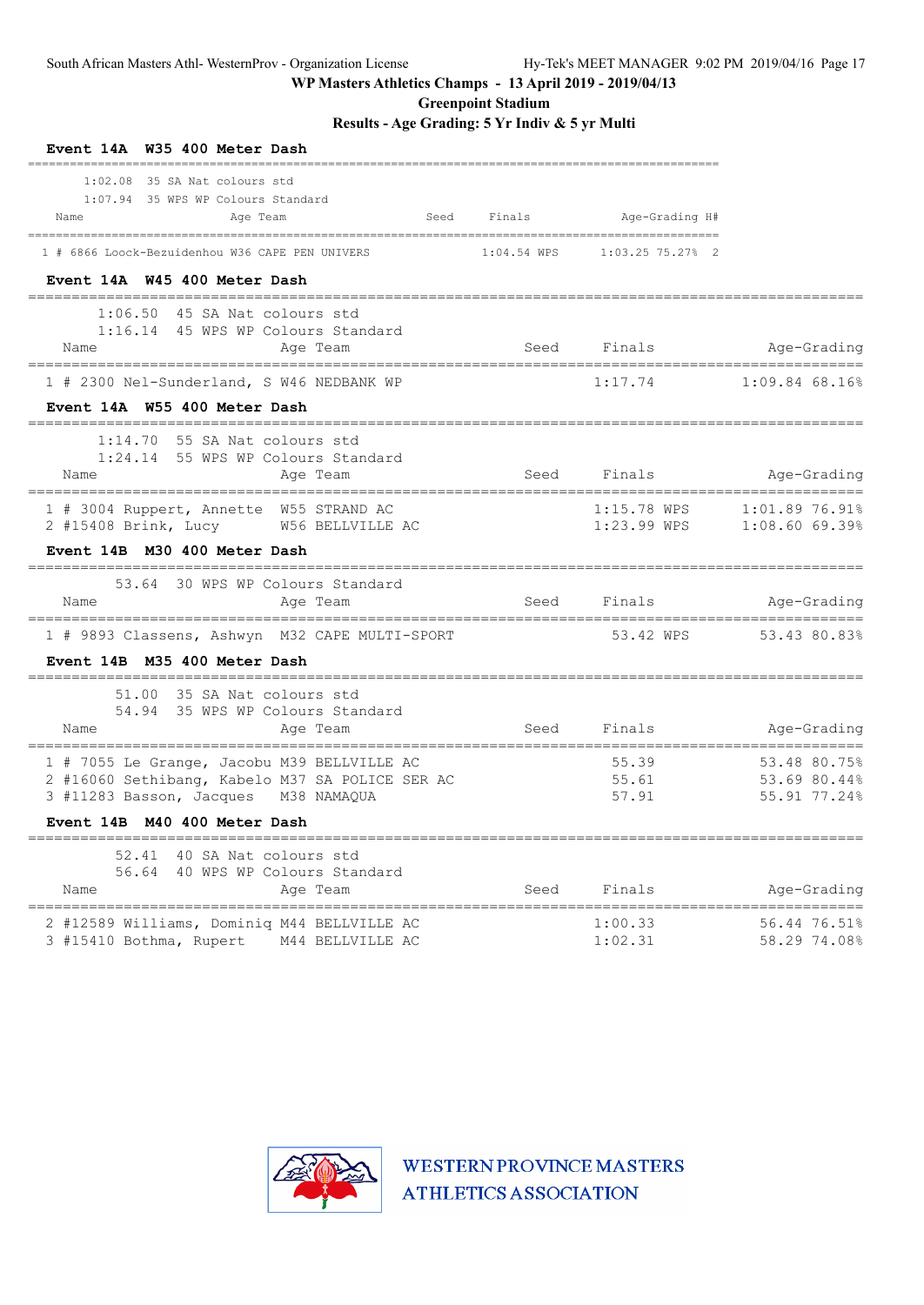**Greenpoint Stadium**

**Results - Age Grading: 5 Yr Indiv & 5 yr Multi**

| 54.44 45 SA Nat colours std<br>Name                               | 58.64 45 WPS WP Colours Standard<br>Age Team                      | Seed | Finals        | Age-Grading H#   |               |
|-------------------------------------------------------------------|-------------------------------------------------------------------|------|---------------|------------------|---------------|
| 1 #13836 Basson, Marius M46 ORANJERIVIER AK                       |                                                                   |      | 55.21 WPS     | 49.99 86.38% 2   |               |
| 1 #16058 Gravel, Xola M45 SA POLICE SER AC                        |                                                                   |      | 59.55         | 55.71 77.51% 2   |               |
| 2 # 1261 Fortuin, Maurice M48 BOLMA                               |                                                                   |      | 58.02 WPS     | 52.54 82.20% 2   |               |
| 3 # 1247 Solomons, Anthony M48 BOLMA                              |                                                                   |      | 59.76         | 54.11 79.80% 2   |               |
| 4 #68990 Bezuidenhout, Rog M45 CAPE PEN UNIVERS                   |                                                                   |      | 1:00.84       | 55.09 78.39% 1   |               |
| 5 #11943 Peacock, Michael M46 BOXER WP ATH CLUB                   |                                                                   |      | 1:02.05       | 56.19 76.86% 2   |               |
| Event 14B M50 400 Meter Dash<br>===========                       |                                                                   |      |               |                  |               |
| 56.36 50 SA Nat colours std<br>1:03.44 50 WPS WP Colours Standard |                                                                   |      |               |                  |               |
| Name                                                              | Age Team                                                          | Seed | Finals        | Age-Grading H#   |               |
| 1 # 1717 Cupido, Clive M53 BOLMA                                  |                                                                   |      | 1:00.28 WPS   | 52.77 81.83% 3   |               |
| 2 # 6869 Russell, Scott M50 CAPE PEN UNIVERS                      |                                                                   |      | $1:02.03$ WPS | 54.31 79.53% 2   |               |
| 3 # 5880 Nel, Marius M50 WEST COAST AC                            |                                                                   |      | 1:03.05 WPS   | 55.20 78.24% 2   |               |
| 4 # 3314 Toll, Michael M54 ITHEKO AC                              |                                                                   |      | 1:07.75       | 59.31 72.81% 3   |               |
| 5 # 2142 Isaacs, Duncan M51 NEDBANK WP                            |                                                                   |      | 1:15.36       | 1:05.98 65.46% 3 |               |
| Event 14B M55 400 Meter Dash                                      |                                                                   |      |               |                  |               |
| 58.13 55 SA Nat colours std                                       |                                                                   |      |               |                  |               |
| 1:06.14 55 WPS WP Colours Standard                                |                                                                   |      |               |                  |               |
| Name                                                              | Age Team                                                          | Seed | Finals        | Aqe-Grading H#   |               |
| 1 # 7047 Myburgh, Johan M57 BELLVILLE AC                          |                                                                   |      | 59.53 WPS     | 50.33 85.81% 3   |               |
|                                                                   | 2 #15161 Julie, Merlin M58 SOUTH PENINSULA AC                     |      | 1:08.03       | 57.52 75.08% 3   |               |
| Event 14B M60 400 Meter Dash                                      |                                                                   |      |               |                  |               |
| $1:01.66$ 60 SA Nat colours std                                   |                                                                   |      |               |                  |               |
| 1:08.54 60 WPS WP Colours Standard<br>Name                        | Age Team                                                          | Seed | Finals        | Age-Grading H#   |               |
| 1 # 7263 Warries, Joseph                                          | M63 UNIVERSITY WESTE                                              |      | $1:02.59$ WPS | 51.04 84.61% 3   |               |
| Event 15 M30 Hammer Throw                                         |                                                                   |      |               |                  |               |
| Name                                                              | 38.16m 30 WPS WP Colours Standard<br>Age Team                     |      | Seed          | Finals           | Age-Grading   |
| $1$ # 126 Rix, Andre                                              | M32 TITANS                                                        |      |               | 18.82m           | 18.82m 21.70% |
| Event 15 M35 Hammer Throw                                         |                                                                   |      |               |                  |               |
|                                                                   | 45.00m 35 SA Nat colours std<br>32.00m 35 WPS WP Colours Standard |      |               |                  |               |
| Name                                                              | Age Team                                                          |      | Seed          | Finals           | Age-Grading   |
|                                                                   |                                                                   |      |               |                  |               |

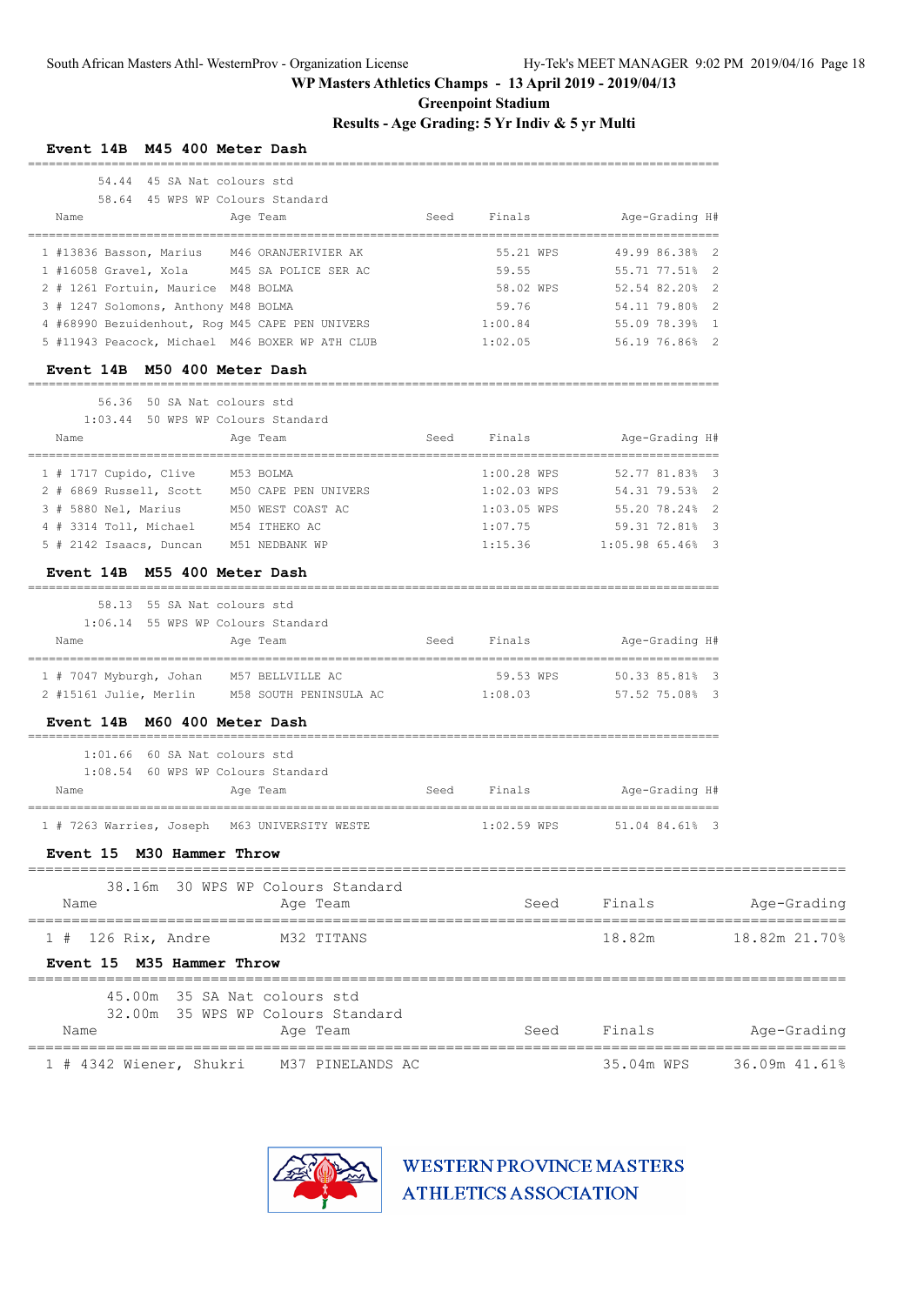**Greenpoint Stadium**

**Results - Age Grading: 5 Yr Indiv & 5 yr Multi**

| Event 15 M40 Hammer Throw                                                                                                     |        |                      |                                                 |
|-------------------------------------------------------------------------------------------------------------------------------|--------|----------------------|-------------------------------------------------|
| 44.00m 40 SA Nat colours std<br>30.00m 40 WPS WP Colours Standard<br>Age Team<br>Name<br>____________________________________ | Seed   |                      | Finals Age-Grading                              |
| 1 # 2997 Smit, Aldrin M44 STRAND AC                                                                                           |        | 16.66m               | 18.74m 21.61%                                   |
| Event 15 M55 Hammer Throw                                                                                                     |        |                      |                                                 |
| 42.00m 55 SA Nat colours std<br>22.00m 55 WPS WP Colours Standard<br>Name<br>Age Team                                         | Seed   |                      | Finals Age-Grading                              |
| 1 # 222 Smit, Johan M58 BOLMA<br>2 # 125 Primo, Derick M56 SA POLICE SER AC                                                   | 16.56m | 27.80m WPS           | 36.54m 42.13%<br>21.76m 25.09%                  |
| Event 15 M65 Hammer Throw                                                                                                     |        |                      |                                                 |
| 38.00m 65 SA Nat colours std<br>25.00m 65 WPS WP Colours Standard<br>Name<br>Age Team                                         |        | Seed Finals          | Age-Grading                                     |
| 1 # 4166 Wale, Anton M66 PINELANDS AC<br>2 # 9047 Erasmus, Nick M68 BELLVILLE AC                                              |        | 32.07m WPS<br>21.76m | 47.00m 54.19%<br>31.89m 36.77%                  |
| Event 15 M70 Hammer Throw<br>______________________________________                                                           |        |                      |                                                 |
| 35.00m<br>70 SA Nat colours std<br>24.00m 70 WPS WP Colours Standard<br>Name<br>Age Team                                      |        |                      | Seed Finals Age-Grading                         |
| =================================<br>===============================<br>1 # 9048 Hough, Norman M71 BELLVILLE AC               |        |                      | ====================<br>40.56m SA 58.90m 67.92% |
| Event 15 M80 Hammer Throw<br>_____________________________                                                                    |        |                      |                                                 |
| 28.00m 80 SA Nat colours std<br>20.00m 80 WPS WP Colours Standard<br>Name<br>Age Team                                         | Seed   |                      | Finals Age-Grading                              |
| 1 # 4480 Johnston, Steve M80 PINELANDS AC                                                                                     |        |                      | 30.59m SA 57.06m 65.78%                         |
| Event 15 M90 Hammer Throw                                                                                                     |        |                      |                                                 |
| ------------------------------<br>20.00m 90 SA Nat colours std                                                                |        |                      | =================                               |
| Name<br>Age Team                                                                                                              | Seed   | Finals               | Age-Grading                                     |
| =====================================<br>====================================<br>1 # 4491 Stannius, Borg<br>M91 PINELANDS AC  |        | 23.54m SA            | 65.00m 74.94%                                   |
| Event 16 M30 High Jump                                                                                                        |        |                      |                                                 |
| 30 WPS WP Colours Standard<br>1.63m<br>Name<br>Age Team                                                                       | Seed   | Finals               | Age-Grading                                     |
| =================================<br>450 Deysel, Benjamin ( M31 BOLMA<br>1#                                                   |        | 1.75m WPS            | 1.75m 71.43%                                    |

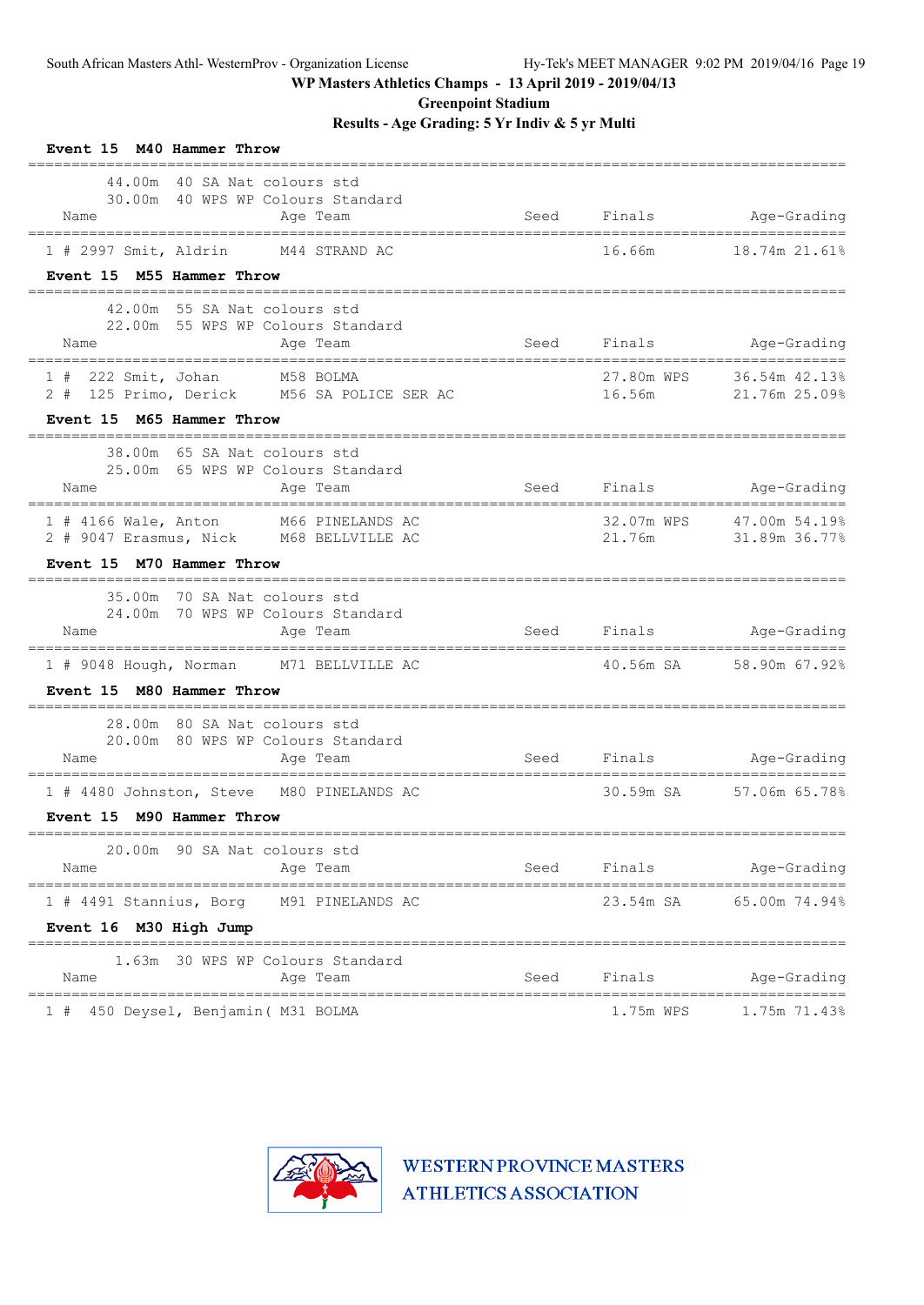**Greenpoint Stadium**

**Results - Age Grading: 5 Yr Indiv & 5 yr Multi**

| Event 16 M35 High Jump<br>==================================                        |                              |                         |                                        |
|-------------------------------------------------------------------------------------|------------------------------|-------------------------|----------------------------------------|
| 1.85m 35 SA Nat colours std<br>1.58m 35 WPS WP Colours Standard<br>Name<br>Age Team | Seed                         |                         | Finals Age-Grading                     |
| 1 #13292 Venter, Pierre M39 BELLVILLE AC                                            |                              | 1.65m WPS               | 1.69m 69.04%                           |
| Event 16 M40 High Jump                                                              |                              |                         |                                        |
| 1.78m 40 SA Nat colours std<br>1.53m 40 WPS WP Colours Standard<br>Name<br>Age Team | Seed                         |                         | Finals Age-Grading                     |
| 1 # 2997 Smit, Aldrin M44 STRAND AC                                                 |                              | 1.40m                   | $1.46m$ 59.83%                         |
| Event 16 M45 High Jump<br>============================                              |                              |                         |                                        |
| 1.68m 45 SA Nat colours std<br>1.45m 45 WPS WP Colours Standard<br>Age Team<br>Name |                              | Seed Finals             | Age-Grading                            |
| 1 # 6855 Van Zyl, Oloff M49 CAPE PEN UNIVERS                                        |                              | 1.55m WPS               | 1.70m 69.82%                           |
| Event 16 M50 High Jump                                                              | ============================ |                         |                                        |
| 1.61m 50 SA Nat colours std<br>1.38m 50 WPS WP Colours Standard<br>Age Team<br>Name |                              | Seed Finals Age-Grading |                                        |
| 1 #13330 Neff, Freddie M50 CORRECTIONAL SER                                         |                              | 1.30m                   | 1.51m 61.61%                           |
| Event 16 M55 High Jump                                                              |                              |                         |                                        |
| 1.51m 55 SA Nat colours std<br>1.33m 55 WPS WP Colours Standard<br>Name<br>Age Team |                              | Seed Finals Age-Grading |                                        |
| 1 # 9945 Bredeveldt, Neal M58 BOLMA                                                 |                              | 1.55m SA                | 1.90m 77.50%                           |
| Event 17 W35 High Jump                                                              |                              |                         |                                        |
| 1.50m 35 SA Nat colours std<br>1.32m 35 WPS WP Colours Standard<br>Age Team<br>Name | Seed                         | Finals                  | Age-Grading                            |
| $1$ #16106 Genis, Tanya<br>W39 TYGERBERG AC                                         |                              | 1.21m                   | ----------------------<br>1.27m 60.80% |
| Event 17 W45 High Jump                                                              |                              |                         |                                        |
| 1.36m 45 SA Nat colours std<br>1.20m 45 WPS WP Colours Standard                     |                              |                         |                                        |
| Name<br>Age Team                                                                    | Seed                         | Finals                  | Age-Grading                            |
| $1$ # 6647 Lategan, Jill<br>W47 GOODWOOD HARRIERS                                   |                              | 1.24m WPS               | 1.44m 68.89%                           |

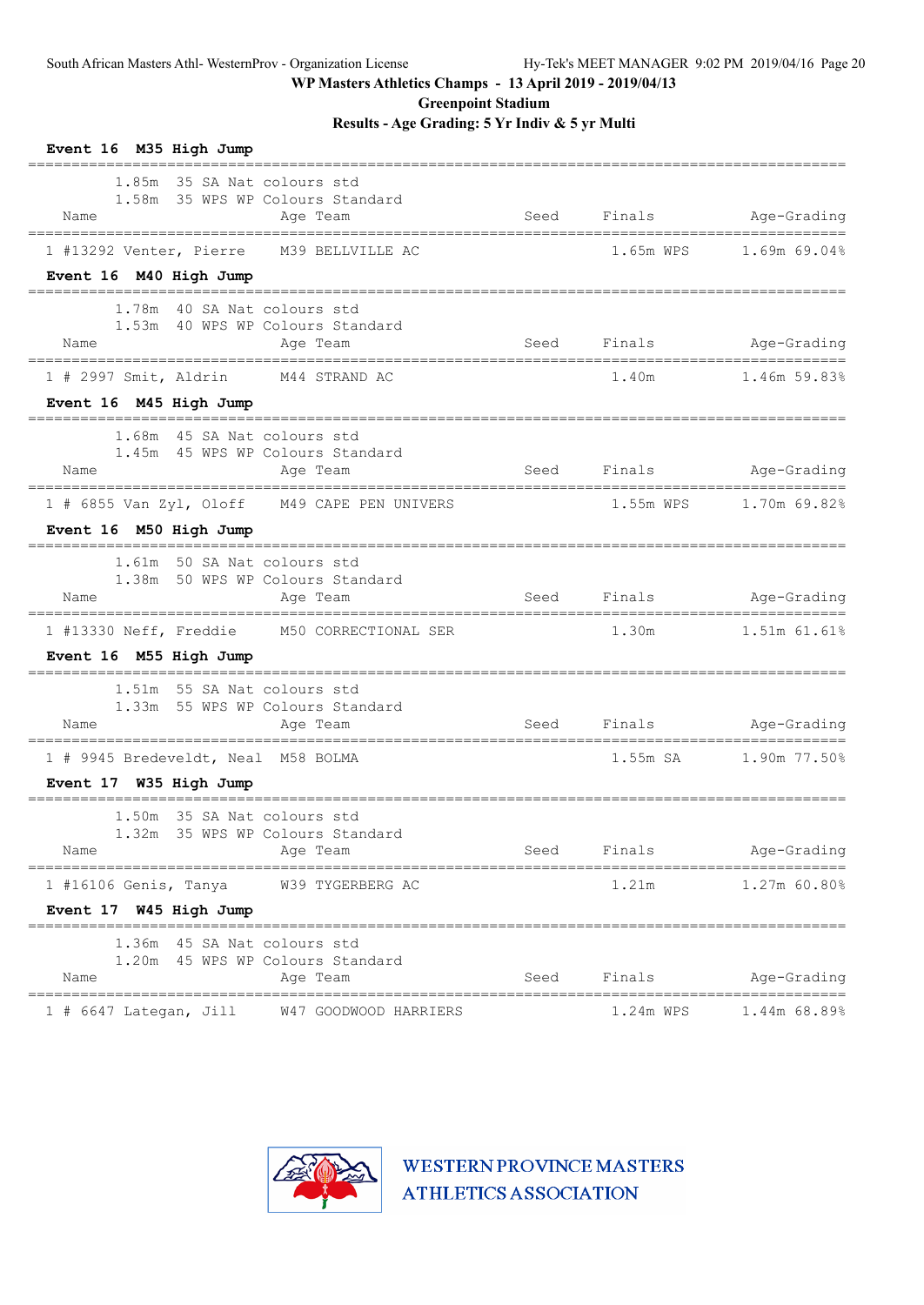**Greenpoint Stadium**

**Results - Age Grading: 5 Yr Indiv & 5 yr Multi**

| Event 17 W55 High Jump                                                                                                                                                                      |      |            |                                           |
|---------------------------------------------------------------------------------------------------------------------------------------------------------------------------------------------|------|------------|-------------------------------------------|
| 1.22m 55 SA Nat colours std<br>1.08m 55 WPS WP Colours Standard<br>Name<br>Age Team                                                                                                         | Seed |            | Finals Age-Grading                        |
| 1 # 313 Basson, Jaqueline W56 OLD MUTUAL AC                                                                                                                                                 |      | 1.18m WPS  | 1.53m 73.29%                              |
| Event 17 W65 High Jump                                                                                                                                                                      |      |            |                                           |
| 1.07m 65 SA Nat colours std<br>0.98m 65 WPS WP Colours Standard<br>Age Team<br><b>Seed</b><br>Name                                                                                          |      |            | Finals Age-Grading                        |
| 1 #14619 Jonkers, Margaret W69 NANTES ATH CLUB                                                                                                                                              |      |            | 1.06m WPS 1.55m 74.65%                    |
| Event 17 W70 High Jump                                                                                                                                                                      |      |            |                                           |
| 1.00m 70 SA Nat colours std<br>Name<br>Age Team                                                                                                                                             | Seed | Finals     | Age-Grading                               |
| 1 #11111 Grobbelaar, Elize W73 BELLVILLE AC                                                                                                                                                 |      | 0.80m      | $1.26m$ 60.61%                            |
| Event 18 W30 Hammer Throw                                                                                                                                                                   |      |            |                                           |
| 25.00m 30 WPS WP Colours Standard<br>Name<br>Age Team                                                                                                                                       | Seed | Finals     | Age-Grading                               |
| 1 #13007 La Grange, Rachel W30 BELLVILLE AC<br>2 # 7038 Hattingh, Olive W32 BELLVILLE AC<br>Event 18 W35 Hammer Throw                                                                       |      | 15.88m     | 28.96m WPS 28.96m 37.61%<br>15.88m 20.62% |
| 35.50m 35 SA Nat colours std<br>24.00m 35 WPS WP Colours Standard<br>Age Team<br>Name                                                                                                       |      |            | Seed Finals Age-Grading                   |
| 1 # 9466 Compion, Maria W38 SA POLICE SER AC                                                                                                                                                |      | 21.47m     | 23.49m 30.51%                             |
| Event 18 W40 Hammer Throw                                                                                                                                                                   |      |            |                                           |
| 34.00m 40 SA Nat colours std<br>23.00m 40 WPS WP Colours Standard<br>and the state of the state of the state of the state of the state of the state of the state of the state of th<br>Name |      |            | Seed Finals Age-Grading                   |
| 1 # 118 Kruger, Sanet W42 BELLVILLE AC                                                                                                                                                      |      | 24.36m WPS | 28.65m 37.21%                             |
| Event 18 W50 Hammer Throw                                                                                                                                                                   |      |            |                                           |
| 32.68m 50 SA Nat colours std                                                                                                                                                                |      |            |                                           |
| 19.00m 50 WPS WP Colours Standard<br>Name<br>Age Team                                                                                                                                       | Seed | Finals     | Age-Grading                               |
| 1 # 2130 Knobel, Heleen W53 SWD                                                                                                                                                             |      |            | 42.92m SA 55.10m 71.56%                   |

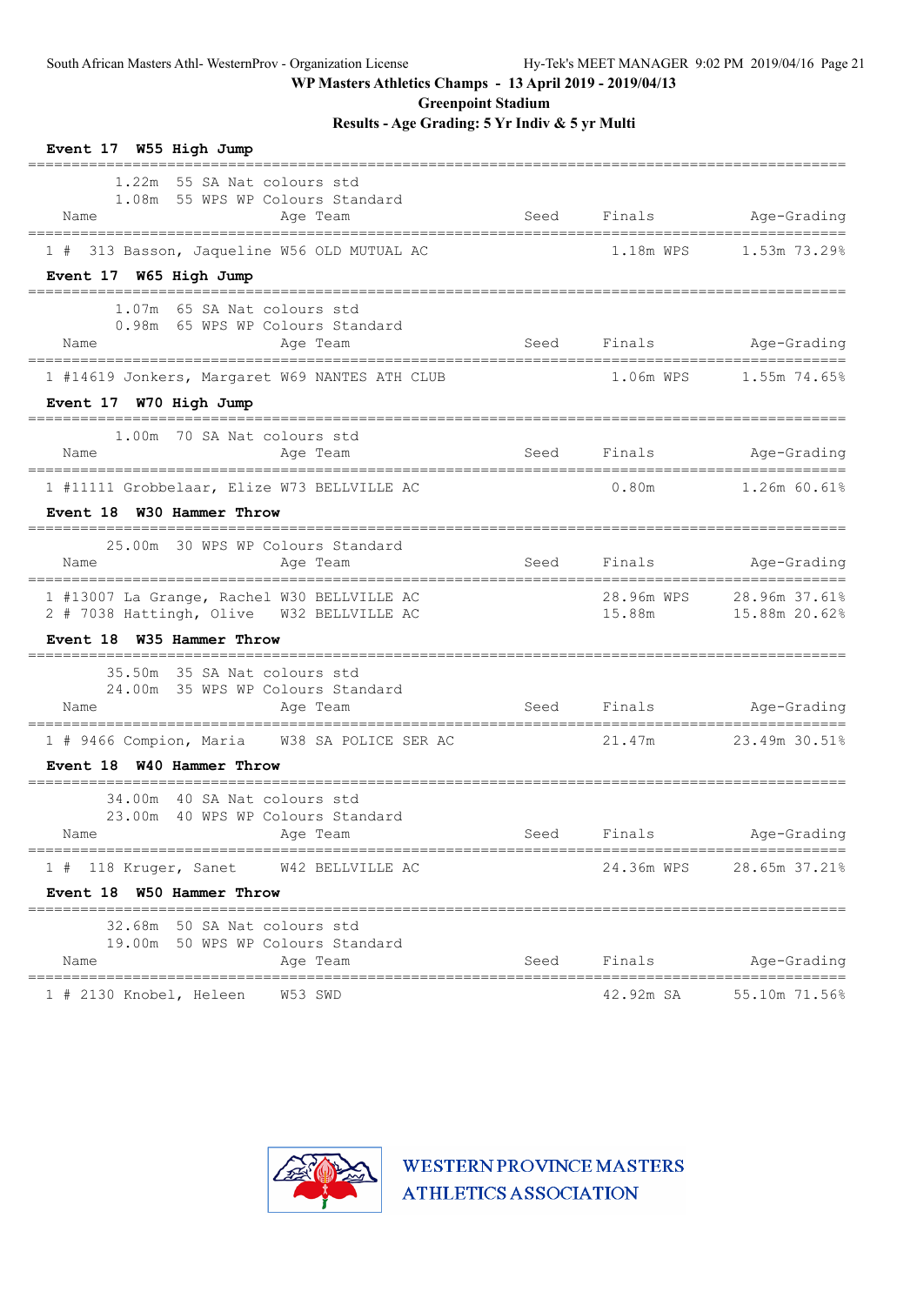**Greenpoint Stadium**

**Results - Age Grading: 5 Yr Indiv & 5 yr Multi**

| Event 18 W55 Hammer Throw                                                                                                                                                                             |                                |                                                    |                                                                  |
|-------------------------------------------------------------------------------------------------------------------------------------------------------------------------------------------------------|--------------------------------|----------------------------------------------------|------------------------------------------------------------------|
| 29.90m 55 SA Nat colours std<br>18.50m 55 WPS WP Colours Standard<br>Name<br>Age Team<br>____________________________________                                                                         | Seed                           | Finals                                             | Age-Grading                                                      |
| 1 # 136 Smith, Jackie W55 BOLMA<br>2 # 1558 Bowers, Cecelia W57 BOLMA<br>Event 18 W60 Hammer Throw                                                                                                    |                                | 27.78m WPS<br>20.78m WPS                           | 38.84m 50.45%<br>29.05m 37.74%                                   |
| 26.53m 60 SA Nat colours std<br>18.00m 60 WPS WP Colours Standard<br>Name<br>Age Team                                                                                                                 | Seed                           | Finals                                             | Age-Grading                                                      |
| 1 # 9935 Dramat, Farieda W60 TYGERBERG AC<br>Event 18 W65 Hammer Throw                                                                                                                                |                                | 22.66m WPS                                         | 34.78m 45.18%                                                    |
| 23.00m 65 SA Nat colours std<br>17.00m 65 WPS WP Colours Standard<br>Name<br>Age Team                                                                                                                 | ______________________<br>Seed | Finals                                             | Age-Grading                                                      |
| 1 # 9046 Erasmus, Zelda W66 BELLVILLE AC<br>2 # 954 Griesel, Ronel W66 BOLMA<br>3 #13286 Stoffberg, Tertia W65 BELLVILLE AC<br>4 #11112 Du Toit, Aletta W67 BELLVILLE AC<br>Event 18 W70 Hammer Throw |                                | 23.95m SA<br>23.05m SA<br>22.77m WPS<br>19.74m WPS | 40.80m 53.00%<br>39.27m 51.01%<br>38.79m 50.39%<br>33.63m 43.68% |
| 20.00m 70 SA Nat colours std<br>14.00m 70 WPS WP Colours Standard<br>Name<br>Age Team                                                                                                                 | Seed                           |                                                    | Finals Age-Grading                                               |
| 1 #11111 Grobbelaar, Elize W73 BELLVILLE AC<br>Event 19 M30 Shot Put                                                                                                                                  |                                | 20.60m SA                                          | 39.46m 51.26%                                                    |
| 12.10m 30 WPS WP Colours Standard<br>Name<br>Age Team                                                                                                                                                 | Seed                           | Finals                                             | Age-Grading                                                      |
| 1 # 7048 Sheldon, Lee-Roy M33 BELLVILLE AC<br>2 #11110 Ismail, Tawfeeq M32 TITANS<br>3 #15573 Hiebner, Gareth M32 INDIVIDUAL ENTRY<br>$4$ # 126 Rix, Andre<br>M32 TITANS<br>Event 19 M35 Shot Put     |                                | 9.83m<br>9.77m<br>9.58m<br>6.70m                   | 9.83m 42.52%<br>9.77m 42.26%<br>9.58m 41.44%<br>6.70m 28.98%     |
| ==========<br>14.00m 35 SA Nat colours std<br>11.50m 35 WPS WP Colours Standard<br>Name<br>Age Team                                                                                                   | Seed                           | Finals                                             | Age-Grading                                                      |
| 1 # 4342 Wiener, Shukri<br>M37 PINELANDS AC                                                                                                                                                           | =====================          | 12.36m WPS                                         | 12.81m 55.45%                                                    |

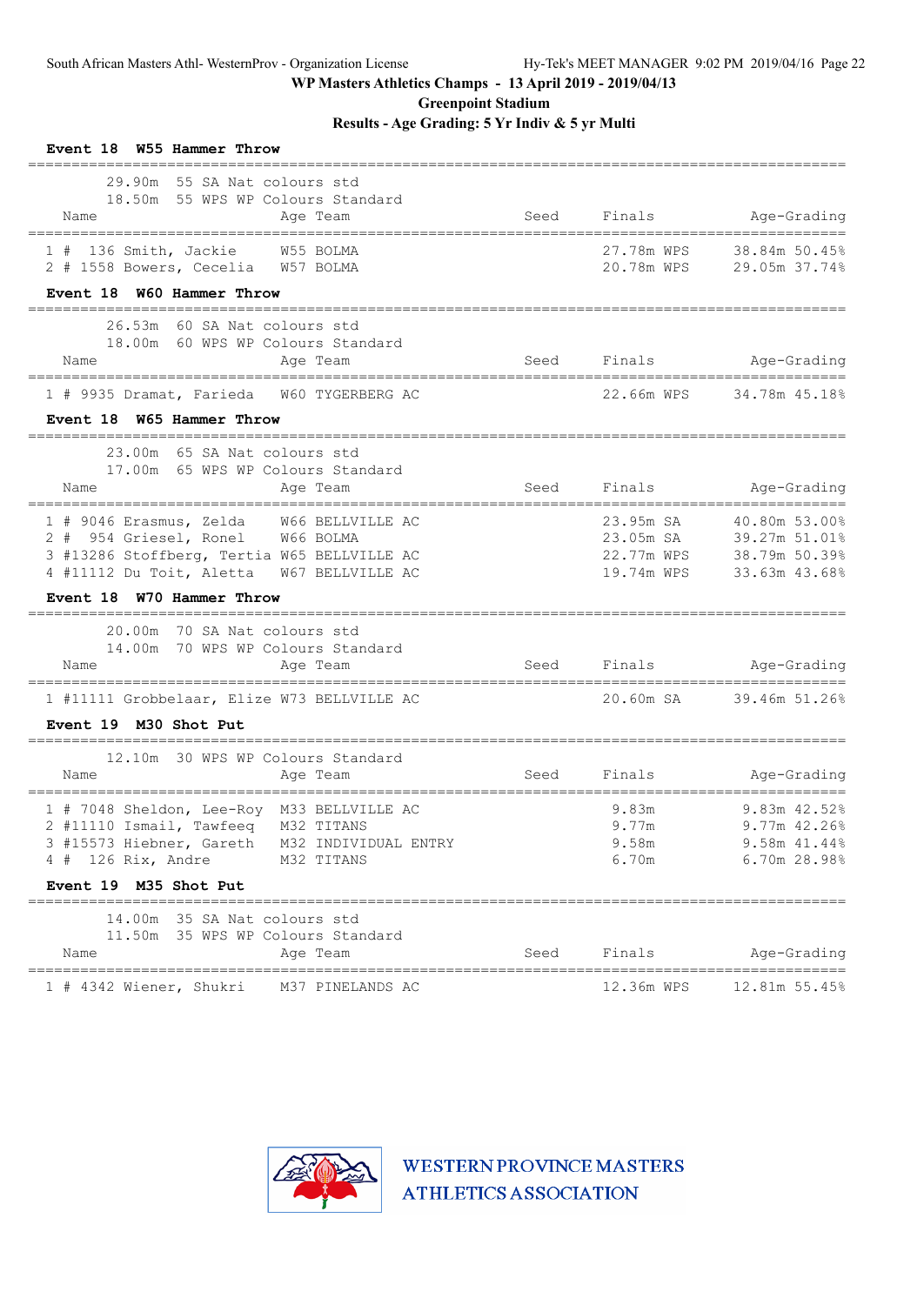**Greenpoint Stadium**

**Results - Age Grading: 5 Yr Indiv & 5 yr Multi**

| Event 19 M40 Shot Put                                                                                                                                                                                    |      |                                                       |                                                                                 |
|----------------------------------------------------------------------------------------------------------------------------------------------------------------------------------------------------------|------|-------------------------------------------------------|---------------------------------------------------------------------------------|
| 13.24m 40 SA Nat. colours std<br>10.70m 40 WPS WP Colours Standard<br>Name<br>Age Team                                                                                                                   | Seed | Finals                                                | Age-Grading                                                                     |
| 1 #15412 Van der Westhuize M41 BELLVILLE AC<br>2 #13288 Lewies, Daniel M40 BELLVILLE AC<br>3 # 3490 Ismail, Keyaam M44 ITHEKO AC<br>4 # 2997 Smit, Aldrin M44 STRAND AC                                  |      | 12.61m WPS<br>12.20m WPS<br>8.25m<br>7.47m            | 14.04m 60.74%<br>13.58m 58.77%<br>9.18m 39.74%<br>8.31m 35.98%                  |
| Event 19 M45 Shot Put                                                                                                                                                                                    |      |                                                       |                                                                                 |
| 12.14m 45 SA Nat colours std<br>10.00m 45 WPS WP Colours Standard<br>Age Team<br>Name                                                                                                                    | Seed | Finals                                                | Age-Grading                                                                     |
| $1$ # 6855 Van Zyl, Oloff<br>M49 CAPE PEN UNIVERS<br>Event 19 M50 Shot Put                                                                                                                               |      | 8.83m                                                 | 10.61m 45.92%                                                                   |
| 13.32m 50 SA Nat colours std<br>10.00m 50 WPS WP Colours Standard<br>Name<br>Age Team                                                                                                                    |      | Seed Finals                                           | Age-Grading                                                                     |
| 1 #13330 Neff, Freddie M50 CORRECTIONAL SER<br>2 # 2142 Isaacs, Duncan M51 NEDBANK WP                                                                                                                    |      | 7.68m<br>7.36m                                        | 9.00m 38.93%<br>8.62m 37.30%                                                    |
| Event 19 M55 Shot Put                                                                                                                                                                                    |      |                                                       |                                                                                 |
| 12.38m 55 SA Nat colours std<br>9.10m 55 WPS WP Colours Standard<br>Name<br>Age Team                                                                                                                     | Seed | Finals                                                | Age-Grading                                                                     |
| M58 BOLMA<br>$1$ # 451 Brand, Charl<br>2 #13005 Lamara, Zain<br>M58 BELLVILLE AC<br>3 # 222 Smit, Johan M58 BOLMA<br>4 # 125 Primo, Derick M56 SA POLICE SER AC<br>5#<br>249 Van der Westhuize M59 BOLMA |      | 13.99m SA<br>9.82m WPS<br>9.65m WPS<br>6.43m<br>5.99m | 17.77m 76.87%<br>12.47m 53.96%<br>12.26m 53.02%<br>8.16m 35.33%<br>7.61m 32.91% |
| Event 19 M65 Shot Put                                                                                                                                                                                    |      |                                                       |                                                                                 |
| 11.33m 65 SA Nat colours std<br>8.50m 65 WPS WP Colours Standard<br>Name<br>Age Team                                                                                                                     | Seed | Finals                                                | Age-Grading                                                                     |
| $1$ # 4166 Wale, Anton<br>M66 PINELANDS AC<br>2 # 9047 Erasmus, Nick<br>M68 BELLVILLE AC                                                                                                                 |      | 11.99m SA<br>8.13m                                    | 16.31m 70.57%<br>11.06m 47.85%                                                  |
| Event 19 M70 Shot Put                                                                                                                                                                                    |      |                                                       |                                                                                 |
| 70 SA Nat colours std<br>11.70m<br>8.00m 70 WPS WP Colours Standard<br>Age Team<br>Name                                                                                                                  | Seed | Finals                                                | Age-Grading                                                                     |
| ====================<br>M71 BELLVILLE AC<br>1 # 9048 Hough, Norman                                                                                                                                       |      | 11.93m SA                                             | 15.27m 66.09%                                                                   |

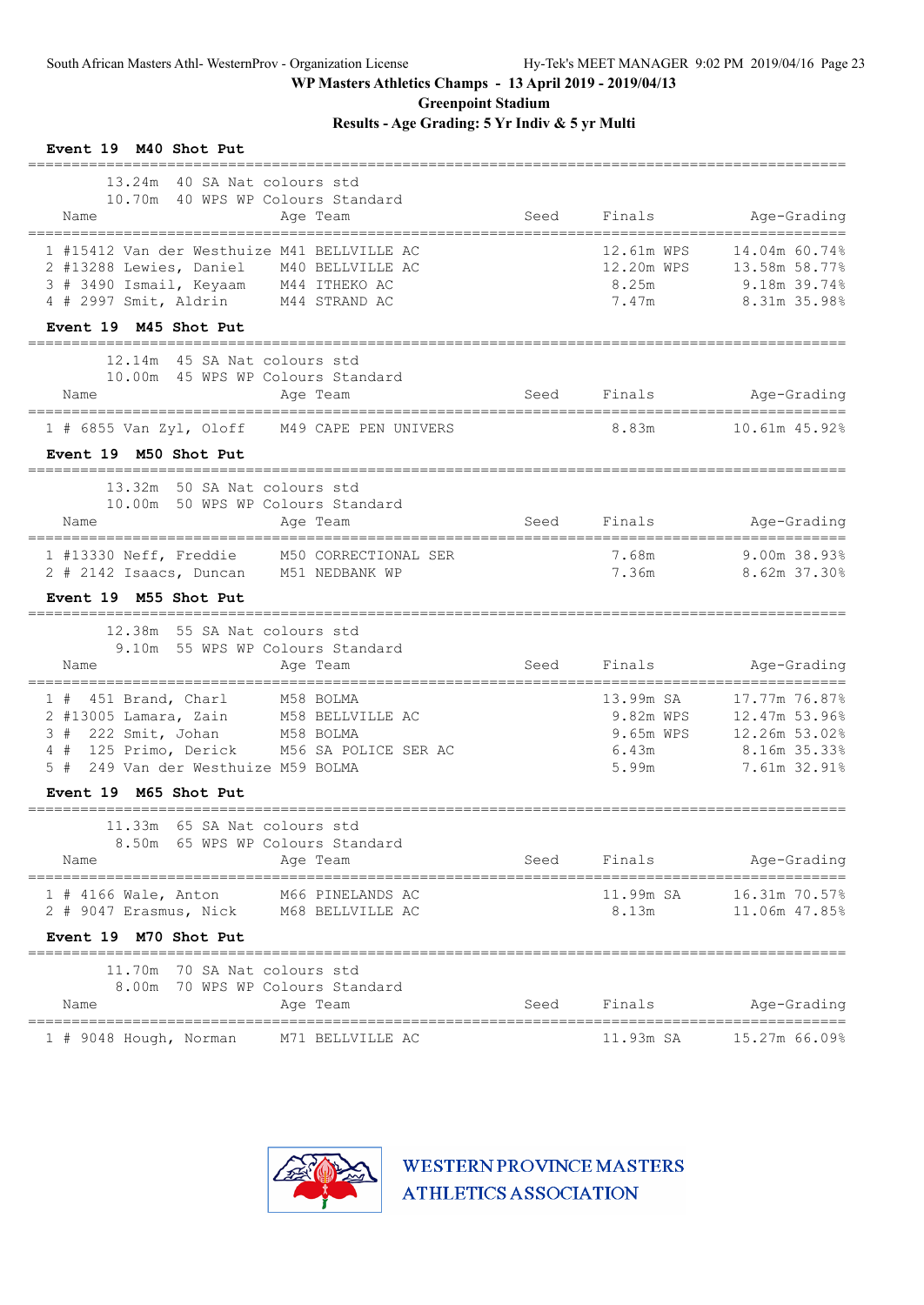**Greenpoint Stadium**

**Results - Age Grading: 5 Yr Indiv & 5 yr Multi**

| Event 19 M80 Shot Put                                                                           |      |           |                                       |                         |
|-------------------------------------------------------------------------------------------------|------|-----------|---------------------------------------|-------------------------|
| 9.30m 80 SA Nat colours std<br>7.00m 80 WPS WP Colours Standard<br>Name<br>Age Team             |      |           | Seed Finals Age-Grading               |                         |
| 1 # 4480 Johnston, Steve M80 PINELANDS AC<br>Event 19 M85 Shot Put<br>============              |      |           |                                       | 8.61m WPS 12.96m 56.05% |
| 7.50m 85 SA Nat colours std<br>7.38m 85 WPS WP Colours Standard<br>Age Team<br>Name             |      | Seed      |                                       | Finals Age-Grading      |
| 1 # 349 Benning, Leo M85 BOLMA                                                                  |      |           | 5.96m                                 | 10.05m 43.47%           |
| Event 19 M90 Shot Put                                                                           |      |           |                                       |                         |
| 6.00m 90 SA Nat colours std<br>Name<br>Age Team<br>___________________________________          |      | Seed      | Finals                                | Age-Grading             |
| 1 # 4491 Stannius, Borg M91 PINELANDS AC<br>Event 20B M35 Triple Jump                           |      |           |                                       | 8.94m SA 17.46m 75.51%  |
| 13.20m 35 SA Nat colours std<br>12.00m 35 WPS WP Colours Standard<br>Age Team<br>Name           | Seed | Finals    | Wind Age-Grading                      |                         |
| 1 # 9956 Sewanyana, Jason M37 TYGERBERG AC                                                      |      |           | 13.56m SA    -0.1    13.65m    74.67% |                         |
| Event 20B M40 Triple Jump                                                                       |      |           |                                       |                         |
| 12.79m 40 SA Nat colours std<br>11.00m 40 WPS WP Colours Standard                               |      |           |                                       |                         |
| Name<br>Age Team                                                                                | Seed |           | Finals Wind Age-Grading               |                         |
| 1 # 2997 Smit, Aldrin M44 STRAND AC                                                             |      |           | 9.88m -2.5 10.50m 57.44%              |                         |
| Event 20B M55 Triple Jump                                                                       |      |           |                                       |                         |
| 10.80m 55 SA Nat colours std<br>9.20m 55 WPS WP Colours Standard<br>Age Team<br>Name            | Seed | Finals    | Wind<br>Age-Grading                   |                         |
| 1 # 9945 Bredeveldt, Neal M58 BOLMA                                                             |      | 9.68m WPS | $-3.7$ 12.38m 67.74%                  |                         |
| Event 21 M30 Discus Throw                                                                       |      |           |                                       |                         |
| ===================================<br>30 WPS WP Colours Standard<br>34.48m<br>Name<br>Age Team |      | Seed      | Finals                                | Age-Grading             |

| 1 # 7048 Sheldon, Lee-Roy M33 BELLVILLE AC    |            | 26.25m | 26.25m 35.43% |
|-----------------------------------------------|------------|--------|---------------|
| 2 #11110 Ismail, Tawfeeq M32 TITANS           |            | 25.69m | 25.69m 34.68% |
| 3 #15573 Hiebner, Gareth M32 INDIVIDUAL ENTRY |            | 23.57m | 23.57m 31.82% |
| $4$ # 126 Rix, Andre                          | M32 TITANS | 15.69m | 15.69m 21.18% |

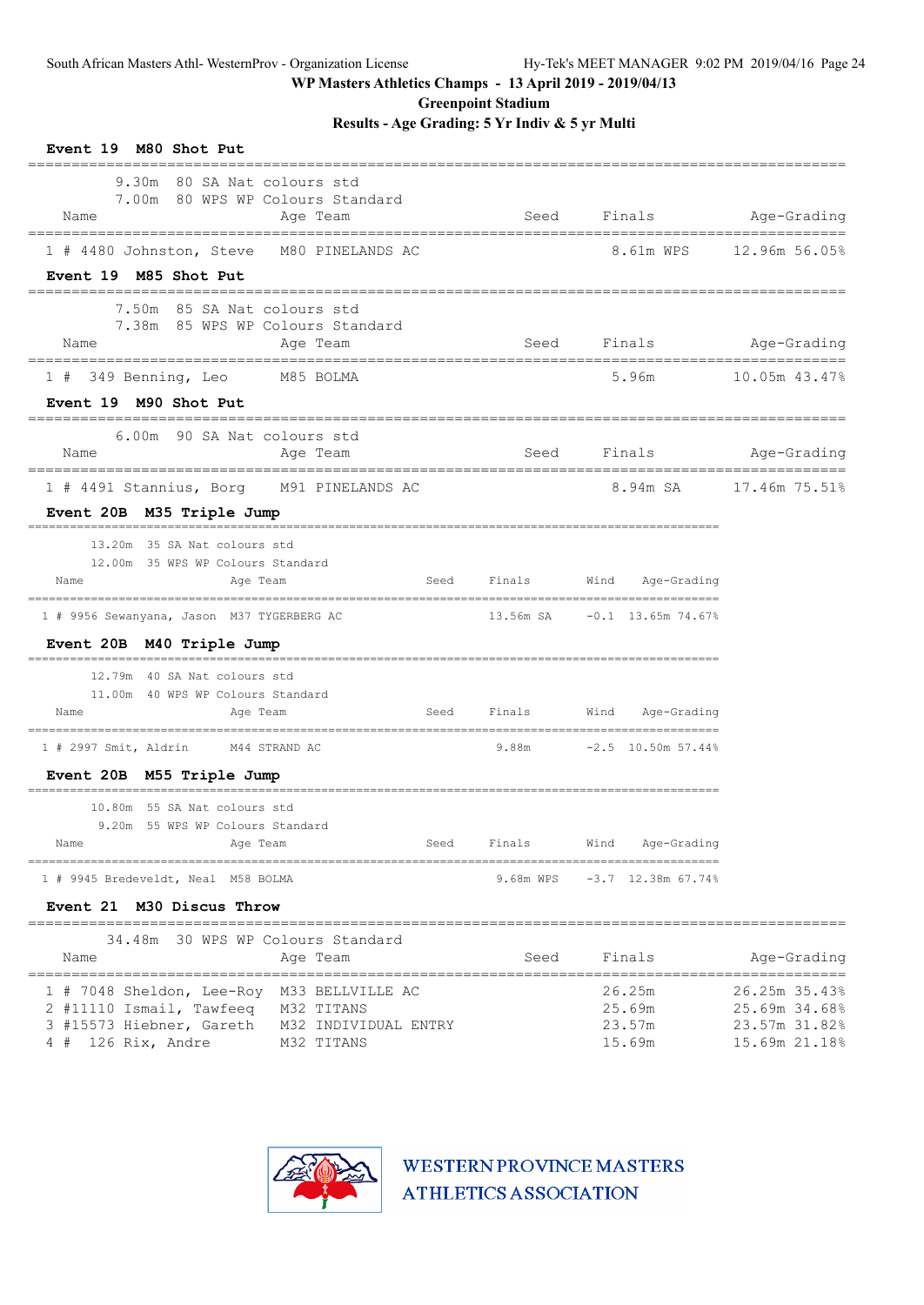**Greenpoint Stadium**

**Results - Age Grading: 5 Yr Indiv & 5 yr Multi**

| Event 21 M35 Discus Throw                                                                                                                                                                                                                 |      |                                                            |                                                                                   |
|-------------------------------------------------------------------------------------------------------------------------------------------------------------------------------------------------------------------------------------------|------|------------------------------------------------------------|-----------------------------------------------------------------------------------|
| 41,00m 35 SA Nat colours std<br>33.00m 35 WPS WP Colours Standard<br>Name<br>Age Team                                                                                                                                                     | Seed | Finals                                                     | Age-Grading                                                                       |
| 1 # 4342 Wiener, Shukri M37 PINELANDS AC                                                                                                                                                                                                  |      | 37.80m WPS                                                 | 38.34m 51.75%                                                                     |
| Event 21 M40 Discus Throw                                                                                                                                                                                                                 |      |                                                            |                                                                                   |
| 40.17m 40 SA Nat colours std<br>29.50m 40 WPS WP Colours Standard<br>Age Team<br>Name                                                                                                                                                     | Seed | Finals                                                     | Age-Grading                                                                       |
| 1 #13288 Lewies, Daniel M40 BELLVILLE AC<br>2 # 3490 Ismail, Keyaam M44 ITHEKO AC<br>3 # 2997 Smit, Aldrin M44 STRAND AC<br>-- #15412 Van der Westhuize M41 BELLVILLE AC                                                                  |      | 32.06m WPS<br>21.15m<br>17.43m<br>ND.                      | 35.31m 47.67%<br>23.29m 31.45%<br>19.19m 25.91%                                   |
| Event 21 M45 Discus Throw                                                                                                                                                                                                                 |      |                                                            |                                                                                   |
| 38.08m 45 SA Nat colours std<br>28.00m 45 WPS WP Colours Standard<br>Age Team<br>Name                                                                                                                                                     |      | Seed Finals                                                | Age-Grading                                                                       |
| 1 # 1247 Solomons, Anthony M48 BOLMA<br>Event 21 M50 Discus Throw                                                                                                                                                                         |      |                                                            | 31.32m WPS 37.73m 50.94%                                                          |
| 43.92m 50 SA Nat colours std<br>28.00m 50 WPS WP Colours Standard<br>Name<br>Age Team                                                                                                                                                     |      |                                                            | Seed Finals Age-Grading                                                           |
| --------------------------------<br>-================================<br>1 # 2142 Isaacs, Duncan M51 NEDBANK WP<br>Event 21 M55 Discus Throw                                                                                              |      | 20.05m                                                     | _____________________<br>20.48m 27.66%                                            |
| 40.34m 55 SA Nat colours std<br>26.00m 55 WPS WP Colours Standard<br>Name<br>Age Team                                                                                                                                                     | Seed | Finals                                                     | Age-Grading                                                                       |
| M58 BOLMA<br>$1$ # 451 Brand, Charl<br>2 # 222 Smit, Johan<br>M58 BOLMA<br>3 #13005 Lamara, Zain<br>M58 BELLVILLE AC<br>4 # 125 Primo, Derick<br>M56 SA POLICE SER AC<br>5 # 249 Van der Westhuize M59 BOLMA<br>Event 21 M65 Discus Throw |      | 30.95m WPS<br>30.05m WPS<br>27.22m WPS<br>21.64m<br>14.75m | 34.36m 46.39%<br>33.36m 45.04%<br>30.22m 40.80%<br>24.02m 32.43%<br>16.37m 22.11% |
| 39.79m 65 SA Nat colours std<br>28.00m 65 WPS WP Colours Standard<br>Age Team<br>Name                                                                                                                                                     | Seed | Finals                                                     | Age-Grading                                                                       |
| $1$ # 4166 Wale, Anton<br>M66 PINELANDS AC<br>2 # 9047 Erasmus, Nick<br>M68 BELLVILLE AC                                                                                                                                                  |      | 34.98m WPS<br>26.55m                                       | 40.70m 54.95%<br>30.89m 41.71%                                                    |

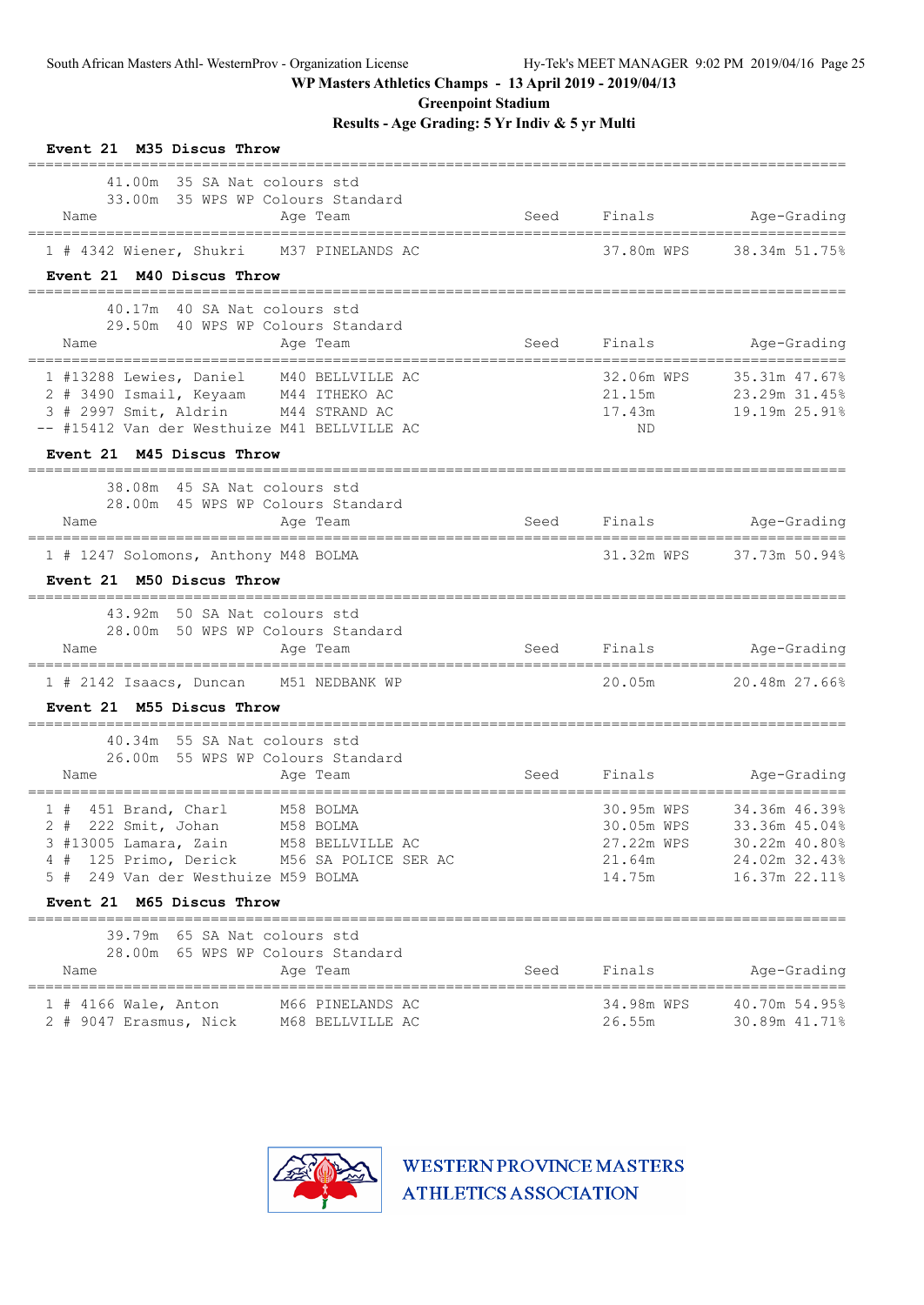**Greenpoint Stadium**

**Results - Age Grading: 5 Yr Indiv & 5 yr Multi**

| Event 21 M70 Discus Throw                                                                                                                                                           |      |                                      |                                                                       |
|-------------------------------------------------------------------------------------------------------------------------------------------------------------------------------------|------|--------------------------------------|-----------------------------------------------------------------------|
| 33.22m 70 SA Nat colours std<br>24.00m 70 WPS WP Colours Standard<br>Name<br>Age Team                                                                                               |      |                                      | Seed Finals Age-Grading<br>___________________________                |
| 1 # 9048 Hough, Norman M71 BELLVILLE AC                                                                                                                                             |      | 33.67m SA                            | 43.03m 58.09%                                                         |
| Event 21 M80 Discus Throw                                                                                                                                                           |      |                                      |                                                                       |
| 22.00m 80 SA Nat colours std<br>19.00m 80 WPS WP Colours Standard<br>Name<br>Age Team<br>==================================<br>____________________________________                 |      |                                      | Seed Finals Age-Grading<br>==========================                 |
| 1 # 4480 Johnston, Steve M80 PINELANDS AC                                                                                                                                           |      |                                      | 25.86m SA 42.51m 57.39%                                               |
| Event 21 M85 Discus Throw                                                                                                                                                           |      |                                      |                                                                       |
| 18.00m 85 SA Nat colours std<br>16.96m 85 WPS WP Colours Standard<br>Name<br>Age Team<br>====================================<br>--------------------------------                   |      | Seed Finals                          | Age-Grading<br>===================                                    |
| 1 # 7040 Cross, Ronald M85 BELLVILLE AC<br>2 # 349 Benning, Leo M85 BOLMA<br>Event 21 M90 Discus Throw                                                                              |      | 22.77m SA<br>14.32m                  | 44.41m 59.97%<br>27.93m 37.71%                                        |
| 13.00m 90 SA Nat colours std                                                                                                                                                        |      |                                      |                                                                       |
| Name<br>Age Team                                                                                                                                                                    |      |                                      | Seed Finals Age-Grading                                               |
| 1 # 4491 Stannius, Borg M91 PINELANDS AC                                                                                                                                            |      | 18.28m SA                            | 44.60m 60.21%                                                         |
| Event 22 W30 Shot Put                                                                                                                                                               |      |                                      |                                                                       |
| 8.03m 30 WPS WP Colours Standard<br>Name<br>Age Team                                                                                                                                |      | Seed Finals                          | Age-Grading                                                           |
| 1 #13007 La Grange, Rachel W30 BELLVILLE AC<br>2 # 7038 Hattingh, Olive W32 BELLVILLE AC                                                                                            |      | 10.86m WPS<br>5.69m                  | 10.86m 47.99%<br>5.69m 25.14%                                         |
| Event 22 W35 Shot Put                                                                                                                                                               |      |                                      |                                                                       |
| 10.48m 35 SA Nat colours std<br>8.75m 35 WPS WP Colours Standard<br>Name<br>Age Team                                                                                                | Seed | Finals                               | Aqe-Grading                                                           |
| _________________________________<br>1 # 9961 Gerstner, Juanita W36 TYGERBERG AC<br>2 # 1298 Mallin, Ezette W37 VARSITY OLD BOYS AC<br>3 # 9466 Compion, Maria W38 SA POLICE SER AC |      | 11.10m SA<br>10.21m WPS<br>8.88m WPS | =================<br>11.50m 50.85%<br>10.58m 46.77%<br>$9.20m$ 40.68% |

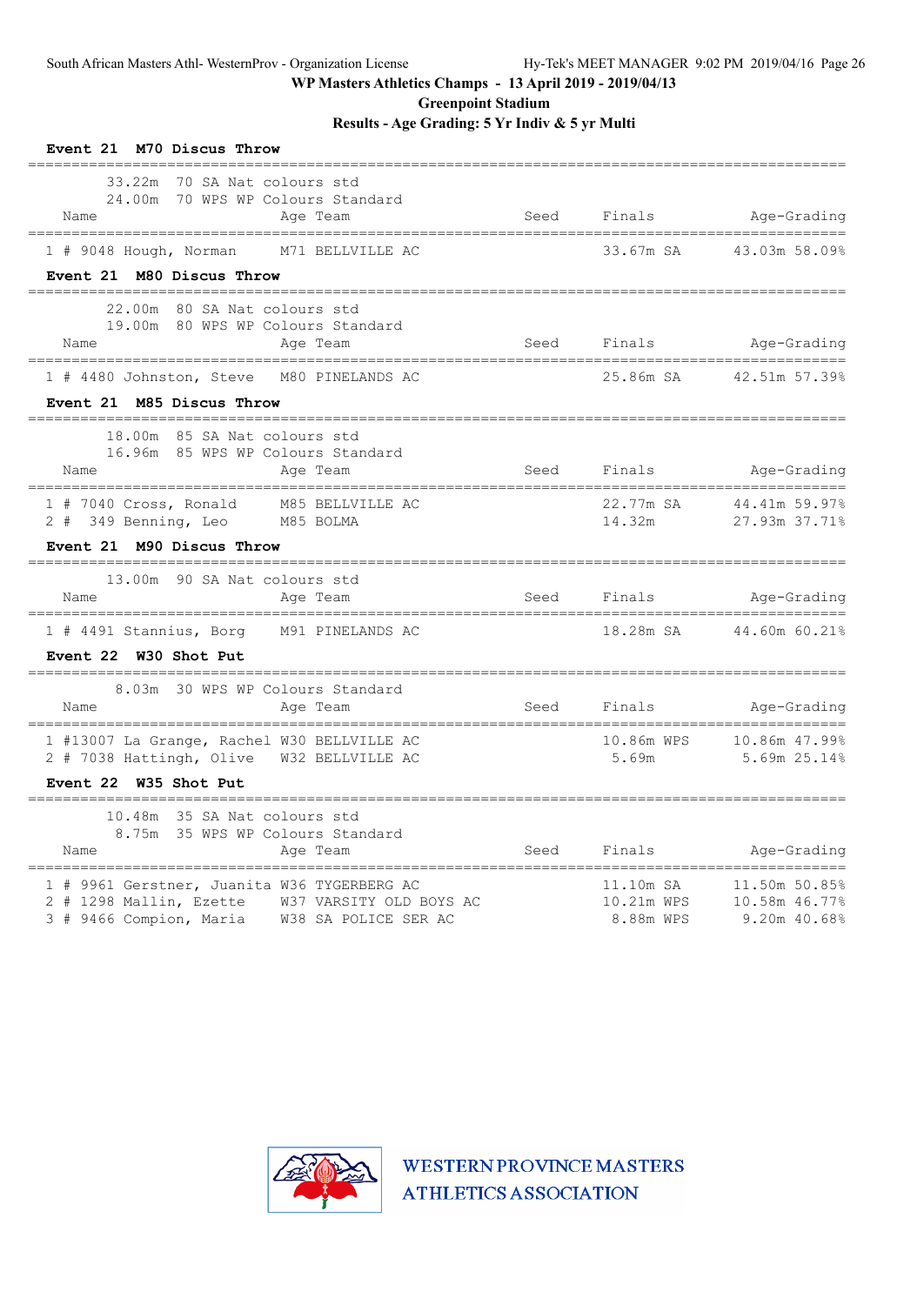**Greenpoint Stadium**

**Results - Age Grading: 5 Yr Indiv & 5 yr Multi**

| Event 22 W40 Shot Put                                                 |        |                         |                                 |
|-----------------------------------------------------------------------|--------|-------------------------|---------------------------------|
| 10.23m 40 SA Nat colours std<br>8.60m 40 WPS WP Colours Standard      |        |                         |                                 |
| Name<br>Age Team<br>===================================               |        | Seed Finals Age-Grading |                                 |
| 1 # 118 Kruger, Sanet W42 BELLVILLE AC                                |        | 10.36m SA               | 11.49m 50.81%                   |
| Event 22 W50 Shot Put<br>=======================<br>===============   |        |                         |                                 |
| 10.50m 50 SA Nat colours std                                          |        |                         |                                 |
| 7.40m 50 WPS WP Colours Standard<br>Age Team<br>Name                  |        | Seed Finals Age-Grading |                                 |
| 1 # 2130 Knobel, Heleen W53 SWD                                       |        |                         | 10.76m SA 13.56m 59.94%         |
| Event 22 W55 Shot Put                                                 |        |                         |                                 |
| 9.80m 55 SA Nat colours std                                           |        |                         |                                 |
| 7.00m 55 WPS WP Colours Standard<br>Age Team<br>Name                  | Seed   | Finals                  | Age-Grading                     |
|                                                                       |        |                         |                                 |
| 1 # 136 Smith, Jackie W55 BOLMA<br>2 # 1558 Bowers, Cecelia W57 BOLMA |        | 8.76m WPS<br>7.28m WPS  | 12.00m 53.06%<br>$9.97m$ 44.09% |
| 3 # 2735 Pietersen, Aletta W58 ECMA                                   |        | 7.13m WPS               | $9.77m$ 43.19%                  |
| Event 22 W60 Shot Put                                                 |        |                         |                                 |
| 9.00m 60 SA Nat colours std                                           |        |                         |                                 |
| 6.45m 60 WPS WP Colours Standard                                      |        | Seed Finals             | Age-Grading                     |
| Age Team<br>Name                                                      |        |                         |                                 |
| 1 # 9935 Dramat, Farieda W60 TYGERBERG AC                             |        |                         |                                 |
| Event 22 W65 Shot Put                                                 |        |                         |                                 |
| 8.10m 65 SA Nat colours std<br>6.00m 65 WPS WP Colours Standard       |        |                         |                                 |
| Name<br>Age Team                                                      |        | Seed Finals Age-Grading |                                 |
| 1 # 954 Griesel, Ronel W66 BOLMA                                      |        | 8.20m SA                | 13.61m 60.16%                   |
| 2 # 9046 Erasmus, Zelda W66 BELLVILLE AC                              |        | 7.91m WPS               | 13.13m 58.03%                   |
| 3 #11112 Du Toit, Aletta<br>W67 BELLVILLE AC                          |        | 5.22m                   | 8.66m 38.30%                    |
| Event 23B M45 Pole Vault                                              |        |                         |                                 |
| Age Team<br>Name                                                      | Seed   | Finals                  | Age-Grading                     |
| $1$ # 6855 Van Zyl, Oloff<br>M49 CAPE PEN UNIVERS                     |        | 3.10m                   | 3.55m 57.94%                    |
| Event 24 M30 Long Jump                                                |        |                         |                                 |
| 5.97m 30 WPS WP Colours Standard                                      |        |                         |                                 |
| Seed<br>Age Team<br>Name                                              | Finals | Wind<br>Age-Grading     |                                 |
| 1 # 450 Deysel, Benjamin ( M31 BOLMA                                  | 5.50m  | 0.9<br>5.50m 61.45%     |                                 |

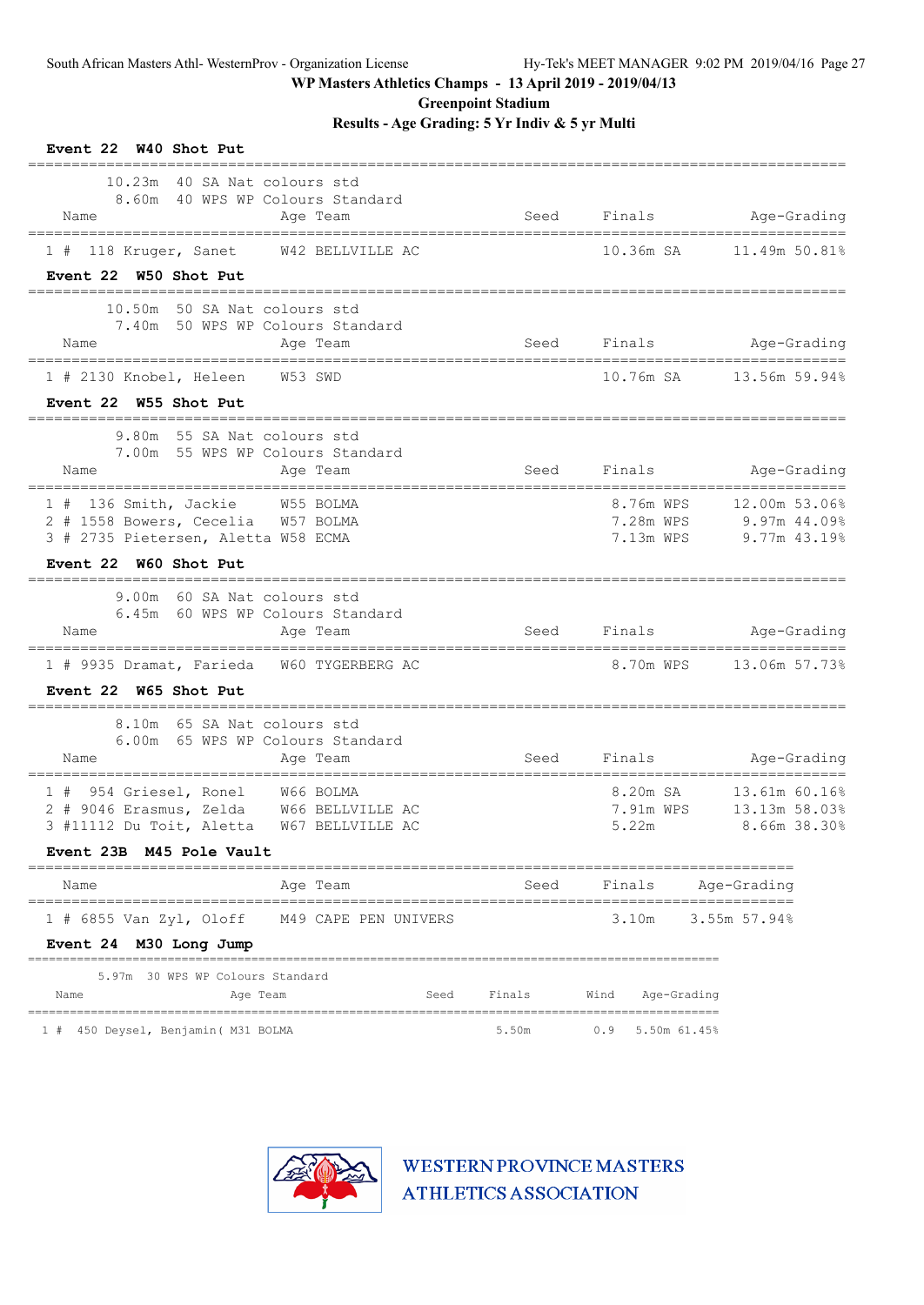**Greenpoint Stadium**

**Results - Age Grading: 5 Yr Indiv & 5 yr Multi**

| Event 24 M40 Long Jump                                                                                                                                                         |                                             |             |                                    |                                                 |
|--------------------------------------------------------------------------------------------------------------------------------------------------------------------------------|---------------------------------------------|-------------|------------------------------------|-------------------------------------------------|
| 6.12m 40 SA Nat colours std<br>5.25m 40 WPS WP Colours Standard<br>Name<br>Seed<br>Age Team                                                                                    | Finals                                      | Wind        | Age-Grading                        |                                                 |
| $1$ # 2997 Smit, Aldrin<br>M44 STRAND AC<br>2 #13375 Juries, Chubasco M43 ITHEKO AC                                                                                            | 4.83m<br>4.12m                              | 3.4         | 5.26m 58.83%<br>$0.7$ 4.49m 50.18% |                                                 |
| Event 24 M50 Long Jump<br>5.55m 50 SA Nat. colours std                                                                                                                         |                                             |             |                                    |                                                 |
| 4.60m 50 WPS WP Colours Standard<br>Name<br>Seed<br>Age Team                                                                                                                   | Finals                                      | Wind        | Age-Grading                        |                                                 |
| 1 # 7882 Christians, Alwyn M52 SA DEFENCE FORCE AC<br>2 #13330 Neff, Freddie M50 CORRECTIONAL SER<br>Event 24 M55 Long Jump                                                    | 5.05m WPS 4.3<br>4.64m WPS 0.3 5.70m 63.74% |             | $6.20m$ 69.37%                     |                                                 |
| 5.19m 55 SA Nat colours std<br>4.30m 55 WPS WP Colours Standard<br>Name<br>Age Team<br>Seed                                                                                    | Finals                                      | Wind        | Age-Grading                        |                                                 |
| 1 # 9945 Bredeveldt, Neal M58 BOLMA<br>Event 25 W30 Discus Throw                                                                                                               | 4.69m WPS                                   | 2.0         | $6.15m$ 68.77%                     |                                                 |
| 29.82m 30 WPS WP Colours Standard<br>Name<br>Age Team                                                                                                                          |                                             | Seed Finals |                                    | Age-Grading                                     |
| 1 #13007 La Grange, Rachel W30 BELLVILLE AC<br>2 # 7038 Hattingh, Olive  W32 BELLVILLE AC<br>Event 25 W35 Discus Throw                                                         |                                             | 28.05m      | 11.51m                             | 28.05m 36.52%<br>11.51m 14.99%                  |
| 33.50m 35 SA Nat colours std<br>29.50m 35 WPS WP Colours Standard<br>Name<br>Age Team<br>_______________________                                                               | Seed                                        |             | Finals                             | Age-Grading                                     |
| 1 # 9961 Gerstner, Juanita W36 TYGERBERG AC<br>2 # 1298 Mallin, Ezette W37 VARSITY OLD BOYS AC<br>3 # 9466 Compion, Maria<br>W38 SA POLICE SER AC<br>Event 25 W40 Discus Throw |                                             |             | 36.43m SA<br>29.29m<br>22.05m      | 37.77m 49.18%<br>30.36m 39.54%<br>22.86m 29.77% |
| 32.85m 40 SA Nat colours std<br>25.50m 40 WPS WP Colours Standard<br>Name<br>Age Team                                                                                          | Seed                                        |             | Finals                             | Age-Grading                                     |
| 118 Kruger, Sanet<br>W42 BELLVILLE AC<br>1#                                                                                                                                    | ===============================             |             | ====================<br>30.25m WPS | 33.72m 43.92%                                   |

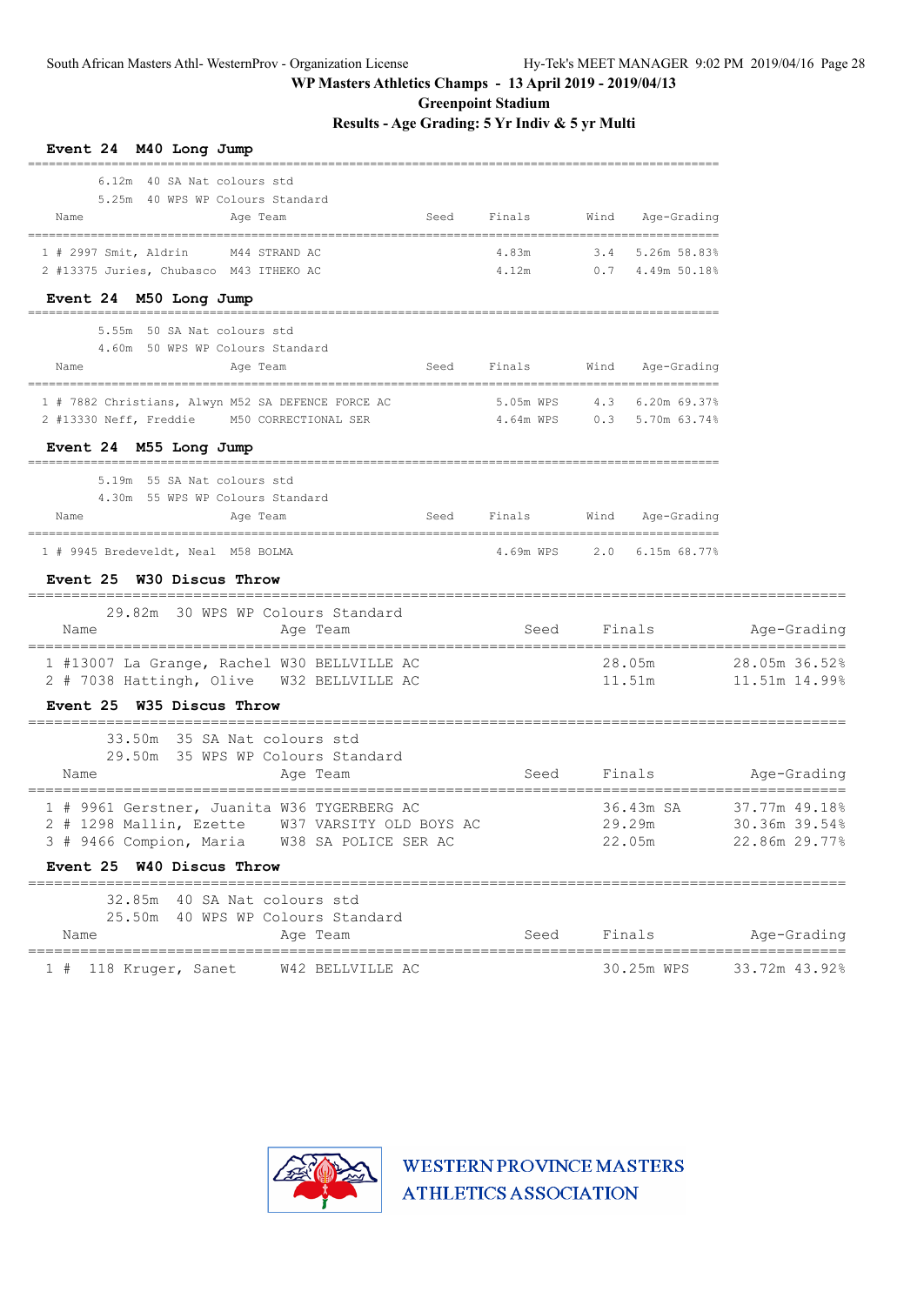**Greenpoint Stadium**

**Results - Age Grading: 5 Yr Indiv & 5 yr Multi**

| Event 25 W50 Discus Throw<br>______________________________                                                                                            |        |                                    |                                                 |
|--------------------------------------------------------------------------------------------------------------------------------------------------------|--------|------------------------------------|-------------------------------------------------|
| 50 SA Nat colours std<br>27.64m<br>22.00m 50 WPS WP Colours Standard<br>Name<br>Age Team<br>--------------------------------                           |        | Seed Finals                        | Age-Grading                                     |
| 1 # 2130 Knobel, Heleen W53 SWD<br>Event 25 W55 Discus Throw                                                                                           |        | 30.53m SA                          | 40.07m 52.19%                                   |
|                                                                                                                                                        |        |                                    |                                                 |
| 25.50m 55 SA Nat colours std<br>18.00m 55 WPS WP Colours Standard<br>Name<br>Age Team                                                                  | Seed   | Finals                             | Age-Grading                                     |
| $1$ # 136 Smith, Jackie<br>W55 BOLMA<br>2 # 2735 Pietersen, Aletta W58 ECMA<br>3 # 1558 Bowers, Cecelia W57 BOLMA                                      |        | 21.43m WPS<br>16.86m<br>15.11m     | 30.87m 40.20%<br>24.29m 31.63%<br>21.76m 28.34% |
| Event 25 W60 Discus Throw                                                                                                                              |        |                                    |                                                 |
| 23.80m 60 SA Nat colours std<br>16.00m 60 WPS WP Colours Standard<br>Age Team<br>Name                                                                  |        | Seed Finals                        | Age-Grading                                     |
| 1 # 9935 Dramat, Farieda W60 TYGERBERG AC                                                                                                              |        | 20.13m WPS                         | 32.12m 41.83%                                   |
| Event 25 W65 Discus Throw                                                                                                                              |        |                                    |                                                 |
| 21.00m 65 SA Nat colours std<br>15.00m 65 WPS WP Colours Standard<br>Age Team<br>Name                                                                  | Seed   | Finals                             | Age-Grading                                     |
| 1 # 954 Griesel, Ronel W66 BOLMA<br>2 # 9046 Erasmus, Zelda W66 BELLVILLE AC<br>3 #11112 Du Toit, Aletta W67 BELLVILLE AC<br>Event 25 W85 Discus Throw |        | 20.25m WPS<br>19.26m WPS<br>12.46m | 36.30m 47.27%<br>34.52m 44.96%<br>22.33m 29.08% |
| 12.00m 85 SA Nat colours std<br>Name<br>Age Team                                                                                                       | Seed   | Finals                             | Age-Grading                                     |
| 1 #14662 Ackermann, Aletta W88 BELLVILLE AC<br>Event 26 W35 Long Jump                                                                                  |        | 6.79m                              | .<br><br>20.64m 26.88%                          |
| 4.96m 35 SA Nat colours std<br>4.30m 35 WPS WP Colours Standard<br>Name<br>Age Team<br>Seed                                                            | Finals | Wind<br>Age-Grading                |                                                 |
| 1 #16106 Genis, Tanya W39 TYGERBERG AC                                                                                                                 | 3.60m  | 2.5 3.78m 50.28%                   |                                                 |

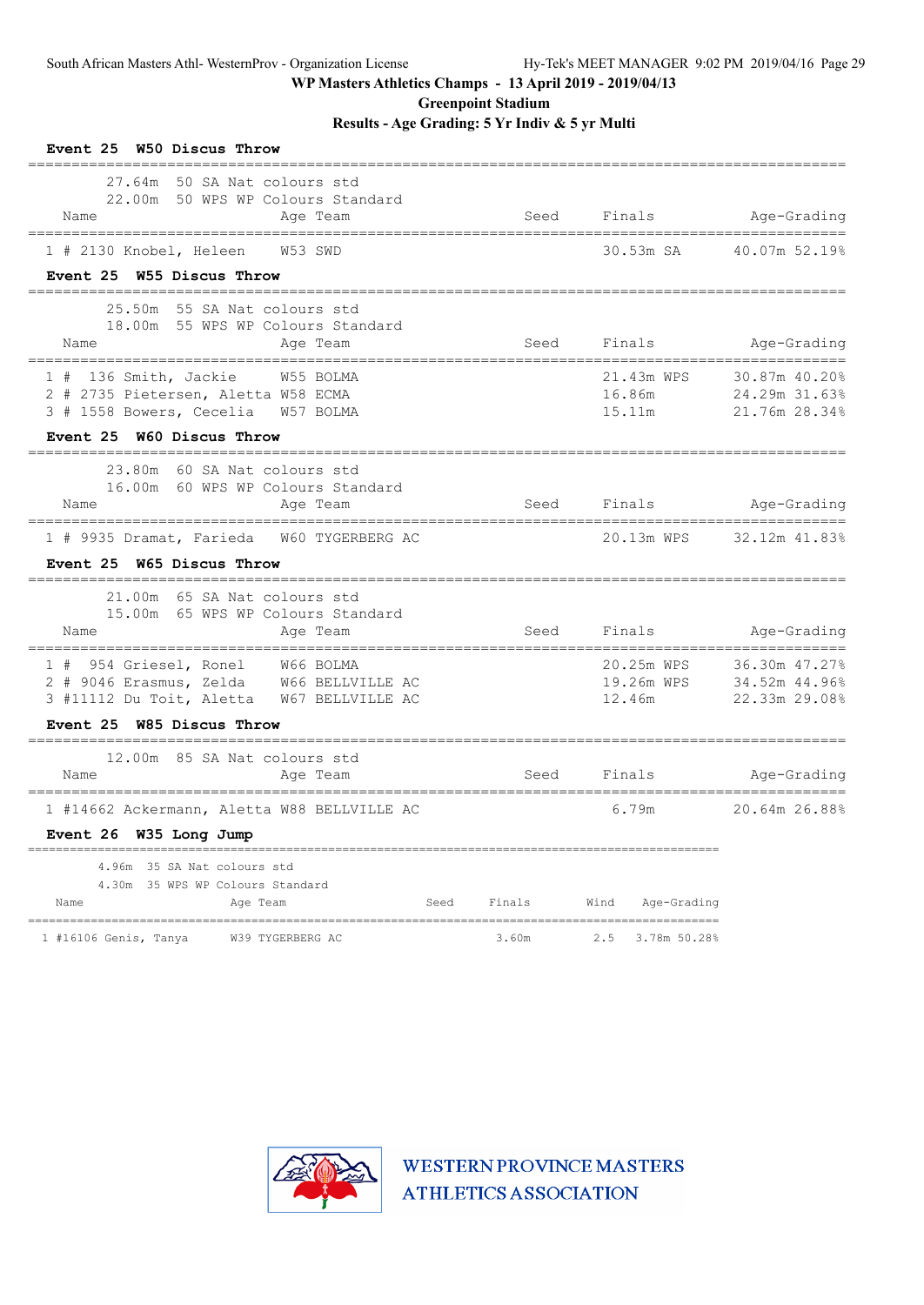**Greenpoint Stadium**

**Results - Age Grading: 5 Yr Indiv & 5 yr Multi**

| Event 26 W55 Long Jump                                                                |      |                  |                                    |                                |
|---------------------------------------------------------------------------------------|------|------------------|------------------------------------|--------------------------------|
| 3.88m 55 SA Nat colours std<br>3.00m 55 WPS WP Colours Standard<br>Name<br>Age Team   |      | Seed Finals      | Wind<br>Age-Grading                |                                |
| -- # 1558 Bowers, Cecelia W57 BOLMA                                                   |      | ND               | NWI                                |                                |
| Event 27 M30 Javelin Throw<br>=================                                       |      |                  |                                    |                                |
| 50.84m 30 WPS WP Colours Standard<br>Age Team<br>Name                                 |      | Seed             | Finals                             | Age-Grading                    |
| 1 # 7048 Sheldon, Lee-Roy M33 BELLVILLE AC<br>2 # 126 Rix, Andre M32 TITANS           |      |                  | 30.28m<br>21.54m                   | 30.28m 30.75%<br>21.54m 21.87% |
| Event 27 M35 Javelin Throw                                                            |      |                  |                                    |                                |
| 54.00m 35 SA Nat colours std<br>43.50m 35 WPS WP Colours Standard<br>Name<br>Age Team | Seed |                  | Finals Age-Grading H#              |                                |
| 1 # 4342 Wiener, Shukri M37 PINELANDS AC                                              |      | 35.95m           | 36.40m 36.97% 2                    |                                |
| Event 27 M40 Javelin Throw                                                            |      |                  |                                    |                                |
| 52.45m 40 SA Nat colours std<br>40.00m 40 WPS WP Colours Standard                     |      |                  |                                    |                                |
| Age Team<br>Name                                                                      |      |                  | Seed Finals                        | Age-Grading                    |
| $1$ #15572 Gates, Johan<br>M41 BELLVILLE AC<br>Event 27 M50 Javelin Throw             |      |                  | 39.90m                             | 43.33m 44.01%                  |
| 46.49m 50 SA Nat colours std<br>30.00m 50 WPS WP Colours Standard                     |      |                  |                                    |                                |
| Age Team<br>Name                                                                      |      |                  | Seed Finals Age-Grading H#         |                                |
| 1 # 206 Cronje, Jacques M50 BOLMA                                                     |      |                  | 49.69m SA 61.00m 61.95% 2          |                                |
| Event 27 M55 Javelin Throw                                                            |      |                  |                                    |                                |
| 42.64m 55 SA Nat colours std<br>27.00m 55 WPS WP Colours Standard<br>Name<br>Age Team | Seed | Finals           | Age-Grading H#                     |                                |
| 1 # 125 Primo, Derick<br>M56 SA POLICE SER AC<br>2 # 222 Smit, Johan<br>M58 BOLMA     |      | 24.82m<br>24.65m | 33.20m 33.72% 1<br>32.98m 33.49% 2 |                                |
| Event 27 M65 Javelin Throw                                                            |      |                  |                                    |                                |
| 37.00m 65 SA Nat colours std<br>26.00m 65 WPS WP Colours Standard<br>Name<br>Age Team |      | Seed             | Finals                             | Age-Grading                    |
|                                                                                       |      |                  |                                    |                                |

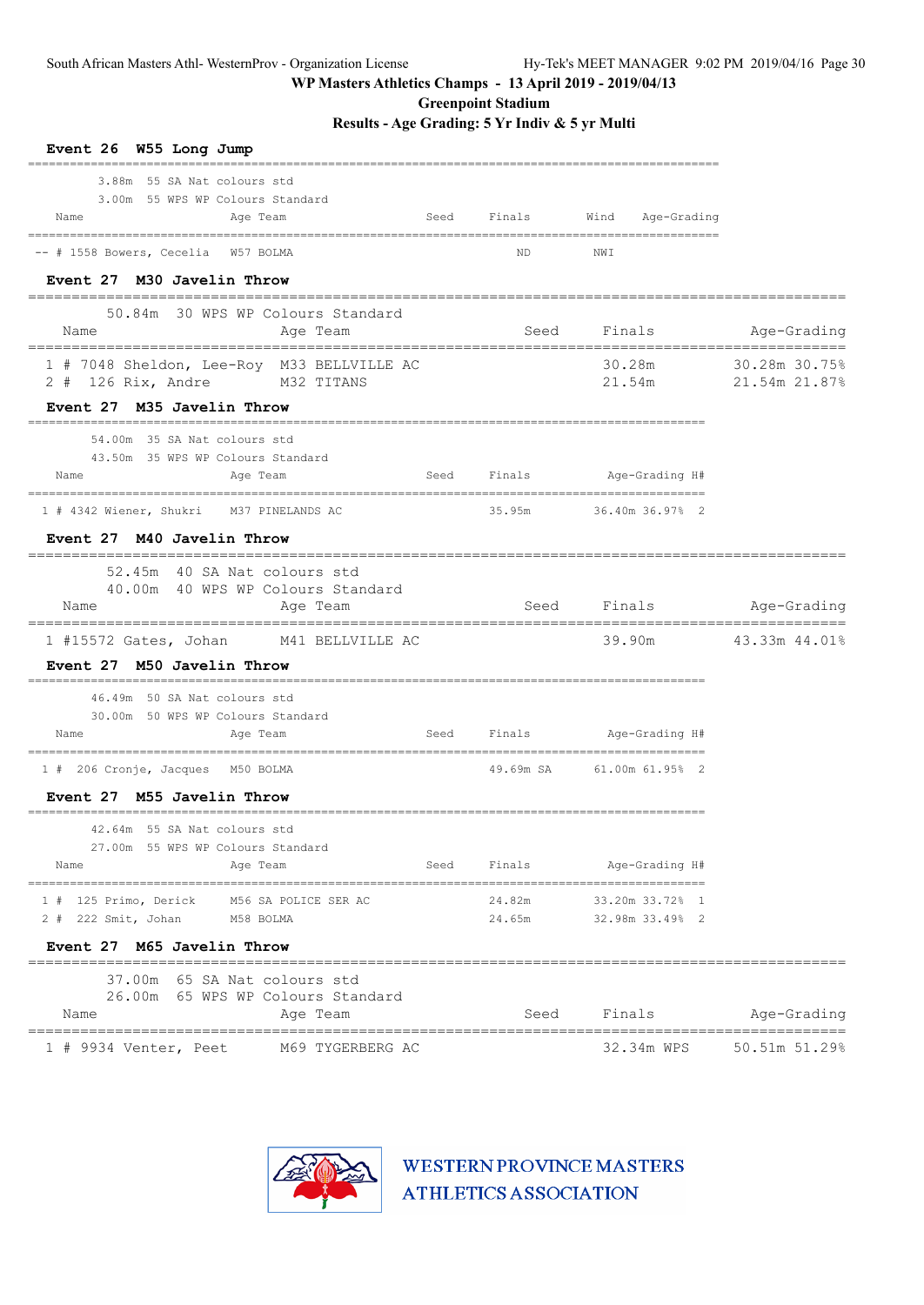**Greenpoint Stadium**

**Results - Age Grading: 5 Yr Indiv & 5 yr Multi**

| Event 27 M65 Javelin Throw<br>2 # 4166 Wale, Anton<br>M66 PINELANDS AC<br>3 # 9047 Erasmus, Nick M68 BELLVILLE AC |      | 30.90m WPS<br>20.22m                                                                                                                                                                                                           | 48.26m 49.01%<br>31.58m 32.07% |
|-------------------------------------------------------------------------------------------------------------------|------|--------------------------------------------------------------------------------------------------------------------------------------------------------------------------------------------------------------------------------|--------------------------------|
| Event 27 M70 Javelin Throw                                                                                        |      |                                                                                                                                                                                                                                |                                |
| ____________________________________<br>70 SA Nat colours std<br>33.00m                                           |      |                                                                                                                                                                                                                                |                                |
| 70 WPS WP Colours Standard<br>24.00m<br>Name<br>Age Team                                                          | Seed | Finals in the set of the set of the set of the set of the set of the set of the set of the set of the set of the set of the set of the set of the set of the set of the set of the set of the set of the set of the set of the | Age-Grading                    |
| 1 # 9048 Hough, Norman M71 BELLVILLE AC                                                                           |      | 36.30m SA                                                                                                                                                                                                                      | 60.98m 61.92%                  |
| Event 27 M85 Javelin Throw                                                                                        |      |                                                                                                                                                                                                                                |                                |
| 20.00m<br>85 SA Nat colours std                                                                                   |      |                                                                                                                                                                                                                                |                                |
| 18.47m 85 WPS WP Colours Standard<br>Name<br>Age Team<br>__________________________________                       | Seed | Finals                                                                                                                                                                                                                         | Age-Grading                    |
| 1 # 349 Benning, Leo M85 BOLMA                                                                                    |      | 13.36m                                                                                                                                                                                                                         | 32.56m 33.07%                  |
| Event 28 W30 Weight Throw                                                                                         |      |                                                                                                                                                                                                                                |                                |
| 30 WPS WP Colours Standard<br>7.83m<br>Name<br>Age Team                                                           | Seed | Finals in the set of the set of the set of the set of the set of the set of the set of the set of the set of the set of the set of the set of the set of the set of the set of the set of the set of the set of the set of the | Age-Grading                    |
| 1 #13007 La Grange, Rachel W30 BELLVILLE AC                                                                       |      | 10.52m WPS                                                                                                                                                                                                                     | 10.52m 44.58%                  |
| 2 # 7038 Hattingh, Olive W32 BELLVILLE AC                                                                         |      | 5.82m                                                                                                                                                                                                                          | 5.82m 24.66%                   |
| Event 28 W35 Weight Throw                                                                                         |      |                                                                                                                                                                                                                                |                                |
| 12.00m 35 SA Nat colours std                                                                                      |      |                                                                                                                                                                                                                                |                                |
| 9.52m 35 WPS WP Colours Standard<br>Name<br>Age Team                                                              | Seed |                                                                                                                                                                                                                                | Finals Age-Grading             |
| 1 # 9466 Compion, Maria W38 SA POLICE SER AC                                                                      |      | 8.66m                                                                                                                                                                                                                          | 9.45m 40.07%                   |
| Event 28 W40 Weight Throw                                                                                         |      |                                                                                                                                                                                                                                |                                |
| 11.50m 40 SA Nat colours std                                                                                      |      |                                                                                                                                                                                                                                |                                |
| 9.40m 40 WPS WP Colours Standard<br>Name<br>Age Team                                                              | Seed | Finals                                                                                                                                                                                                                         | Age-Grading                    |
| --------------------<br>1 # 118 Kruger, Sanet W42 BELLVILLE AC                                                    |      | 10.70m WPS                                                                                                                                                                                                                     | 12.68m 53.74%                  |
| Event 28 W50 Weight Throw                                                                                         |      |                                                                                                                                                                                                                                |                                |
| 11.00m 50 SA Nat colours std                                                                                      |      |                                                                                                                                                                                                                                |                                |
| Name<br>Age Team                                                                                                  | Seed | Finals                                                                                                                                                                                                                         | Age-Grading                    |
| 1 # 2130 Knobel, Heleen W53 SWD                                                                                   |      | 14.70m SA                                                                                                                                                                                                                      | 17.37m 73.65%                  |

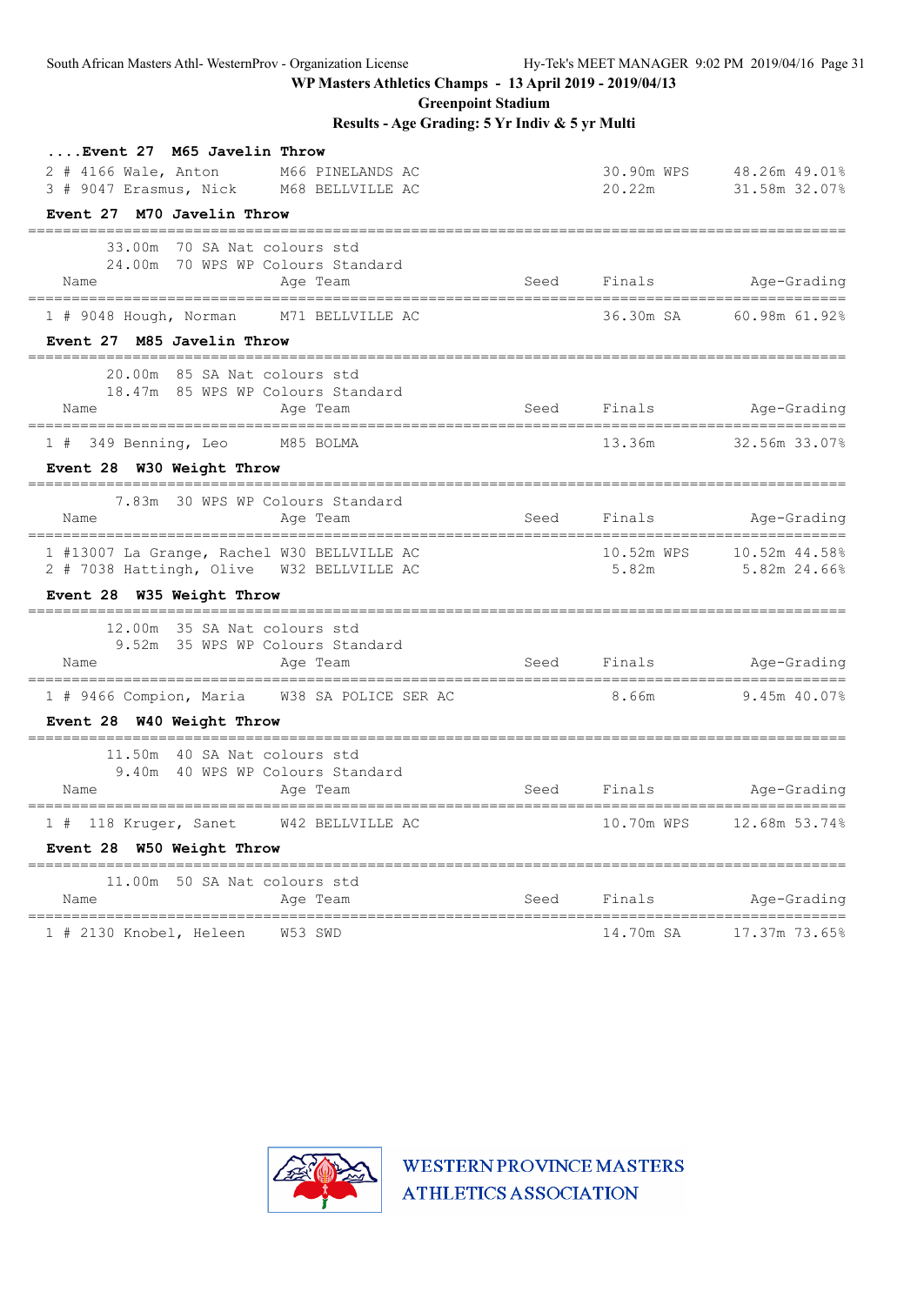**Greenpoint Stadium**

**Results - Age Grading: 5 Yr Indiv & 5 yr Multi**

| Event 28 W55 Weight Throw<br>=====================<br>=================                                                                                                                               |                              |                                      |                                                                  |
|-------------------------------------------------------------------------------------------------------------------------------------------------------------------------------------------------------|------------------------------|--------------------------------------|------------------------------------------------------------------|
| 10.50m 55 SA Nat colours std<br>Name<br>Age Team                                                                                                                                                      | Seed                         | Finals                               | Age-Grading                                                      |
| 1 # 136 Smith, Jackie<br>W55 BOLMA                                                                                                                                                                    |                              | 9.98m                                | 12.89m 54.63%                                                    |
| Event 28 W60 Weight Throw                                                                                                                                                                             |                              |                                      |                                                                  |
| 11.00m 60 SA Nat colours std<br>Name<br>Age Team                                                                                                                                                      | Seed                         | Finals                               | Age-Grading                                                      |
| 1 # 9935 Dramat, Farieda W60 TYGERBERG AC                                                                                                                                                             |                              | 9.54m                                | 11.55m 48.95%                                                    |
| Event 28 W65 Weight Throw                                                                                                                                                                             |                              |                                      |                                                                  |
| 10.00m 65 SA Nat colours std<br>Name<br>Age Team                                                                                                                                                      | Seed                         | Finals<br>========================== | Age-Grading                                                      |
| 1 # 9046 Erasmus, Zelda W66 BELLVILLE AC<br>2 #13286 Stoffberg, Tertia W65 BELLVILLE AC<br>3 # 954 Griesel, Ronel W66 BOLMA<br>4 #11112 Du Toit, Aletta W67 BELLVILLE AC<br>Event 29 M35 Weight Throw |                              | 10.48m SA<br>8.95m<br>8.93m<br>7.61m | 13.89m 58.88%<br>11.86m 50.28%<br>11.84m 50.17%<br>10.09m 42.75% |
| 13.50m 35 SA Nat colours std<br>9.00m 35 WPS WP Colours Standard<br>Age Team<br>Name                                                                                                                  |                              | Seed Finals                          | ------------------<br>Age-Grading                                |
| 1 # 4342 Wiener, Shukri M37 PINELANDS AC<br>Event 29 M40 Weight Throw                                                                                                                                 |                              |                                      |                                                                  |
| 13.00m 40 SA Nat colours std<br>8.40m 40 WPS WP Colours Standard<br>Name<br>Age Team                                                                                                                  |                              | Seed Finals                          | Age-Grading                                                      |
| M44 STRAND AC<br>1 # 2997 Smit, Aldrin                                                                                                                                                                |                              | 5.77m                                | 6.28m 24.32%                                                     |
| Event 29 M55 Weight Throw                                                                                                                                                                             |                              |                                      |                                                                  |
| 15.00m 55 SA Nat colours std<br>9.00m 55 WPS WP Colours Standard<br>Name<br>Age Team                                                                                                                  | ============================ | Seed Finals                          | Age-Grading                                                      |
| $1$ # 222 Smit, Johan<br>M58 BOLMA<br>2 # 125 Primo, Derick M56 SA POLICE SER AC<br>3 # 249 Van der Westhuize M59 BOLMA                                                                               |                              | 9.37m WPS<br>6.48m<br>4.65m          | 10.51m 40.67%<br>7.27m 28.13%<br>5.21m 20.18%                    |

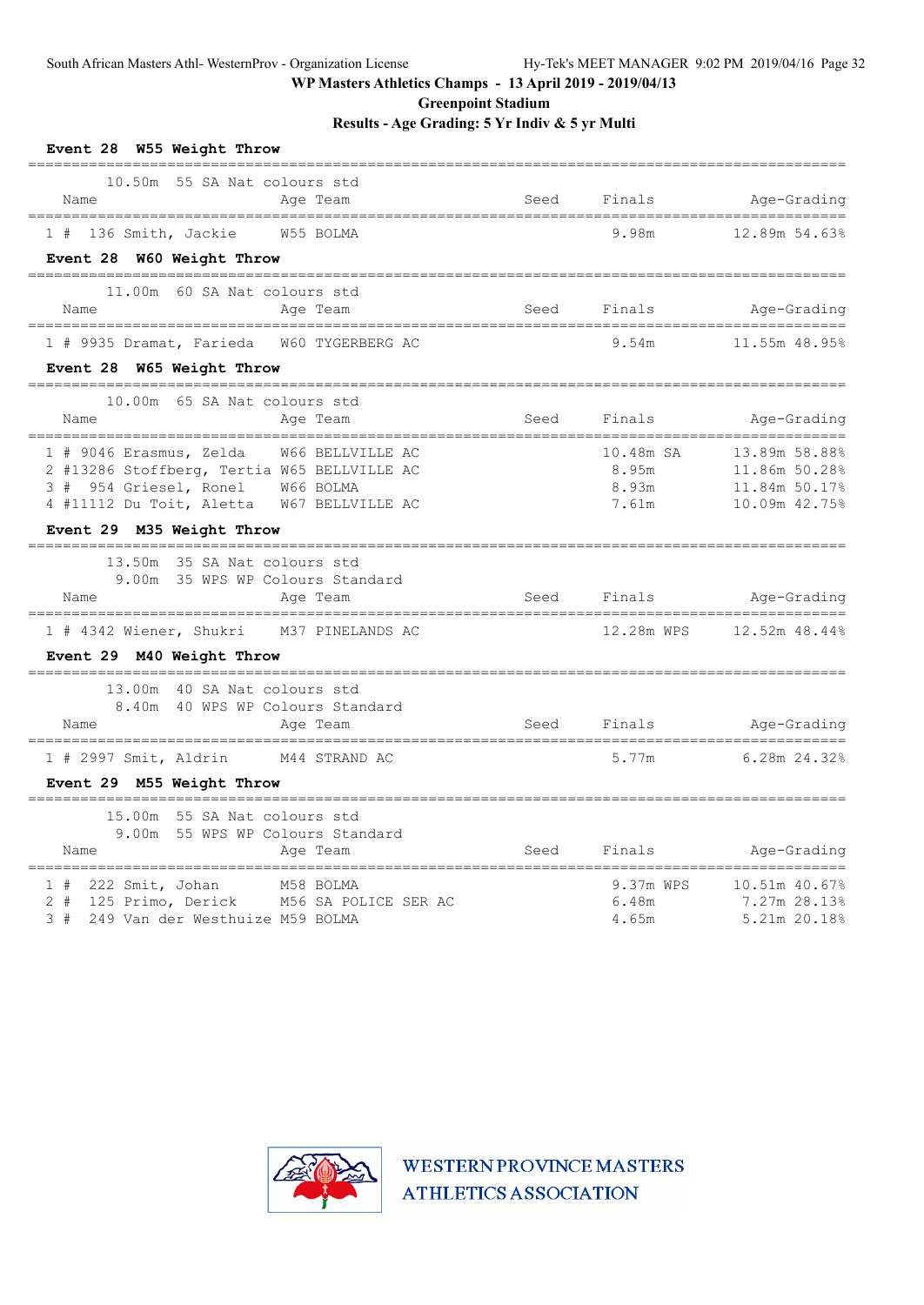**Greenpoint Stadium**

**Results - Age Grading: 5 Yr Indiv & 5 yr Multi**

| Event 29 M65 Weight Throw                                                                |      |                     |                                 |
|------------------------------------------------------------------------------------------|------|---------------------|---------------------------------|
| 15.50m 65 SA Nat colours std<br>9.60m 65 WPS WP Colours Standard<br>Age Team<br>Name     | Seed | Finals              | Age-Grading                     |
| 1 # 4166 Wale, Anton M66 PINELANDS AC<br>2 # 9047 Erasmus, Nick M68 BELLVILLE AC         |      | 13.66m WPS<br>9.08m | 15.23m 58.90%<br>10.12m 39.15%  |
| Event 29 M70 Weight Throw                                                                |      |                     |                                 |
| 15.50m 70 SA Nat colours std<br>9.30m 70 WPS WP Colours Standard<br>Age Team<br>Name     |      |                     | Seed Finals Age-Grading         |
| 1 # 9048 Hough, Norman M71 BELLVILLE AC                                                  |      |                     | 16.49m SA 18.81m 72.74%         |
| Event 29 M80 Weight Throw                                                                |      |                     |                                 |
| 11.00m 80 SA Nat colours std<br>Name<br>Age Team                                         |      | Seed Finals         | Age-Grading                     |
| 1 # 4480 Johnston, Steve M80 PINELANDS AC                                                |      |                     | 13.02m SA       16.98m 65.66%   |
| Event 29 M85 Weight Throw                                                                |      |                     |                                 |
| 10.00m 85 SA Nat colours std<br>6.31m 85 WPS WP Colours Standard                         |      |                     |                                 |
| Age Team<br>Name                                                                         |      |                     | Seed Finals Age-Grading         |
| 1 # 349 Benning, Leo M85 BOLMA                                                           |      | 6.30m               | 9.10m 35.22%                    |
| Event 30 W30 Javelin Throw                                                               |      |                     |                                 |
| 28.34m 30 WPS WP Colours Standard<br>Name<br>Age Team                                    |      |                     | Seed Finals Age-Grading         |
| 1 #13007 La Grange, Rachel W30 BELLVILLE AC<br>2 # 7038 Hattingh, Olive W32 BELLVILLE AC |      | 30.36m WPS<br>8.53m | 30.36m 41.59%<br>$8.53m$ 11.68% |
| Event 30 W35 Javelin Throw                                                               |      |                     |                                 |
| 31.53m 35 SA Nat colours std<br>24.30m 35 WPS WP Colours Standard<br>Name<br>Age Team    | Seed | Finals              | Age-Grading                     |
| 1 # 9466 Compion, Maria                                                                  |      | 19.47m              | 20.67m 28.33%                   |
| W38 SA POLICE SER AC<br>Event 30 W40 Javelin Throw                                       |      |                     |                                 |
| 29.26m 40 SA Nat colours std                                                             |      |                     |                                 |
| 24.00m 40 WPS WP Colours Standard<br>Name<br>Age Team                                    | Seed | Finals              | Age-Grading                     |
| W42 BELLVILLE AC<br>1 # 118 Kruger, Sanet                                                |      | 13.99m              | 16.05m 21.99%                   |